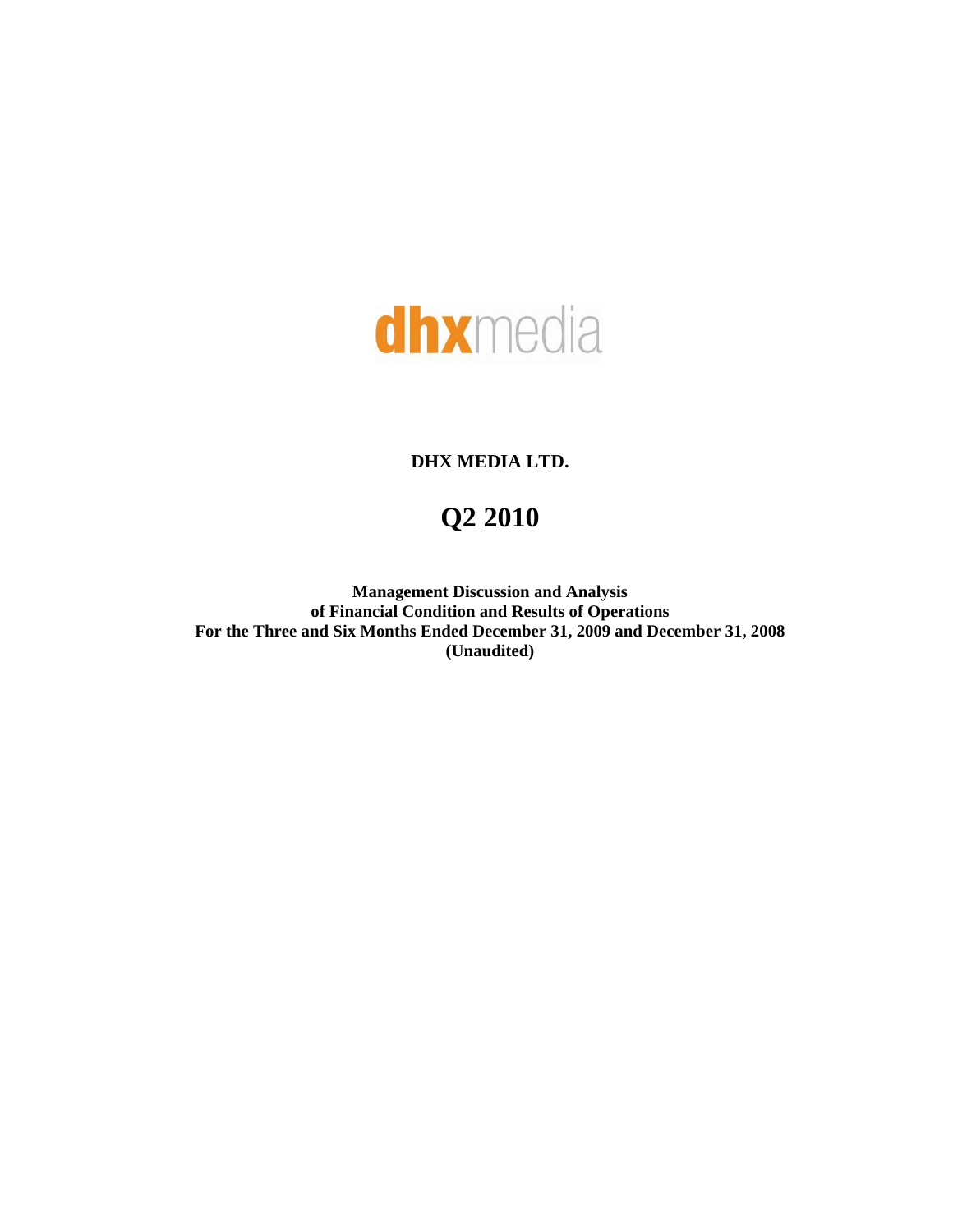## **DHX MEDIA LTD.**

## Q2 2010 (Periods ended December 31, 2009)

## **MANAGEMENT DISCUSSION AND ANALYSIS**

*The following Management Discussion & Analysis ("MD&A") prepared as of February 12, 2010, should be read in conjunction with DHX Media Ltd.'s* (the "**Company**" or "**DHX**") *unaudited interim consolidated financial statements and accompanying notes for the three and six months ended December 31, 2009 and 2008, as well as the Company's annual MD&A and audited consolidated financial statements for the years ended June 30, 2009, and 2008. The unaudited interim consolidated financial statements and accompanying notes for the three and six months ended December 31, 2009 and 2008 have been prepared in accordance with Canadian generally accepted accounting principles.* 

DHX is a public company incorporated under the Canadian Business Corporations Act and its shares were listed on the TSX and AIM Exchanges on May 19, 2006 (symbol DHX). Additional information relating to the Company can be found on its website at [www.dhxmedia.com](http://www.dhxmedia.com/) or on SEDAR at [www.sedar.com.](http://www.sedar.com/) The Company delisted its shares from the AIM market of the London Stock Exchange effective October 1, 2009. The Company's shares continue to trade on the Toronto Stock Exchange.

The Company prepares its financial statements in accordance with Canadian generally accepted accounting principles. Figures in this MD&A are shown as millions (for example, \$100,000 is shown as \$0.10 million) and are approximate and have been rounded to the nearest ten thousand.

This MD&A contains certain forward-looking statements, which reflect DHX management's ("**Management**") expectations regarding the Company's growth, results of operations, performance, and business prospects and opportunities.

Statements about the Company's future plans and intentions, results, levels of activity, performance, goals or achievements, or other future events constitute forward-looking statements. Wherever possible, words such as "may," "will," "should," "could," "expect," "plan," "intend," "anticipate," "believe," "estimate," "predict," or "potential" or the negative or other variations of these words, or other similar words or phrases, have been used to identify these forward-looking statements. These statements reflect Management's current beliefs and are based on information currently available to Management.

Forward-looking statements involve significant risk, uncertainties, and assumptions. Many factors could cause actual results, performance, or achievements to differ materially from the results discussed or implied in the forward-looking statements. These factors should be considered carefully and readers should not place undue reliance on the forward-looking statements. Although the forward-looking statements contained in this MD&A are based on what Management believes to be reasonable assumptions, the Company cannot assure readers that actual results will be consistent with these forward-looking statements. These forwardlooking statements are made as of the date of this MD&A, and the Company assumes no obligation to update or revise them to reflect new events or circumstances. Many factors could cause the actual results, performance, or achievements of the Company to be materially different from any future results, performance, or achievements that may be expressed or implied by such forward-looking statements, including: general economic and market segment conditions, competitor activity, product capability and acceptance, international risk and currency exchange rates, and technology changes. An assessment of the risks that could cause actual results to materially differ from current expectations is contained in the "Risk Assessment" section of this MD&A. For a more detailed assessment of the risks that could cause actual results to materially differ from current expectations see the "Risk Assessment" section of the annual MD&A for the years ended June 30, 2009 and 2008 posted on SEDAR at www.sedar.com.

The foregoing is not an exhaustive list and other risks are detailed from time to time in other continuous disclosure filings of the Company. Should one or more of these risks or uncertainties materialize, or should assumptions underlying the forwardlooking statements prove incorrect, actual results may vary materially from those described herein as anticipated, believed, estimated, or expected.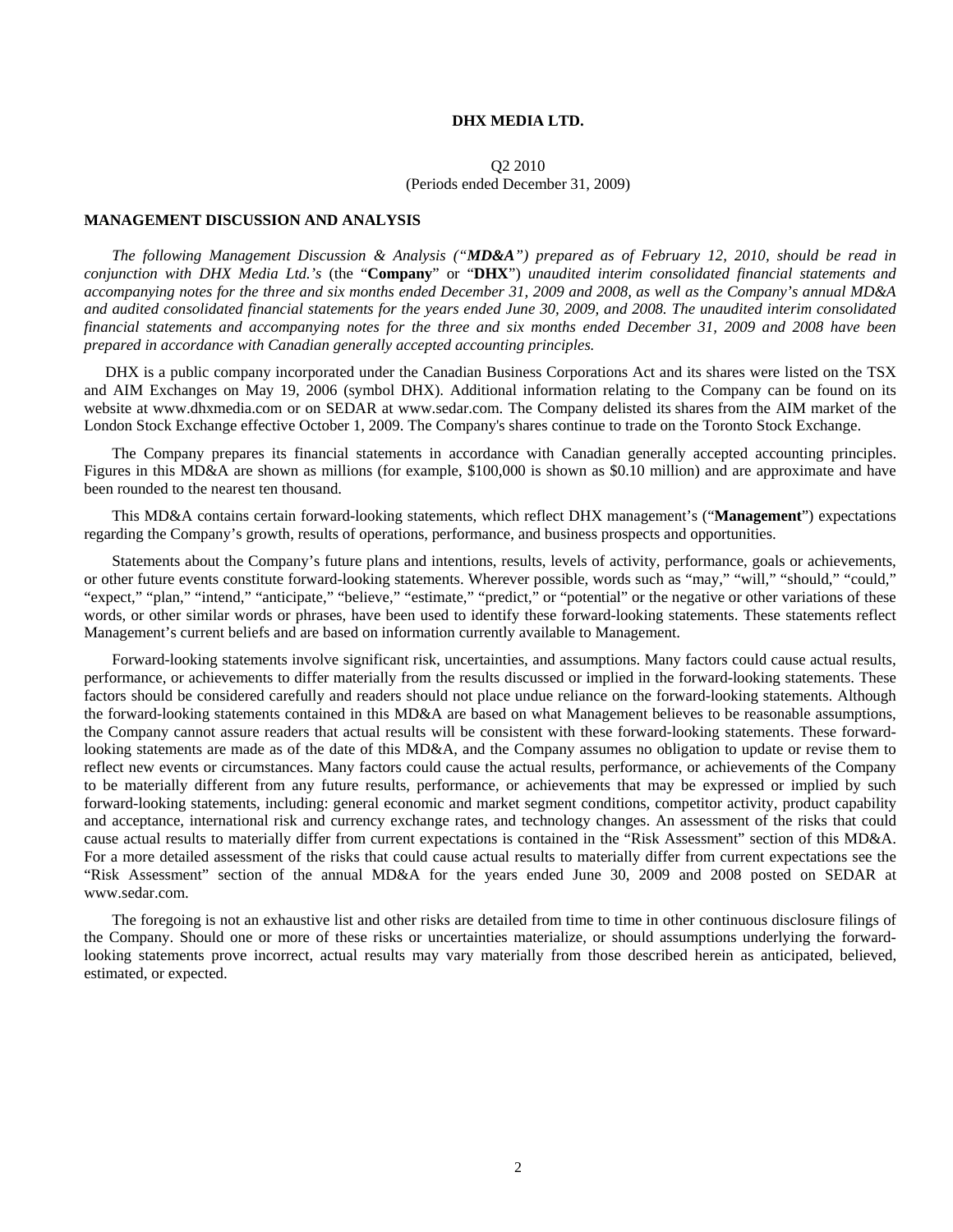#### **Business of the Company**

DHX is a leading independent supplier and distributor of television and film productions. The Company is the result of the combination of The Halifax Film Company Limited ("**Halifax Film**") and Decode Entertainment Inc. ("**Decode**") during Fiscal 2006 and on December 4, 2007, March 20, 2008, and July 20, 2008 DHX added another three companies, Studio B Productions ("**Studio B**"), Bulldog Interactive Fitness Inc. ("**Bulldog**") (subsequently abandoned operations in December 2008), and imX Communications Inc. ("**imX**") respectively (See "Acquisition" and "Acquisitions" sections of the annual MD&A for the years ended June 30, 2009 and 2008 posted on SEDAR at www.sedar.com).

The Company produces, distributes, and exploits the rights for television and film programming. DHX's primary focus is on children's, youth, and family (collectively "**Children's and Family**") productions because of the international sales potential and longer-term and multiple revenue streams that this genre of programming provides. Children's and Family programming travels across cultures more easily than other genres and can therefore be sold into numerous markets, typically has a longer lifespan than other genres, and can be leveraged for merchandising and licensing revenues.

DHX's content library includes over 2,325 half-hours of programming and over 59 individual titles produced. The Company has over 15 children's series currently in first window broadcast on multiple major cable and broadcast networks in North America and internationally, including, *The Mighty Jungle, Bo on the Go!, Franny's Feet, Chop Socky Chooks, Urban Vermin, Animal Mechanicals, Kid vs. Kat,* and *Martha Speaks*. The Company's prime-time production slate also includes notable achievements in the comedy genre, including the award-winning Canadian prime-time comedy series *This Hour Has 22 Minutes*, which is produced for the CBC and currently in its 17th season. The Company operates from its offices and production facilities in Halifax, Toronto, and Vancouver, producing content for distribution in domestic and international markets which is marketed via its Toronto based sales group.

#### **Revenue Model**

The Company historically earns revenues primarily from four categories: 1) proprietary production, includes Canadian and other limited rights proprietary programs (which as of this Q2 2010 MD&A has been reclassified out of #3, producer and service fee revenue), 2) distribution of its proprietary productions, 3) producer and service fees, which includes production services for third parties and equity investments, and 4) other revenues which include rental of studios and office facilities, music and royalty revenue, and new media revenue. The Company is able to generate revenue from productions by licensing its initial broadcast rights and pre-licensing of territories for its programs. Production revenues include the initial broadcast license revenues and any pre-sales or distribution advances included in the initial financing of the production of a film and television program. Once a production is completed and delivered, the program is included in the Company's library of film and television programming. Further revenue from exploitation of the program is included in distribution revenue. The Company also generates revenue from programs in which it retains Canadian and other limited participation rights and, in certain instances, from production services for productions whose copyright is owned by third parties and equity investments.

#### *Production Revenue*

The Company derives proprietary production revenues, which as of this Q2 2010 MD&A includes Canadian and other rights proprietary programs, from the grant of initial broadcast rights for the initial showing of commissioned productions and prelicensing of territories. These fees are typically collected partially upon commissioning of a production, during production, and finally once a completed production is delivered for broadcast, and at some point in time after delivery as a holdback (See "Critical Accounting Policies and Estimates" section of this MD&A for details on revenue recognition).

#### *Distribution Revenue*

The Company is able to retain the ownership rights to its proprietary productions, which permits the Company to generate further revenues from the distribution of the Company's productions. In addition to generating revenues from the sale of initial broadcast rights, the Company is able to concurrently generate revenues from the sale of broadcast rights in other jurisdictions and on other platforms (such as DVD and video) for specified periods of time. Distribution revenue also includes theatrical and other revenues generated on its feature films.

## *Producer and Service Fee Revenue*

As reclassified in this Q2 2010 MD&A, this category includes revenue accounted for using the percentage of completion method for revenues for service and corporate overhead fees earned for producing productions whose copyright is owned by third parties.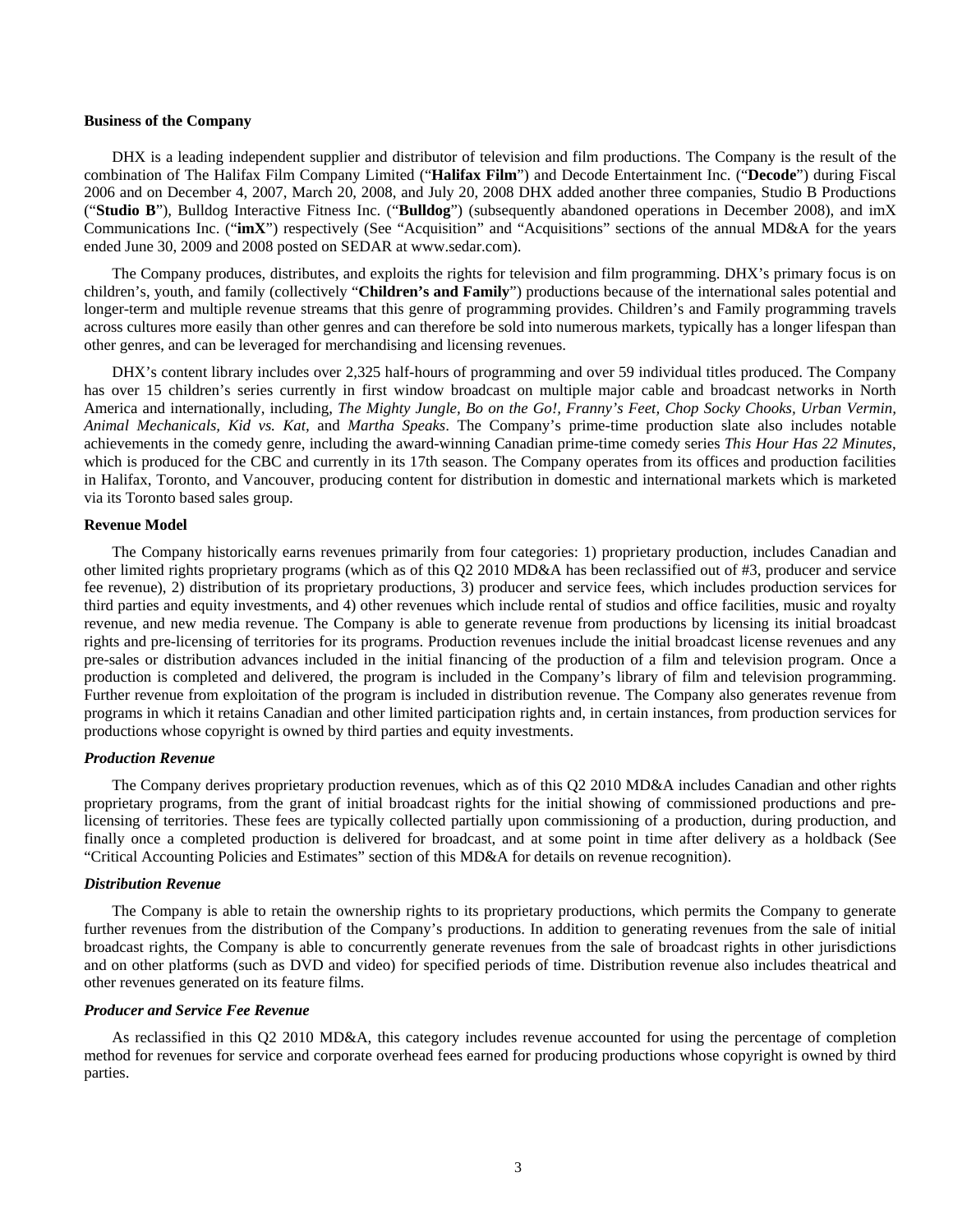## *Other Revenue*

Other revenue includes rental of studios, equipment, and office facilities, music and royalty (including merchandising and licensing (**"M&L"**), and new media revenue.

## **SUMMARY CONSOLIDATED FINANCIAL INFORMATION**

The summary consolidated financial information set out below for the three and six months ended December 31, 2009 and 2008 has been derived from the Company's unaudited interim consolidated financial statements and accompanying notes for the three and six months ended December 31, 2009 and 2008, and from the audited consolidated financial statements for the years ended June 30, 2009 and can be found at www.sedar.com [or DHX's website at www.dhxmedia.com](http://www.dhxmedia.com/). Each reader should read **[the following information in conjunction with those statements and the related notes.](http://www.dhxmedia.com/)** 

|                                                                                  | <b>Three Months Ended</b> | <b>Three Months Ended</b> | <b>Six Months Ended</b> | <b>Six Months Ended</b> |
|----------------------------------------------------------------------------------|---------------------------|---------------------------|-------------------------|-------------------------|
|                                                                                  | December 31, 2009         | December 31, 2008         | December 31, 2009       | December 31, 2008       |
|                                                                                  | $($ \$000 $)$             | $($ \$000 $)$             | $($ \$000 $)$           | $($ \$000 $)$           |
|                                                                                  | (except per share data)   | (except per share data)   | (except per share data) | (except per share data) |
| Consolidated Statements of Income (Loss) and Comprehensive Income (Loss) Data:   |                           |                           |                         |                         |
|                                                                                  | 9,427                     | 21,514                    | 22,375                  | 38,385                  |
| Direct production costs and amortization of film and television produced         | 5,598                     | 14,781                    | 13,885                  | 26,659                  |
|                                                                                  | 3.829                     | 6,733                     | 8,490                   | 11,726                  |
|                                                                                  | 3,280                     | 3,924                     | 6,732                   | 7.262                   |
| Impairment in value of certain investment in film and television programs        | 75                        |                           | 234                     |                         |
|                                                                                  | 300                       | 2.723                     | 1.038                   | 4.229                   |
|                                                                                  | 29                        | (85)                      | (24)                    | (13)                    |
|                                                                                  |                           | (1,144)                   |                         | (1,144)                 |
|                                                                                  | (514)                     | (634)                     | (1,098)                 | (1,257)                 |
|                                                                                  | 24                        | 245                       | 116                     | 590                     |
| Net income (loss) and comprehensive income (loss) before discontinued operations | (209)                     | 615                       | (200)                   | 1,225                   |
|                                                                                  | $\blacksquare$            | (943)                     | $\mathbf{r}$            | (1,023)                 |
|                                                                                  | (209)                     | (328)                     | (200)                   | 202                     |
| Basic earnings (loss) before discontinued operations per common share            | 0.00                      | 0.01                      | 0.00                    | 0.03                    |
| Diluted earnings (loss) before discontinued operations per common share          | 0.00                      | 0.01                      | 0.00                    | 0.03                    |
|                                                                                  | 0.00                      | (0.01)                    | 0.00                    | 0.00                    |
|                                                                                  | 0.00                      | (0.01)                    | 0.00                    | 0.00                    |
| Weighted average common shares outstanding                                       |                           |                           |                         |                         |
|                                                                                  | 44,484                    | 42,834                    | 44,410                  | 42,834                  |
|                                                                                  | 44,576                    | 42.834                    | 44,587                  | 42.834                  |
|                                                                                  | As at December 31,        | As at June 30,            |                         |                         |
|                                                                                  | 2009                      | 2009                      |                         |                         |
|                                                                                  | $($ \$000 $)$             | (S000)                    |                         |                         |
| <b>Consolidated Balance Sheet Data:</b>                                          |                           |                           |                         |                         |
|                                                                                  | 12,467                    | 11,086                    |                         |                         |
|                                                                                  | 33,588                    | 35,827                    |                         |                         |
|                                                                                  | 134,623                   | 148,803                   |                         |                         |
|                                                                                  | 73,920                    | 88,253                    |                         |                         |
|                                                                                  | 60,703                    | 60,550                    |                         |                         |

<sup>1</sup>The financial information for the three and six months ended December 31, 2009 in the table includes full quarterly results for Halifax Film, Decode, Studio B and imX. The financial information for the three months ended December 31, 2008 in the table includes full quarterly results for Halifax Film, Decode, Studio B, and imX. The six months ended December 31, 2008 in the table includes full results for Halifax Film, Decode, and Studio B, but only 164 days of activity for imX (see–"Acquisition" section of the annual MD&A for the years ended June 30, 2009 and 2008 posted on SEDAR at [www.sedar.com](http://www.sedar.com/) for further details on the imX acquisition).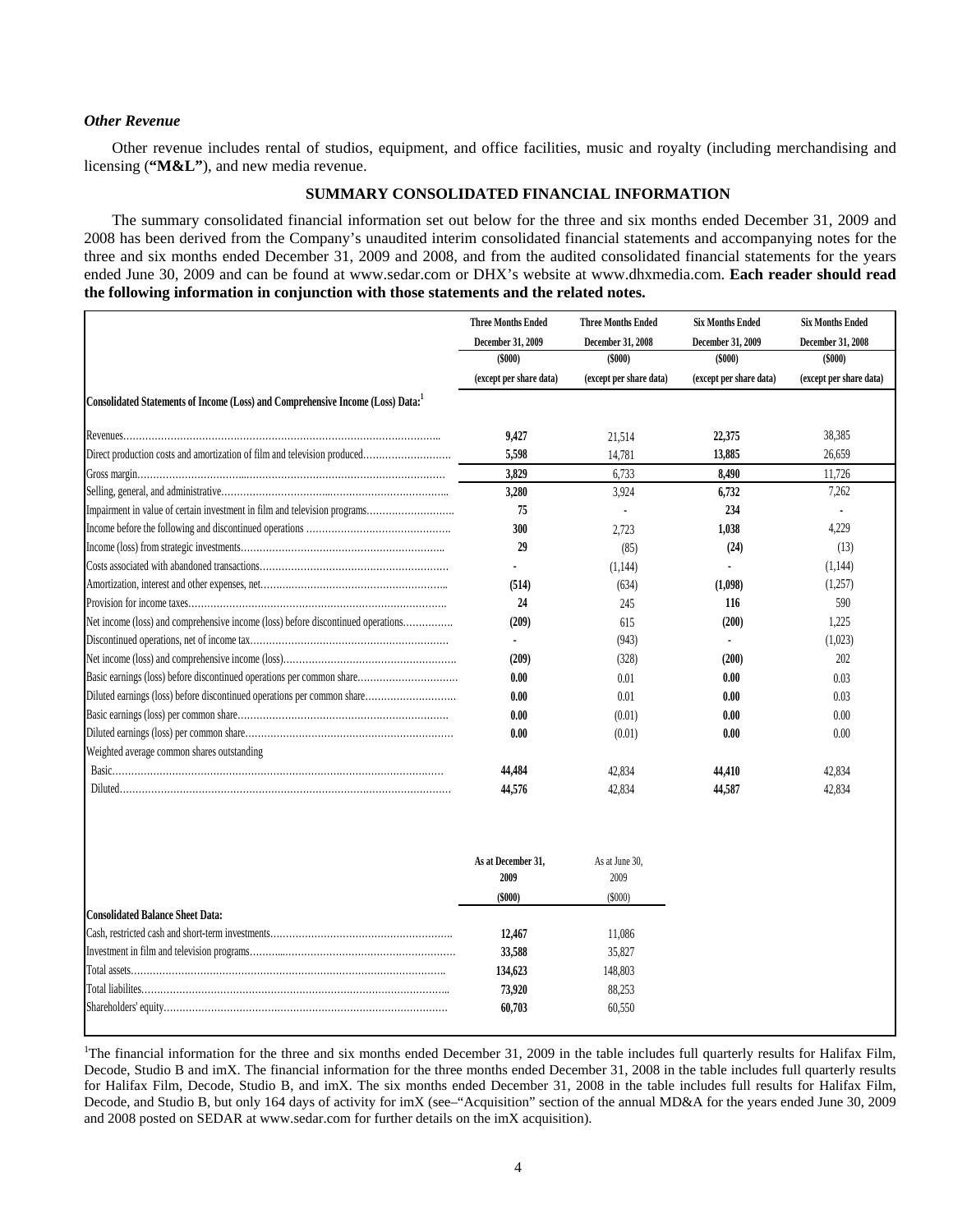## **Results for the six months ended December 31, 2009 ("Six Months 2010") compared to the six months ended December 31, 2008 ("Six Months 2009")**

#### *Revenues*

Revenues for Six Months 2010 were \$22.37 million, down 42% from \$38.38 million for Six Months 2009. The decrease in Six Months 2010 was due to lower deliveries of proprietary programs versus Six Months 2009. Proprietary deliveries are somewhat seasonal and, based on the previously reported slowdown in orders from our broadcast customers, Six Months 2010 was, as expected, a less robust period for deliveries as compared to Six Months 2009. As reported in Q1 2010 MD&A, the continuing global recession and credit crunch has resulted in a slowdown in advertising dollars for some of our broadcast customers and therefore fewer orders and lower per half-hour license fee revenue. This has translated into a slowdown of production revenue for Six Months 2010 versus Six Months 2009 as broadcasters in calendar 2009 did not commit to as many new shows and renewals as they had in calendar 2008. Because of the 12-18 month lag between production and delivery this has resulted in fewer deliveries for Six Months 2010.

*Proprietary production revenues*: Proprietary production revenues for Six Months 2010 of \$10.72 million were down 68% compared to \$33.64 million for Six Months 2009. The overall decrease was made up of a 78% decrease to \$3.41 million (Six Months 2009-\$15.26 million) in proprietary production revenue for the Halifax Film division, a 54% decrease to \$6.27 million for Six Months 2010 (Six Months 2009-\$13.57 million) for the Decode division, and a 78% decrease to \$1.04 million for the Studio B division (Six Months 2009-\$4.81 million). As noted above, Six Months 2010 had fewer scheduled deliveries as compared to Six Months 2009. Deliveries for Six Months 2010 were in line with Management's expectations. The single largest difference in Six Months 2010 is no deliveries for *The Guard* versus in total \$9.5 million (\$3.98 million and \$5.52 million for Seasons I and II respectively) for Six Months 2009.

For Six Months 2010 the Company recognized 152.5 half-hours - \$10.72 million of proprietary film and television program production revenue, a 24% decrease versus the 199.5 half-hours for Six Months 2009, where the programs have been delivered and the license periods have commenced for consolidated entities. Included in these totals for Six Months 2010 are 71 half-hours (Six Months 2009-40 half-hours) of productions where the Company has Canadian and other limited rights, which are being accounted for using the percentage of completion method.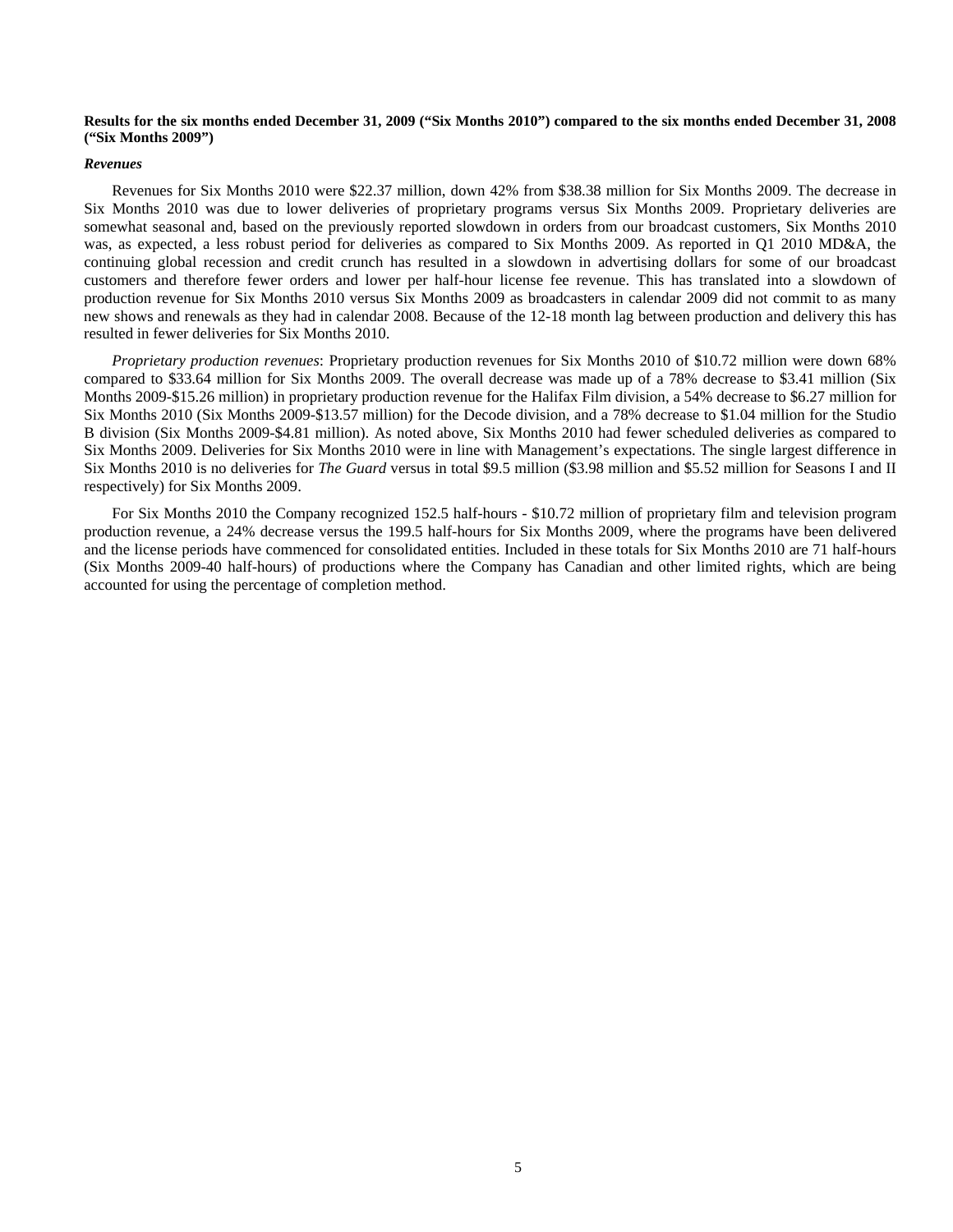|                                                           |                                  |            |            | Six Months 2010 |                   |                          |              | Six Months 2009   |
|-----------------------------------------------------------|----------------------------------|------------|------------|-----------------|-------------------|--------------------------|--------------|-------------------|
| Title                                                     | <b>Season or Type</b>            |            |            | \$ Million      | <b>Half-hours</b> |                          | \$ Million   | <b>Half-hours</b> |
| <b>Consolidated Entities</b>                              |                                  |            |            |                 |                   |                          |              |                   |
| Decode:                                                   |                                  |            |            |                 |                   |                          |              |                   |
| Chop Socky Chooks                                         | I                                |            |            |                 |                   |                          |              | 9.0               |
| Clang Invasion                                            | I                                |            |            |                 |                   |                          |              | 10.0              |
| Dirt Girl World                                           | $\mathbf I$                      |            |            |                 | 15.0              |                          |              |                   |
| Franny's Feet                                             | Ш                                |            |            |                 | 9.0               |                          |              |                   |
| The Latest Buzz                                           | $\rm II$                         |            |            |                 | ÷,                |                          |              | 26.0              |
| The Latest Buzz                                           | $\mathop{\mathrm{III}}\nolimits$ |            |            |                 | 13.0              |                          |              |                   |
| Poppets Town                                              | $\mathbf{I}$                     |            |            |                 | 17.0              |                          |              |                   |
| Super Why (CBC)                                           | I                                |            |            |                 | $\rm N/A$         |                          |              | N/A               |
| Super Why (PBS)                                           | $\mathbf I$                      |            |            |                 |                   |                          |              | 20.0              |
| Subtotals                                                 |                                  |            |            | 4.66            | 54.0              |                          | 11.41<br>\$. | 65.0              |
| Studio B:                                                 |                                  |            |            |                 |                   |                          |              |                   |
| <b>Being</b> Ian                                          | $\ensuremath{\mathsf{V}}$        |            |            |                 |                   |                          |              | 2.0               |
| Kid vs. Kat                                               | $\mathbf I$                      |            |            |                 |                   |                          |              | 22.0              |
| Subtotals                                                 |                                  |            |            | $\sim$          |                   |                          | 4.28         | 24.0              |
| <b>Halifax Film:</b>                                      |                                  |            |            |                 |                   |                          |              |                   |
| <b>Animal Mechanicals</b>                                 | $\rm II$                         |            |            |                 |                   |                          |              | 8.5               |
| <b>Animal Mechanicals</b>                                 | $\rm III$                        |            |            |                 | 1.5               |                          |              |                   |
| Bo on the Go!                                             | П                                |            |            |                 |                   |                          |              | 8.0               |
| Bo on the Go!                                             | $\rm III$                        |            |            |                 | 5.0               |                          |              |                   |
| Canada's Super Speller                                    | I                                |            |            |                 | 10.0              |                          |              |                   |
| The Guard                                                 | $\bf{I}$                         |            |            |                 | N/A               |                          |              | 12.0              |
| The Guard                                                 | $\rm II$                         |            |            |                 |                   |                          |              | 18.0              |
| The Making of Shake Hands with the Devil                  | Documentary                      |            |            |                 |                   |                          |              | N/A               |
| Nathan Fielder's 2008 Election Special                    | Comedy Special                   |            |            |                 |                   |                          |              | 2.0               |
| Searching for Soul: Making of Keystone Choir              | Documentary                      |            |            |                 | 2.0               |                          |              | ÷                 |
| SOUL                                                      | $\rm I$                          |            |            |                 |                   |                          |              | 12.0              |
| This Hour Has 22 Minutes                                  | <b>XVI</b>                       |            |            |                 |                   |                          |              | 10.0              |
| This Hour Has 22 Minutes                                  | <b>XVII</b>                      |            |            |                 | 9.0               |                          |              |                   |
| Subtotals                                                 |                                  |            |            | 3.41            | 27.5              |                          | 15.26        | 70.5              |
| Shows with Canadian and Other Limited Rights <sup>2</sup> |                                  |            |            |                 |                   |                          |              |                   |
| Decode:                                                   |                                  | \$ Million | Half-hours |                 |                   | \$ Million<br>Half-hours |              |                   |
| Waybuloo (RDF Rights)-(20 half-hours to Treehouse)        | $\mathbf I$                      |            |            |                 | 41.00             |                          |              | N/A               |
| Subtotals                                                 |                                  | \$<br>1.61 | 41.0       |                 |                   | \$<br>2.16<br>N/A        |              |                   |
| Studio B:                                                 |                                  |            |            |                 |                   |                          |              |                   |
| Martha Speaks (TVO)                                       | $\bf I$                          |            |            |                 | N/A               |                          |              | 40.00             |
| Martha Speaks (TVO)                                       | $\rm II$                         |            |            |                 | 30.00             |                          |              | N/A               |
| Subtotals                                                 |                                  | 1.04<br>\$ | 30.0       |                 |                   | 40.0<br>\$0.53           |              |                   |
| Subtotals-Shows with Canadian and Other Limited Rights    |                                  |            |            | 2.65            | 71.00             |                          | 2.69         | 40.00             |
| <b>Total Consolidated Entities</b>                        |                                  |            |            | 10.72           | 152.5             |                          | 33.64        | 199.5             |

The breakdown for proprietary deliveries and dollar value subtotals for divisions for consolidated entities for Six Months 2010 and Six Months 2009 was as follows:

<sup>*I</sup>N/A – Not applicable as deliveries of half-hours have either already been counted when title delivered in the first instance or in the case of the shows using</sup> percentage of completion method, are not yet delivered*.

*2 Effective Q2 2010 and onward, the Company has included shows with Canadian and other limited rights (accounted for using the percentage of completion method) in this proprietary television table and has adjusted accordingly for all prior quarters reported herein. MD&A's dated prior to Q2 2010 included these shows in Producer and Service Fee Revenues.* 

*Producer and service fee revenues:* For Six Months 2010 the Company earned \$2.46 million for producer and service fee revenues, an increase of 297% over the \$0.62 million for Six Months 2009 (note for this Q2 2010 MD&A and onward, Canadian and other limited rights programs previously shown in this category have been included in proprietary production revenue). The breakdown for Six Months 2010 was as follows: \$0.01 million for *The Señora Project* Season I, \$0.13 million for *Badly Drawn Roy* Season I, \$0.01 million for *Tilly and Her Friends* Season I, \$0.06 million for *Kung Fu Magoo* Season I, \$0.43 million for *My Little Pony* Season I, \$0.11 million for *The Math Show* Pilot, and \$1.71 million for *Trollope,* a feature length film. For Six Months 2009 the breakdown for the \$0.62 million was: \$0.24 million for *Side Show Christmas* Season I, \$0.05 million for *Badly Drawn*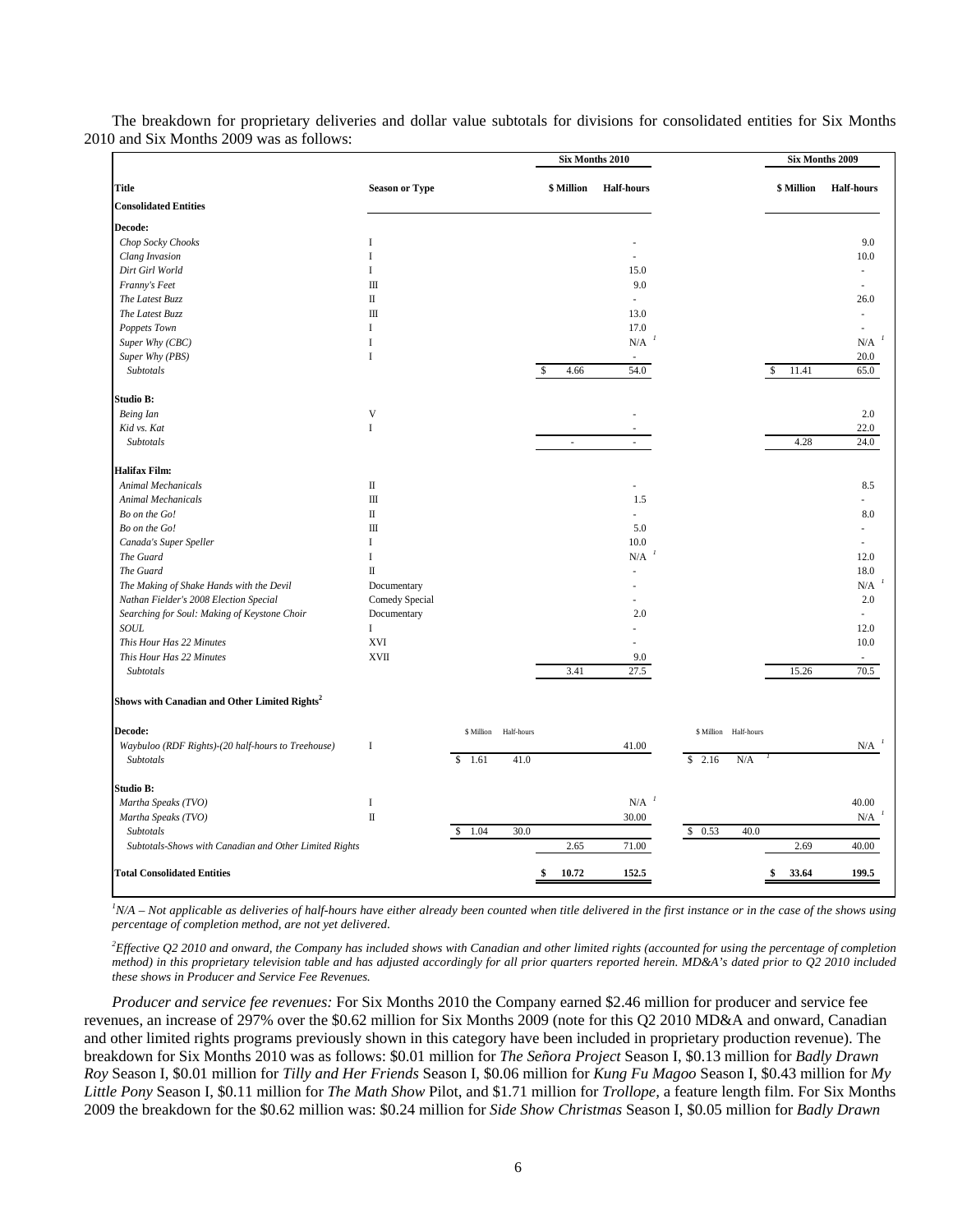*Roy* Season I, and \$0.38 million for *Peanuts* Season I, offset by miscellaneous reductions of \$0.04 million for *George of the Jungle* Season I and \$0.01 million for *Pucca* Season II.

*Distribution revenues*: For Six Months 2010 distribution revenues were up 105% to \$7.30 million from \$3.56 million for Six Months 2009, above Management's expectations. For Six Months 2010 the Company recognized revenue on several contracts throughout its existing library and delivered episodes of newer titles. Some of the more significant sales were on the following titles: *The Latest Buzz* Seasons I, II, and III, *Animal Mechanicals* Seasons I and II, *Franny's Feet* Seasons I, II, and III, *Super Why!* Season I, *Kid vs. Kat* Season I, *Poppets Town* Season I, *Waybuloo* Season I, *The Guard* Seasons I and II, and *Martha Speaks* Season I. Management was very pleased with the Six Months 2010 distribution revenues, given the state of the economy in calendar 2009, and sees it as a testament to the quality of the Company's programs.

*Music and royalty revenues*: For Six Months 2010 music and royalty revenues increased 138% to \$0.93 million (Six Months 2009-\$0.39 million). Music and royalty revenues are up as the Company's volume of production was up considerably in its most recent fiscal year ended 2009. Due to a lag in these streams, they tend to follow on 12-18 months after production revenue. New media revenues increased in Six Months 2010 to \$0.61 million (Six Months 2009-\$0.06 million). New media revenues have increased as the Company has undertaken new activities to support several of its proprietary series for Six Months 2010, specifically *That's So Weird, Animal Mechanicals*, and *This Hour Has 22 Minutes*, and are in line with Management's expectations.

*Rental revenues*: For Six Months 2010 rental revenues were \$0.35 million, up from Six Months 2009 of \$0.11 million, as a result of continued rental of studio and office facilities to third parties of the Company's Halifax Film Children's Studio, rental of currently unused office space in the Company's headquarters in Halifax, Nova Scotia, and rental of office and equipment of the Company's Toronto, Ontario office.

## *Gross Margin*

Gross margin for Six Months 2010 was \$8.49 million, a decrease in absolute dollars of 28% compared to \$11.73 million for Six Months 2009. Management was pleased with the overall margin at 38% of revenue for Six Months 2010 which was at the high end of its expectations. This is up considerably over the 31% for Six Months 2009 as the Company continues to see integration efficiencies within its three main operating subsidiaries, particularly in funnelling Studio B and Halifax Film programs through the Decode distribution pipeline and the increase in new music, new media, and royalty opportunities.

For Six Months 2010 the margins for each revenue category in absolute dollars and as a margin percentage are as follows: production revenue margin of \$3.62 million or 34%, net producer and service fee revenue margin of \$0.61 million or 25%, distribution revenue margin of \$2.92 million or 40% (\$2.46 million or 34% when \$0.46 million for the amortization of acquired libraries is removed), music and royalty revenue margin of \$0.85 million or 91%, new media revenue margin of \$0.14 million or 23%, and rental revenue margin of \$0.35 million or 100%. The production, distribution, producer service fee, music and royalty, and rental revenue streams were all significant contributors to the absolute dollar margin for Six Months 2010.

In particular, production, producer and service fee revenue, and distribution in terms of absolute dollars contributed \$3.62 million, \$0.61 million, and \$2.92 million respectively or 84% of the total margin. Production margin at 34% was in line with Management's expectations based on product delivery mix. Producer and service fee margins can vary greatly from 25-55% and at 25% is at the low end of Management's expectations. Distribution margin can fluctuate greatly from title-to-title and at 40% is in the mid range for Management's expectations. Music and royalty margin at 91% was in line with Management's expectations.

Overall gross margin for Six Months 2010 at 38% was at the high end of Management's expectations.

#### *Operating Expenses*

Operating expenses for Six Months 2010 were \$7.45 million compared to \$7.50 million for Six Months 2009, a decrease of 1%. Selling, General, &Administrative (**"SG&A"**) costs for Six Months 2010 excluding stock based compensation were down 9% at \$6.27 million compared to \$6.87 million for Six Months 2009. Management was pleased with this decrease in SG&A as this was ahead of Managements' targeted reductions of 5%. The decrease in SG&A was offset by increases in the following categories: \$0.27 million increase in amortization of acquired library due to product mix, a \$0.23 million increase in impairment in value of certain investment in film and television programs, and a \$0.07 million increase in non-cash stock based compensation expense.

#### *Impairment in Value of Certain Investment in Film and Television Programs*

During Six Months 2010 the Company recorded an impairment in value of certain investments in film and television programs of \$0.23 million (nil for Six Months 2009).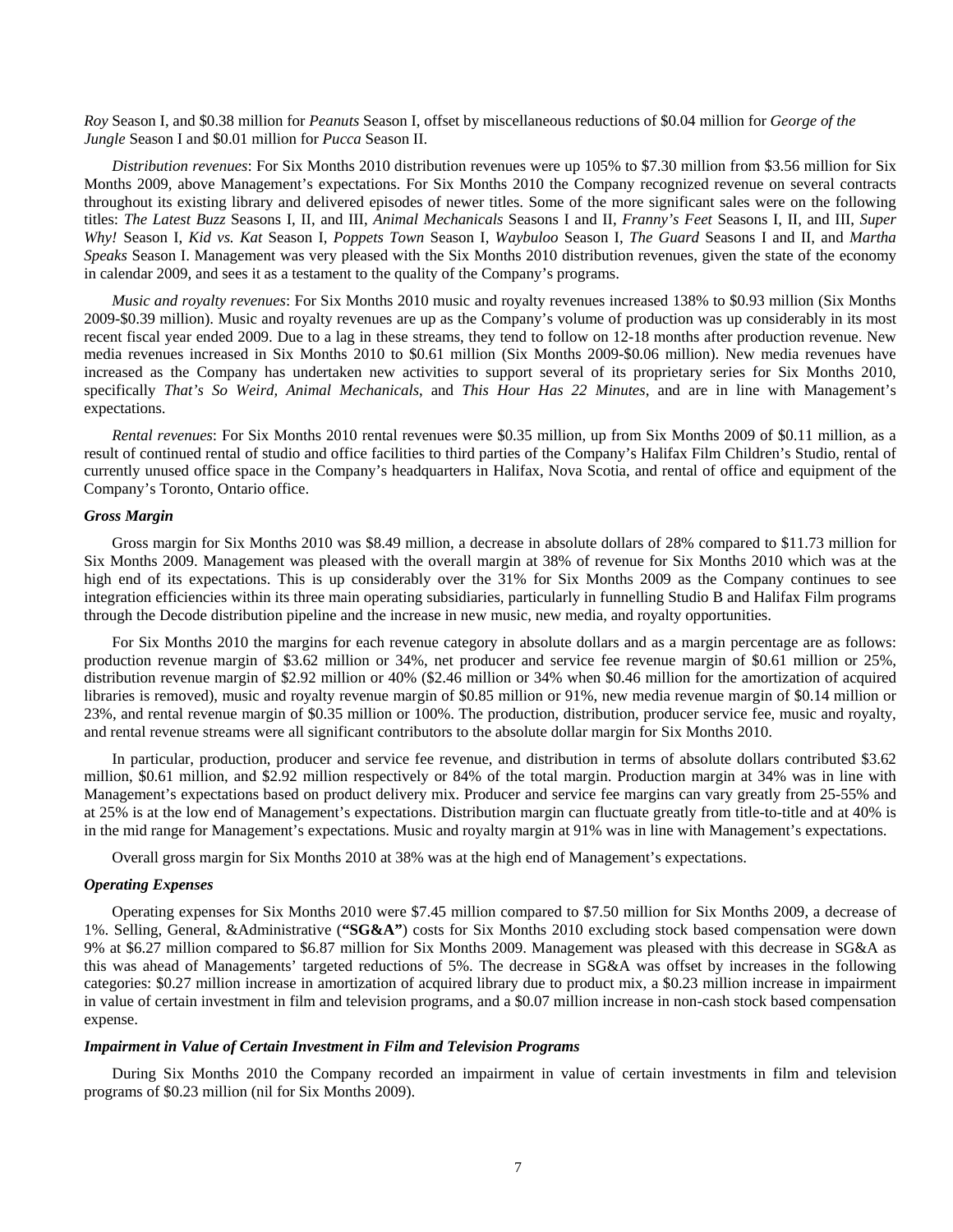## *Income (Loss) from Strategic Investments*

For Six Months 2010 loss from strategic investment activities of \$0.02 million (Six Months 2009-\$0.01 million loss) related to a realized capital loss of \$0.02 million, versus \$0.01 million for distributions of capital and \$0.08 million for a realized capital gain, offset by \$0.10 million related to an unrealized loss from short-term investments held for trading for Six Months 2009. All investments were strategic in nature and were in the same or similar businesses as the business of the Company.

## *EBITDA*

In Six Months 2010 EBITDA was \$2.22 million, a 54% decrease as compared to \$4.86 million for Six Months 2009. For Six Months 2010 this was generally due to the decrease in gross margin dollars of \$3.24 million, offset by a \$0.53 million decrease in SG&A.

## *Amortization*

Amortization includes amortization of acquired libraries, PP&E, and intangible assets. For Six Months 2010 amortization was \$1.45 million (Six Months 2009-\$1.23 million). The breakdown for amortization was \$0.46 million, \$0.45 million, and \$0.54 million for amortization of acquired libraries, PP&E, and intangible assets respectively. For Six Months 2010 the amortization of acquired libraries was \$0.46 million (Six Months 2009-\$0.19 million) which relates to the library titles that have a 20 year amortization policy, have minimal ongoing cash costs associated with selling, and are viewed as long-term assets. For Six Months 2010 amortization of PP&E was \$0.45 million (Six Months 2009-\$0.39 million). For Six Months 2010 amortization of intangible assets was \$0.54 million (Six Months 2009-\$0.65 million) which relates to the intangible assets acquired as part of the acquisitions of Decode and Studio B.

#### *Interest*

Interest was a net interest expense for Six Months 2010 of \$0.10 million versus net interest expense of \$0.20 million for Six Months 2009. Interest expense consists of \$0.06 million for interest expense on long-term debt and \$0.05 million for interest and bank charges (Six Months 2009-\$0.11 million and \$0.11 million, respectively) and offset by \$0.01 million interest income (Six Months 2009-\$0.02 million).

## *Non-Controlling Interest*

For Six Months 2010 the Company recorded an expense for non-controlling interest of \$0.01 million (Six Months 2009 expense of \$0.02 million).

#### *Income Taxes*

Income tax expense for Six Months 2010 was \$0.11 million (Six Months 2009-\$0.59 million) made up of \$0.03 million expense (Six Months 2009-\$0.02 million) for large corporation taxes, \$0.21 million expense (Six Months 2009-\$0.02 million) for current income taxes, and future income tax recovery of \$0.13 million (Six Months 2009-\$0.55 million expense).

## *Net Income (Loss) and Comprehensive Income (Loss) Before Discontinued Operations*

Net income (loss) and comprehensive income (loss) before discontinued operations for Six Months 2010 was a loss of \$0.20 million (Six Months 2009-\$1.22 million income).

#### *Discontinued Operations*

The Company recorded no loss from discontinued operations for Six Months 2010 (Six Months 2009-\$1.02 million).

## *Net Income (Loss) and Comprehensive Income (Loss)*

Net income and comprehensive income for Six Months 2010 was a loss of \$0.20 million, compared to an income of \$0.20 million for Six Months 2009, or a decrease of \$0.40 million in absolute dollars or 200%. For Six Months 2010 the overall decrease of \$0.40 million was due to changes over Six Months 2009 of the following amounts: a gross margin decrease of \$3.24 million, offset by a \$0.48 million decrease in provision for income taxes, a decrease in operating expenses, net of income from strategic investments of \$0.04 million, and a \$2.32 million decrease in net interest and other expenses, which includes amortization, impairment in value of certain investment in film and television programs, costs associated with abandoned transactions, and loss for discontinued operations.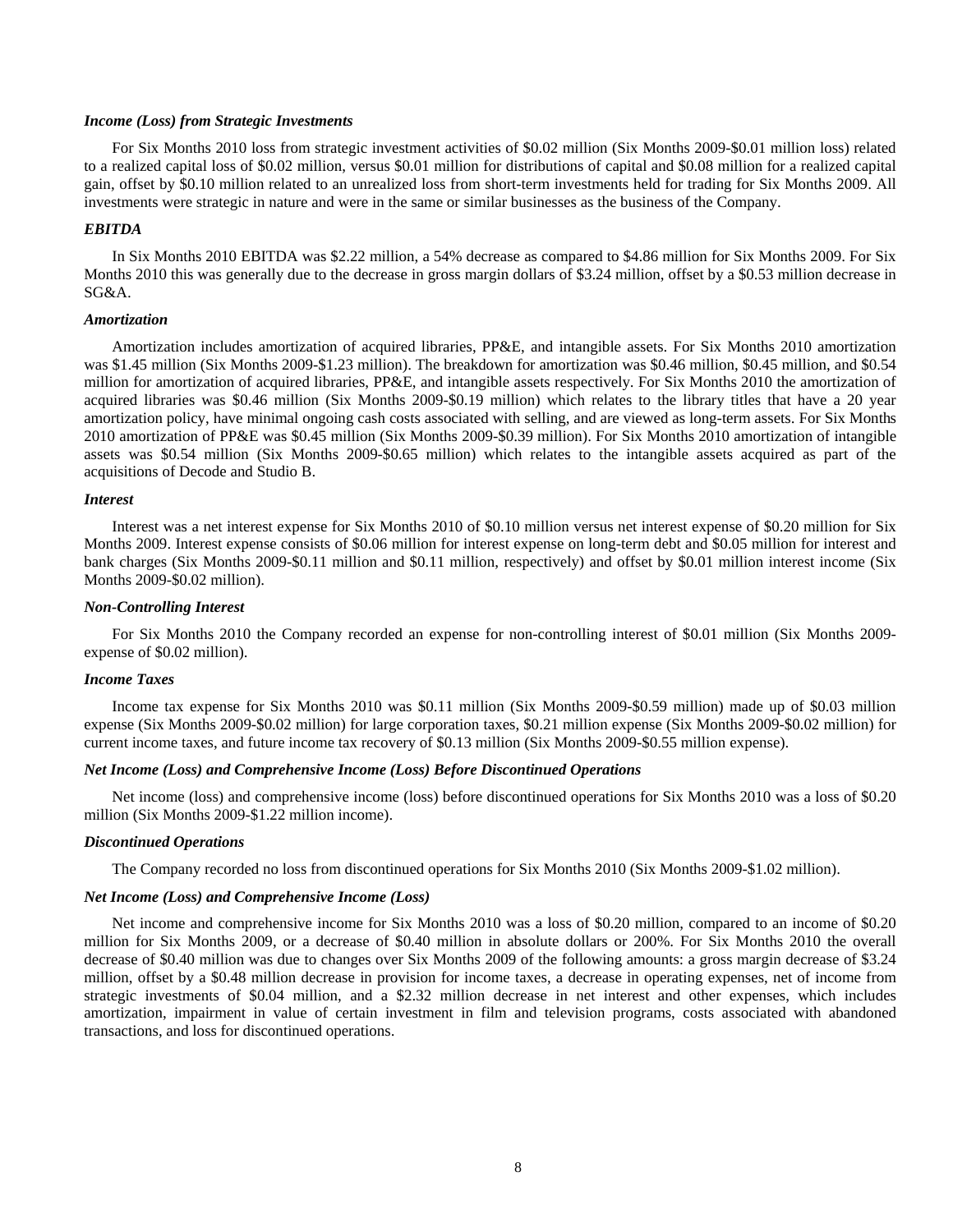## **SELECTED CONSOLIDATED QUARTERLY FINANCIAL INFORMATION**

The following table sets out selected consolidated financial information for each of the last eight quarters with the last one being the most recent quarter ended December 31, 2009. In the opinion of Management, this information has been prepared on the same basis as the audited consolidated financial statements for the years ended June 30, 2009 and 2008 as filed on www.sedar.com [or DHX's website at www.dhxmedia.com,](http://www.dhxmedia.com/) and all necessary adjustments, consisting only of normal recurring adjustments, have been included in the amounts stated below to present fairly the unaudited quarterly results when read in conjunction with the audited consolidated financial statements and the notes to those statements. *The operating results for any quarter should not be relied upon as an indication of results for any future period.* 

|                                                                                     | Fiscal $20101$                 |                                  |                            |                    | Fiscal 2009 <sup>1</sup>     |                                 |                            | Fiscal 2008 <sup>1</sup>        |  |  |
|-------------------------------------------------------------------------------------|--------------------------------|----------------------------------|----------------------------|--------------------|------------------------------|---------------------------------|----------------------------|---------------------------------|--|--|
| (All numbers are in thousands<br>except per share data)                             | Q <sub>2</sub><br>31-Dec<br>\$ | $\mathbf{Q}$ 1<br>$30-Sep$<br>\$ | $Q4^3$<br>$30 - Jun$<br>\$ | Q3<br>31-Mar<br>\$ | $\mathbf{Q}$<br>31-Dec<br>\$ | $\mathbf{Q1}$<br>$30-Sep$<br>\$ | $Q4^3$<br>$30 - Jun$<br>\$ | Q3 <sup>4</sup><br>31-Mar<br>\$ |  |  |
| Revenue                                                                             | 9,427                          | 12,948                           | 11,523                     | 12,061             | 21,514                       | 16,871                          | 13,582                     | 18,827                          |  |  |
| Gross Margin <sup>2</sup>                                                           | 3,829                          | 4,661                            | 6,075                      | 5,001              | 6,733                        | 4,993                           | 4,619                      | 5,836                           |  |  |
| <b>EBITDA</b> and<br>Adjusted $\text{EBITDA}^{2 \text{ \& } 3}$                     | 711                            | 1,510                            | 3,316                      | 1,625              | 3,013                        | 1,845                           | 1,200                      | 2,688                           |  |  |
| Net Income (Loss) and Comprehensive Income<br>(Loss) before Discontinued Operations | (209)                          | 9                                | 157                        | 461                | 615                          | 610                             | (2,283)                    | 883                             |  |  |
| Net Income (Loss) and Comprehensive Income<br>(Loss)                                | (209)                          | 9                                | (271)                      | 444                | (328)                        | 530                             | (2, 417)                   | 876                             |  |  |
| Basic Earnings (Loss) Before Discontinued<br><b>Operations Per Common Share</b>     | 0.00                           | 0.00                             | 0.00                       | 0.01               | 0.01                         | 0.02                            | (0.05)                     | 0.02                            |  |  |
| Diluted Earnings (Loss) Before Discontinued<br>Operations Per Common Share          | 0.00                           | 0.00                             | 0.00                       | 0.01               | 0.01                         | 0.02                            | (0.05)                     | 0.02                            |  |  |
| Basic Earnings (Loss) Per Common Share                                              | 0.00                           | 0.00                             | 0.00                       | 0.01               | (0.01)                       | 0.01                            | (0.06)                     | 0.02                            |  |  |
| Diluted Earnings (Loss) Per Common Share                                            | 0.00                           | 0.00                             | 0.00                       | 0.01               | (0.01)                       | 0.01                            | (0.06)                     | 0.02                            |  |  |

<sup>1</sup>The financial information for Q2 and Q1 2010 and Q4, Q3, and Q2 2009 includes full quarterly results for the Company's four divisions (Halifax Film, Decode, Studio B, and imX). Q1 2009 includes full quarterly results for three divisions (Halifax Film, Decode, and Studio B) and 72 days for imX. Q3 and Q4 2008 include full quarterly results for three divisions (Halifax Film, Decode, and Studio B) with no amounts for imX.

<sup>2</sup>Certain of the comparative Non-GAAP Financial Measures ("NGFM") are adjusted for all necessary adjustments, consisting of normal recurring adjustments and any changes in the current definition of NGFM (see "Use of Non-GAAP Financial Measures" section of this MD&A for further details).

<sup>3</sup>The Adjusted EBITDA figure shown for Q2 2010, Q1 2010, Q4 2009 and Q4 2008 were adjusted for \$0.07 million, \$0.16 million, \$0.49 million, and \$2.78 million respectively for the impairment in value of certain investments in film and television programs as management believes this to be a more meaningful indicator of operating performance (see "Reconciliation of Historical Results to EBITDA and Adjusted EBITDA" of this MD&A).

4 Q3 2008 figure for revenues and direct service costs were adjusted by \$1.56 million with no effect on Gross Margin, EBITDA, or Net Income as a result of non-material corrections of certain accounting treatment on final 2008 audit.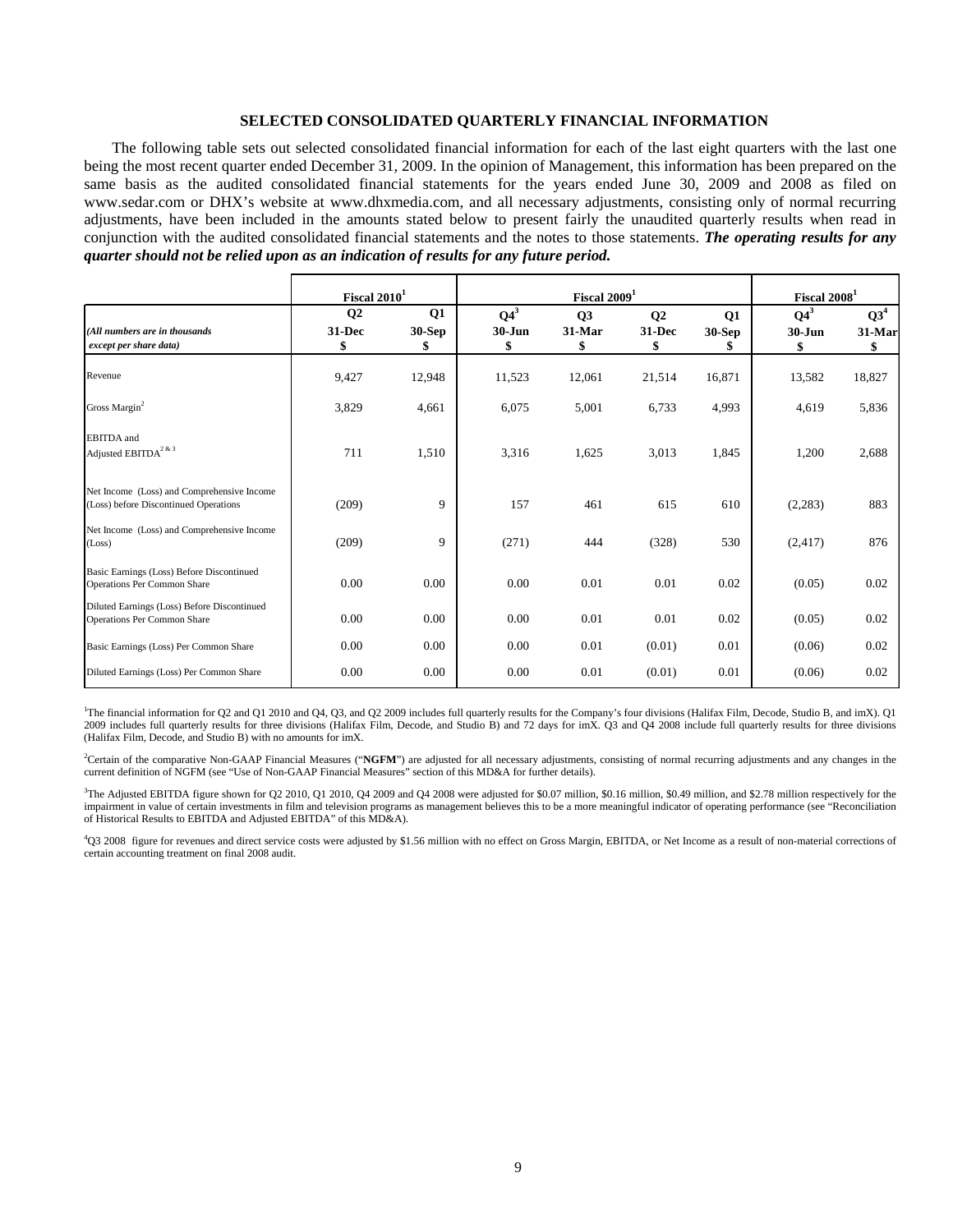## **Results for the three months ended December 31, 2009 ("Q2 2010") compared to the three months ended December 31, 2008 ("Q2 2009")**

#### *Revenues*

Revenues for Q2 2010 were \$9.42 million, down 56% from \$21.51 million for Q2 2009. The decrease in Q2 2010 was due to lower deliveries of proprietary programs versus Q2 2009. Proprietary deliveries are somewhat seasonal and based on the previously reported slow down in orders from our broadcast customers, Q2 2010 was, as expected, a less robust quarter for deliveries as compared to Q2 2009. The continuing global recession and credit crunch has resulted in a slowdown in advertising dollars for some of our broadcast customers and therefore fewer orders and lower per half-hour license fee revenue. This has translated into a slowdown of production revenue for Q2 2010 versus Q1 2009 as broadcasters in calendar 2009 did not commit to as many new shows and renewals as they had in calendar 2008. Because of the 12-18 month lag between production and delivery this has resulted in fewer deliveries for Q2 2010.

*Proprietary production revenues*: Proprietary production revenues for Q2 2010 of \$3.92 million were down 79% compared to \$18.98 million for Q2 2009. The overall decrease was made up of an 87% decrease to \$1.44 million (Q2 2009-\$11.07 million) in proprietary production revenue for the Halifax Film division, a 67% decrease to \$1.85 million for Q2 2010 (Q2 2009-\$5.61 million) for the Decode division, and a 73% decrease to \$0.63 million for the Studio B division (Q2 2009-\$2.30 million). As noted above, Q2 2010 had fewer scheduled deliveries as compared to Q2 2009. Deliveries for Q2 2010 were in line with Management's expectations. The single largest difference in Q2 2010 is no deliveries for *The Guard* versus in total \$6.19 million (\$0.67 million and \$5.52 million for Seasons I and II respectively) for Q2 2009.

For Q2 2010 the Company recognized 57.5 half-hours - \$3.92 million of proprietary film and television program production revenue, a 39% decrease versus the 95.0 half-hours for Q2 2009, where the programs have been delivered and the license periods have commenced for consolidated entities. Included in these totals for Q2 2010 are 35 half-hours (15 half-hours – Q2 2009) of productions where the Company has Canadian rights and other limited rights, which are being accounted for using the percentage of completion method.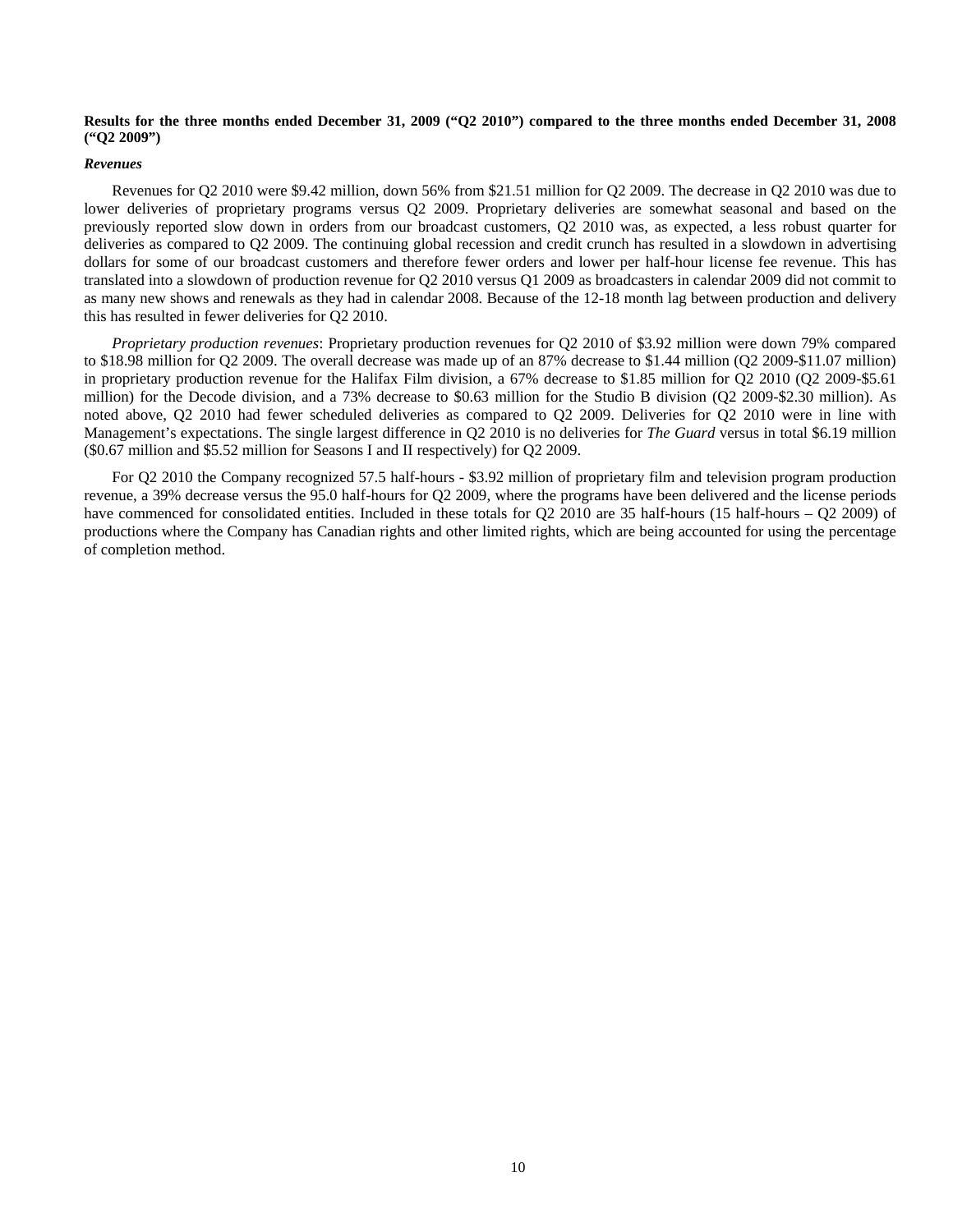The breakdown for proprietary deliveries and dollar value subtotals for divisions for consolidated entities for Q2 2010 and Q2 2009 was as follows:

|                                                           |                       |            |             | Q <sub>2</sub> 2010         |                   |        |                       | Q <sub>2</sub> 2009  |                   |
|-----------------------------------------------------------|-----------------------|------------|-------------|-----------------------------|-------------------|--------|-----------------------|----------------------|-------------------|
| <b>Title</b>                                              | <b>Season or Type</b> |            |             | \$ Million                  | <b>Half-hours</b> |        |                       | \$ Million           | <b>Half-hours</b> |
| <b>Consolidated Entities</b>                              |                       |            |             |                             |                   |        |                       |                      |                   |
| Decode:                                                   |                       |            |             |                             |                   |        |                       |                      |                   |
| Chop Socky Chooks                                         | I                     |            |             |                             |                   |        |                       |                      | 1.0               |
| Clang Invasion                                            | $\mathbf I$           |            |             |                             |                   |        |                       |                      | 7.0               |
| Dirt Girl World                                           | I                     |            |             |                             | 9.0               |        |                       |                      |                   |
| The Latest Buzz                                           | $\mathbf{m}$          |            |             |                             | N/A               |        |                       |                      |                   |
| Poppets Town                                              | $\mathbf{I}$          |            |             |                             | 4.0               |        |                       |                      |                   |
| Super Why (PBS)                                           | I                     |            |             |                             |                   |        |                       |                      | 9.0               |
| Super Why (CBC)                                           | $\mathbf I$           |            |             |                             | N/A               |        |                       |                      | N/A               |
| Subtotals                                                 |                       |            | $\mathbf S$ | 1.04                        | 13.0              |        |                       | 3.78<br>$\mathbb{S}$ | 17.0              |
| Studio B:                                                 |                       |            |             |                             |                   |        |                       |                      |                   |
| Kid vs. Kat                                               | $\bf{I}$              |            |             |                             |                   |        |                       |                      | 11.0              |
| Subtotals                                                 |                       |            |             | $\mathcal{L}_{\mathcal{A}}$ | $\sim$            |        |                       | 1.99                 | 11.0              |
| <b>Halifax Film:</b>                                      |                       |            |             |                             |                   |        |                       |                      |                   |
| <b>Animal Mechanicals</b>                                 | $\rm II$              |            |             |                             |                   |        |                       |                      | 8.0               |
| Animal Mechanicals                                        | $\rm III$             |            |             |                             | 1.5               |        |                       |                      |                   |
| Bo on the Go!                                             | П                     |            |             |                             |                   |        |                       |                      | 1.0               |
| Bo on the Go!                                             | $\rm III$             |            |             |                             | N/A               |        |                       |                      |                   |
| The Guard                                                 | $\bf{I}$              |            |             |                             |                   |        |                       |                      | 2.0               |
| The Guard                                                 | $\scriptstyle\rm II$  |            |             |                             |                   |        |                       |                      | 18.0              |
|                                                           |                       |            |             |                             |                   |        |                       |                      | N/A               |
| The Making of Shake Hands with the Devil                  | Documentary           |            |             |                             |                   |        |                       |                      | 2.0               |
| Nathan Fielder's 2008 Election Special<br>SOUL            | Comedy Special        |            |             |                             |                   |        |                       |                      |                   |
|                                                           | $\bf{I}$              |            |             |                             |                   |        |                       |                      | 12.0              |
| This Hour Has 22 Minutes                                  | <b>XVI</b>            |            |             |                             |                   |        |                       |                      | 9.0               |
| This Hour Has 22 Minutes<br>Subtotals                     | <b>XVII</b>           |            |             | 1.44                        | 8.0<br>9.5        |        |                       | 11.07                | ä,<br>52.0        |
| Shows with Canadian and Other Limited Rights <sup>2</sup> |                       |            |             |                             |                   |        |                       |                      |                   |
| Decode:                                                   |                       | \$ Million | Half-hours  |                             |                   |        | \$ Million Half-hours |                      |                   |
| Waybuloo (RDF Rights)-(20 half-hours to Treehouse)        | I                     |            |             |                             | 25.00             |        |                       |                      | N/A               |
| Subtotals                                                 |                       | \$0.81     | 25.0        |                             |                   | \$1.83 | N/A                   |                      |                   |
| Studio B:                                                 |                       |            |             |                             |                   |        |                       |                      |                   |
| Martha Speaks (TVO)                                       | $\bf{I}$              |            |             |                             | N/A               |        |                       |                      | 15.00             |
| Martha Speaks (TVO)                                       | $\rm II$              |            |             |                             | 10.00             |        |                       |                      | N/A               |
| Subtotals                                                 |                       | \$0.63     | 10.0        |                             |                   | \$0.31 | 15.0                  |                      |                   |
| Subtotals-Shows with Canadian and Other Limited Rights    |                       |            |             | 1.44                        | 35.00             |        |                       | 2.14                 | 15.00             |
| <b>Total Consolidated Entities</b>                        |                       |            |             | 3.92                        | 57.5              |        |                       | 18.98                | 95.0              |

<sup>*I</sup>N/A – Not applicable as deliveries of half-hours have either already been counted when title delivered in the first instance or in the case of the shows using</sup> percentage of completion method, are not yet delivered*.

*2 Effective Q2 2010 and onward, the Company has included shows with Canadian and other limited rights (accounted for using the percentage of completion method) in this proprietary television table and has adjusted accordingly for all prior quarters reported herein. MD&A's dated prior to Q2 2010 included these shows in Producer and Service Fee Revenues.* 

*Producer and service fee revenues:* For Q2 2010 the Company earned \$0.80 million for producer and service fee revenues, an increase of 433% over the \$0.15 million for Q2 2009 (note for this Q2 2010 MD&A and onward, Canadian and other limited rights programs previously shown in this category have been included in proprietary production revenue). The breakdown for Q2 2010 was as follows: \$0.01 million for *The Señora Project* Season I, \$0.41 million for *My Little Pony* Season I, \$0.08 million for *The Math Show* Pilot, and \$0.30 million for *Trollope,* a feature length film. For Q2 2009 the breakdown for the \$0.15 million was: \$0.03 million for *Side Show Christmas* Season I, \$0.08 million for *Peanuts* Season I, and \$0.05 million for *Badly Drawn Roy*, offset by small reversal of \$0.01 million for *George of the Jungle* Season I.

*Distribution revenues*: For Q2 2010 distribution revenues were up 69% to \$3.55 million from \$2.10 million for Q2 2009, above Management's expectations. For Q2 2010 the Company recognized revenue on several contracts throughout its existing library and delivered episodes of newer titles. Some of the more significant sales were on the following titles: *The Latest Buzz* Seasons I, II, and III, *Animal Mechanicals* Seasons I and II, *Franny's Feet* Seasons I, II, and III, *Super Why!* Season I, *Kid vs. Kat*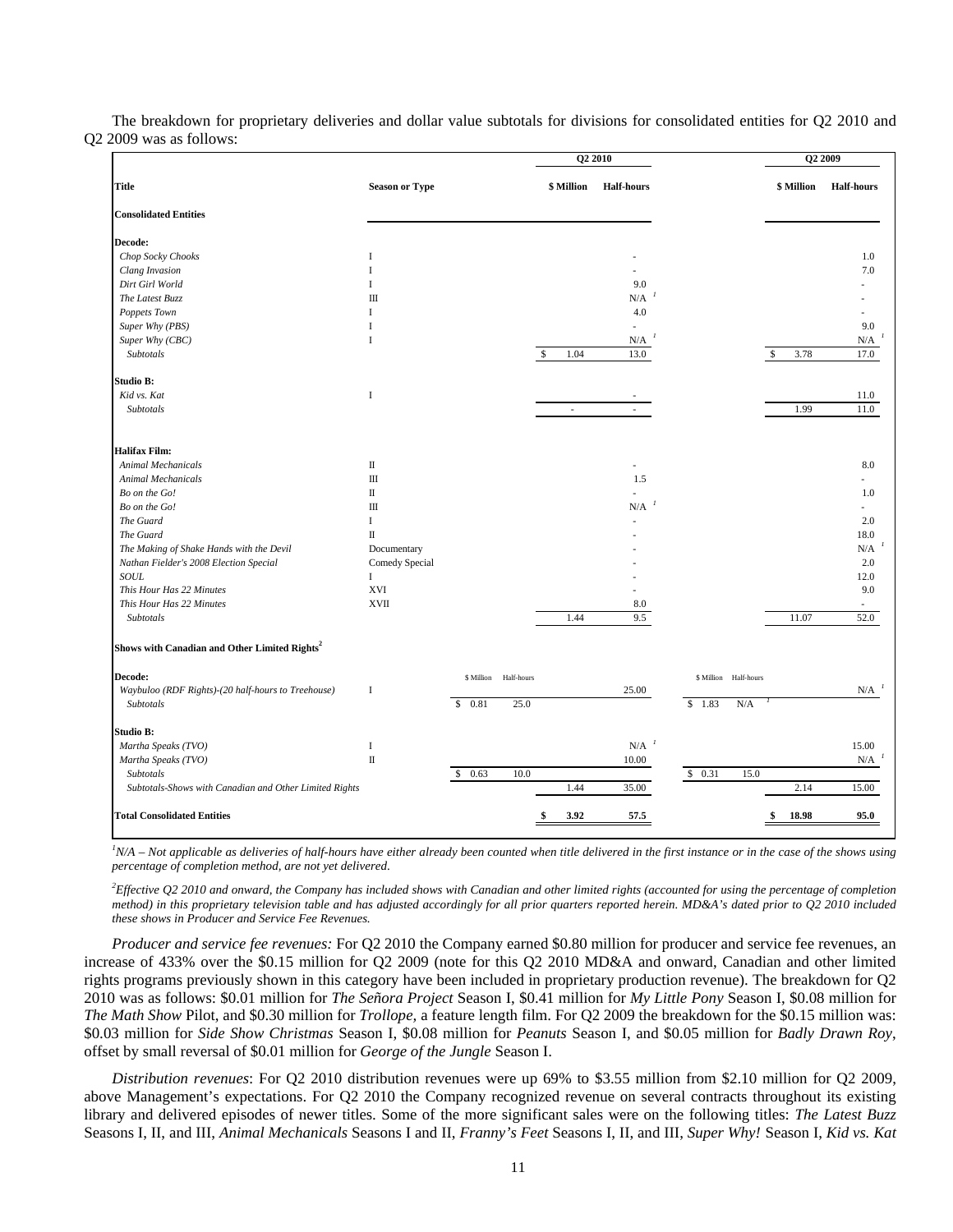Season I, *Poppets Town* Season I, *The Guard* Seasons I and II, and *Martha Speaks* Season I. Management was very pleased with the Q2 2010 distribution revenues given the state of the economy.

*Music and royalty revenues*: For Q2 2010 music and royalty revenues increased 279% to \$0.72 million (Q2 2009-\$0.19 million). Music and royalty revenues are up as the Company's volume of production was up considerably in its most recent fiscal year ended 2009. Due to a lag in these streams, they tend to follow on 12-18 months after production revenue. New media revenues increased in Q2 2010 to \$0.26 million (Q2 2009-\$0.03 million). New media revenues have increased as the Company has undertaken new activities to support several of its proprietary series for Q2 2010, specifically *That's So Weird, Animal Mechanicals*, and *This Hour Has 22 Minutes*, and are in line with Management's expectations.

*Rental revenues*: For Q2 2010 rental revenues were \$0.17 million, up from Q2 2009 of \$0.06 million, as a result of continued rental of studio and office facilities to third parties of the Company's Halifax Film Children's Studio, rental of currently unused office space in the Company's headquarters in Halifax, Nova Scotia, and rental of office and equipment of the Company's Toronto, Ontario office.

## *Gross Margin*

Gross margin for Q2 2010 was \$3.83 million, a decrease in absolute dollars of 43% compared to \$6.74 million for Q2 2009. Management was pleased with the overall margin at 41% of revenue for Q2 2010 which was slightly above the high end of its expectations.

For Q2 2010 the margins for each revenue category in absolute dollars and as a margin percentage are as follows: production revenue margin of \$1.47 million or 38%, net producer and service fee revenue margin of \$0.26 million or 33%, distribution revenue margin of \$1.30 million or 37% (\$1.13 million or 32% when \$0.17 million for the amortization of acquired libraries is removed), music and royalty revenue margin of \$0.69 million or 96%, new media revenue margin of \$0.06 million loss or 23%, and rental revenue margin of \$0.17 million or 100%. The production, distribution, producer service fee, and rental revenue streams were all significant contributors to the absolute dollar margin for Q2 2010.

In particular, production, producer and service fee revenue, and distribution in terms of absolute dollars contributed \$1.47 million, \$0.26 million, and \$1.30 million respectively or 79% of the total margin. Production margin at 38% was in line with Management's expectations based on product delivery mix. Producer and service fee margins can vary greatly from 25-55% and at 33% is in line with Management's expectations. Distribution margin can fluctuate greatly from title-to-title and at 37% is in the mid range of Management's expectations. Music and royalty margin at 96% was in line with Management's expectations.

Overall gross margin for Q2 2010 at 41% was above Management's expectations.

#### *Operating Expenses*

Operating expenses for Q2 2010 were \$3.53 million compared to \$4.02 million for Q2 2009, a decrease of 12%. SG&A costs for Q2 2010 excluding stock based compensation were down 16% at \$3.12 million compared to \$3.72 million for Q1 2009. Management was pleased with this decrease in SG&A as this was ahead of Managements' targeted reductions of 5%. The decrease in SG&A was offset by changes in the following categories: \$0.13 million increase in amortization of acquired library due to product mix, a \$0.07 million increase in impairment in value of certain investment in film and television programs, and a \$0.04 million decrease in non-cash stock based compensation expense.

## *Impairment in Value of Certain Investment in Film and Television Programs*

During Q2 2010 the Company recorded an impairment in value of certain investments in film and television programs of \$0.07 million (nil for Q2 2009).

## *Income (Loss) from Strategic Investments*

For Q2 2010 income from strategic investments activities of \$0.03 million (Q2 2009-\$0.08 million loss) related to a realized loss from short-term investments held for trading of \$0.03 million, versus \$0.14 million related to an unrealized loss from shortterm investments held for trading, offset by a \$0.06 million for a realized capital gain for Q2 2009. All investments were strategic in nature and were in the same or similar businesses as the business of the Company.

#### *EBITDA*

In Q2 2010 EBITDA was \$0.71 million, a 76% decrease as compared to \$3.01 million for Q2 2009. For Q2 2010 this was generally due to the decrease in gross margin dollars of \$2.91 million, offset by a \$0.60 million decrease in SG&A.

## *Amortization*

Amortization includes amortization of acquired libraries, PP&E, and intangible assets. For Q2 2010 amortization was \$0.67 million (Q2 2009-\$0.57 million). The breakdown for amortization was \$0.17 million, \$0.23 million, and \$0.27 million for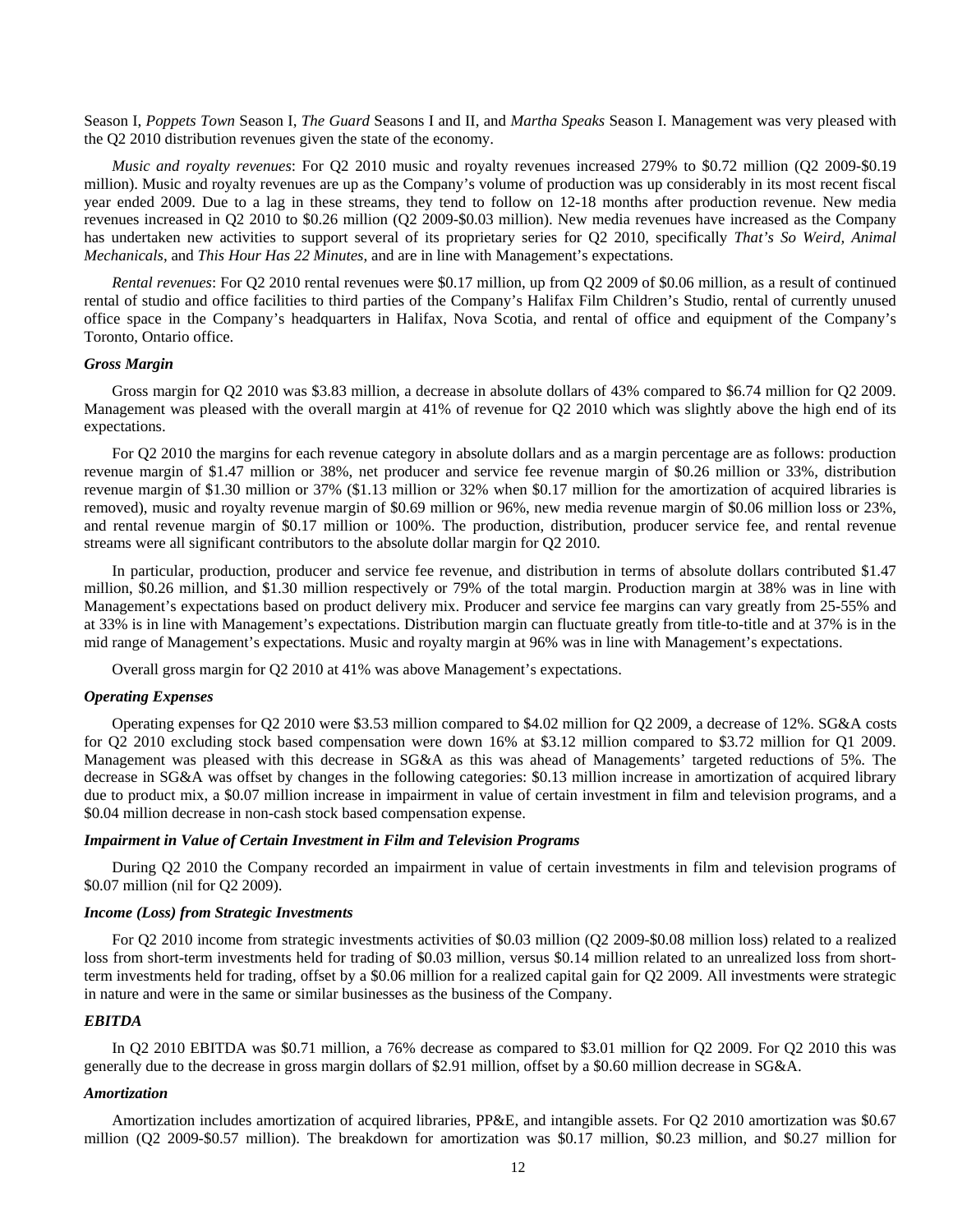amortization of acquired libraries, PP&E, and intangible assets respectively. For Q2 2010 the amortization of acquired libraries was \$0.17 million (O2 2009-\$0.05 million) which relates to the library titles that have a 20 year amortization policy, have minimal ongoing cash costs associated with selling, and are viewed as long-term assets. For Q2 2010 amortization of PP&E was \$0.23 million (Q2 2009-\$0.20 million). For Q2 2010 amortization of intangible assets was \$0.27 million (Q2 2009-\$0.32 million) which relates to the intangible assets acquired as part of the acquisitions of Decode and Studio B.

## *Interest*

Interest was a net interest expense for Q2 2010 of \$0.03 million versus \$0.10 million for Q2 2009. Interest expense consists of \$0.02 million for interest expense on long-term debt and \$0.01 million for interest and bank charges (Q2 2009-\$0.04 million and \$0.07 million, respectively) and offset by nil interest income (Q2 2009-\$0.01 million expense).

## *Non-Controlling Interest*

For Q2 2010 the Company recorded an income for non-controlling interest of \$0.02 million (Q2 2009-expense of \$0.01 million).

## *Income Taxes*

Income tax expense for Q2 2010 was \$0.02 million (Q2 2009-\$0.25 million) made up of \$0.01 million expense (Q2 2009- \$0.01 million) for large corporation taxes, \$0.20 million expense (Q2 2009-\$0.02 million) for current income taxes, and future income tax recovery of \$0.19 million (Q2 2009-\$0.22 million expense).

## *Net Income (Loss) and Comprehensive Income (Loss) Before Discontinued Operations*

Net income (loss) and comprehensive income (loss) before discontinued operations for Q2 2010 was \$0.21 million loss (Q2 2009-\$0.61 million income).

#### *Discontinued Operations*

The Company recorded no loss from discontinued operations for Q2 2010 (Q2 2009-\$0.94 million).

## *Net Loss and Comprehensive Loss*

Net loss and comprehensive loss for Q2 2010 was \$0.21 million, compared to \$0.33 million for Q2 2009, or a decrease of \$0.12 million in absolute dollars or 36%. For Q2 2010 the overall decrease of \$0.12 million was due to changes over Q2 2009 of the following amounts: a gross margin decrease of \$2.91 million, offset by a \$0.23 million decrease in provision for income taxes, an decrease in operating expenses, net of income from strategic investments of \$0.60 million and a \$2.20 million decrease in net interest and other expenses, which includes amortization, impairment in value of certain investment in film and television, costs associated with abandoned transactions, and loss from discontinued operations.

## **Results for the three months ended September 30, 2009 ("Q1 2010") compared to the three months ended September 30, 2008 ("Q1 2009")**

## *Revenues*

Revenues for Q1 2010 were \$12.95 million, down 23% from \$16.87 million for Q1 2009. The decrease in Q1 2010 was generally due to lower deliveries of proprietary programs versus Q1 2009. Proprietary deliveries are seasonal and Q1 2009 was a more robust quarter for deliveries than compared to Q1 2010. The continuing global recession and credit crunch resulted in a slowdown in advertising dollars for some of our broadcast customers and downward pressure of license fees.

*Proprietary production revenues*: Proprietary production revenues for Q1 2010 of \$6.80 million were down 54% compared to \$14.66 million for Q1 2009. The overall decrease was as a result of a 53% decrease to \$1.97 million (Q1 2009-\$4.19 million) in proprietary production revenue for the Halifax Film division, a 44% decrease to \$4.42 million for Q1 2010 (Q1 2009-\$7.96 million) for the Decode division, and an 84% decrease to \$0.41 million for the Studio B division (Q1 2009-\$2.51 million). Q1 2010 had fewer scheduled deliveries as compared to Q1 2009. Deliveries for Q1 2010 were in line with Management's expectations. The largest reason for the decrease in Q1 2010 is no deliveries for *The Guard* versus \$3.31 million in Q1 2009 for *The Guard* Season I.

For Q1 2010 the Company recognized 95.0 half-hours - \$6.80 million of proprietary film and television program production revenue, a 9% decrease versus the 104.5 half-hours for Q1 2009, where the programs have been delivered and the license periods have commenced for consolidated entities. Included in these totals for Q2 2010 are 36 half-hours (25 half-hours Q1 2009) of productions where the Company has Canadian rights and other minority participation rights, which are being accounted for using the percentage of completion method.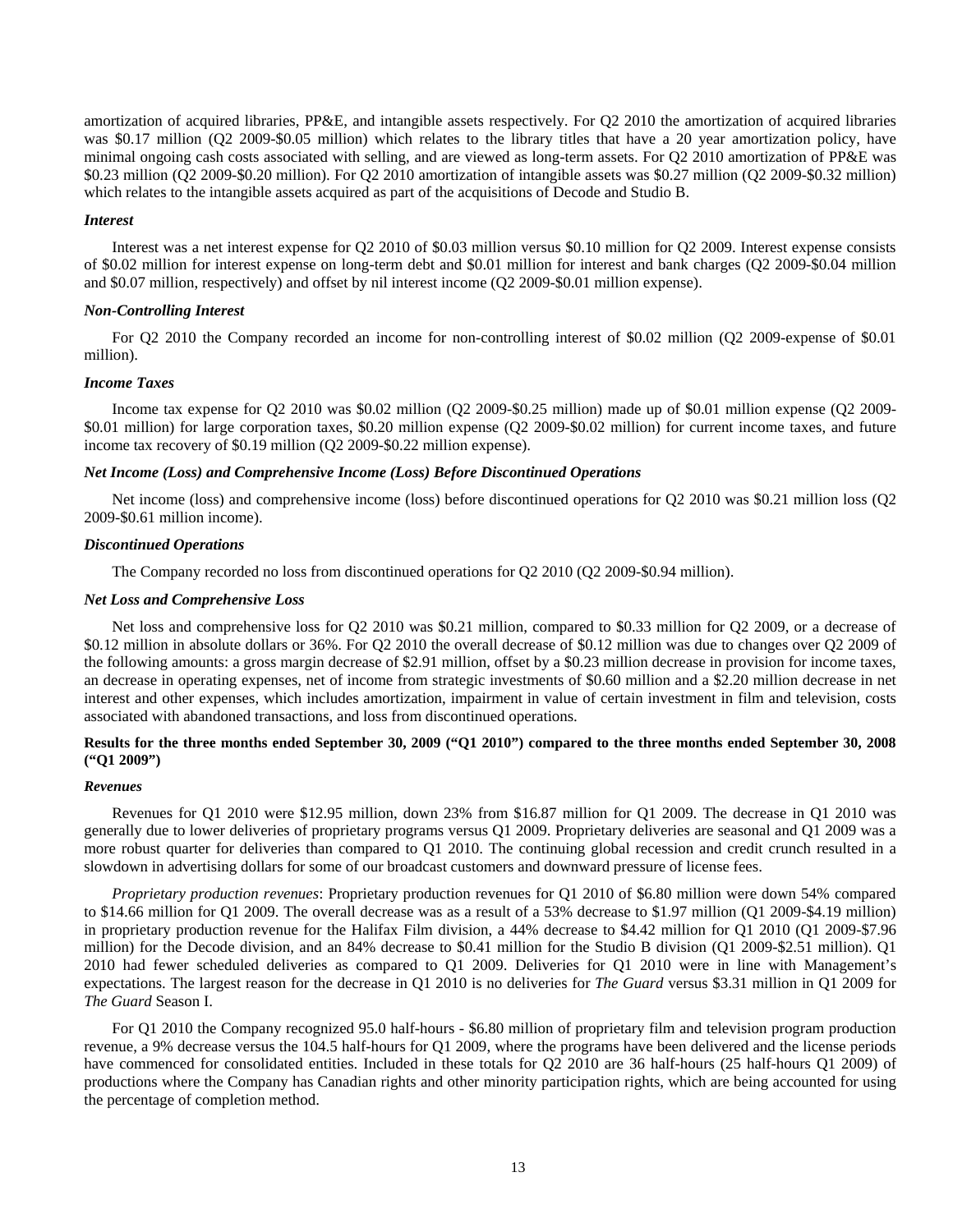The breakdown for proprietary deliveries and dollar value subtotals for divisions for consolidated entities for Q1 2010 and Q1 2009 was as follows:

|                                                           |                       |            |            |                             | Q1 2010                  |                          |            | Q1 2009           |
|-----------------------------------------------------------|-----------------------|------------|------------|-----------------------------|--------------------------|--------------------------|------------|-------------------|
| Title                                                     | <b>Season or Type</b> |            |            | \$ Million                  | <b>Half-hours</b>        |                          | \$ Million | <b>Half-hours</b> |
| <b>Consolidated Entities</b>                              |                       |            |            |                             |                          |                          |            |                   |
| Decode:                                                   |                       |            |            |                             |                          |                          |            |                   |
| Chop Socky Chooks                                         | 1                     |            |            |                             |                          |                          |            | 8.0               |
| Clang Invasion                                            | $\mathbf{I}$          |            |            |                             |                          |                          |            | 3.0               |
| Dirt Girl World                                           | <b>I</b>              |            |            |                             | 6.0                      |                          |            |                   |
| Franny's Feet                                             | $\mathbf{I}$          |            |            |                             | 9.0                      |                          |            |                   |
| The Latest Buzz                                           | $\rm{II}$             |            |            |                             |                          |                          |            | 26.0              |
| The Latest Buzz                                           | $\mathbf{I}$          |            |            |                             | 13.0                     |                          |            |                   |
| Poppets Town                                              | <b>I</b>              |            |            |                             | 13.0                     |                          |            |                   |
| Super Why (CBC)                                           | I                     |            |            |                             | N/A                      |                          |            |                   |
| Super Why (PBS)                                           | I                     |            |            |                             |                          |                          |            | 11.0              |
| Subtotals                                                 |                       |            |            | 3.62<br>S.                  | 41.0                     |                          | 7.63<br>\$ | 48.0              |
| Studio B:                                                 |                       |            |            |                             |                          |                          |            |                   |
| Being Ian                                                 | V                     |            |            |                             |                          |                          |            | 2.0               |
| Kid vs. Kat                                               | $\mathbf I$           |            |            |                             |                          |                          |            | 11.0              |
| Subtotals                                                 |                       |            |            | $\mathcal{L}_{\mathcal{A}}$ |                          |                          | 2.29       | 13.0              |
| <b>Halifax Film:</b>                                      |                       |            |            |                             |                          |                          |            |                   |
| <b>Animal Mechanicals</b>                                 | П                     |            |            |                             |                          |                          |            | 0.5               |
| Bo on the Go!                                             | $\rm II$              |            |            |                             |                          |                          |            | 7.0               |
| Bo on the Go!                                             | $\mathbf{I}$          |            |            |                             | 5.0                      |                          |            |                   |
| Canada's Super Speller                                    | Ι.                    |            |            |                             | 10.0                     |                          |            |                   |
| Searching for Soul: Making of Keystone Choir              | Documentary           |            |            |                             | 2.0                      |                          |            |                   |
| The Guard                                                 | $\bf{I}$              |            |            |                             | N/A                      |                          |            | 10.0              |
| This Hour Has 22 Minutes                                  | <b>XVI</b>            |            |            |                             | $\overline{\phantom{a}}$ |                          |            | 1.0               |
| This Hour Has 22 Minutes                                  | <b>XVII</b>           |            |            |                             | 1.0                      |                          |            |                   |
| Subtotals                                                 |                       |            |            | 1.97                        | 18.0                     |                          | 4.19       | 18.5              |
| Shows with Canadian and Other Limited Rights <sup>2</sup> |                       |            |            |                             |                          |                          |            |                   |
| Decode:                                                   |                       | \$ Million | Half-hours |                             |                          | \$ Million<br>Half-hours |            |                   |
| Waybuloo (RDF Rights)-(20 half-hours to Treehouse)        | $\mathbf I$           |            |            |                             | 16.00 <sup>3</sup>       |                          |            | N/A               |
| Subtotals                                                 |                       | \$0.80     | 16.0       |                             |                          | \$0.33<br>N/A            |            |                   |
| Studio B:                                                 |                       |            |            |                             |                          |                          |            |                   |
| Martha Speaks (TVO)                                       | $\;$ I                |            |            |                             | N/A                      |                          |            | 25.00             |
| Martha Speaks (TVO)                                       | $\rm II$              |            |            |                             | 20.00                    |                          |            | N/A               |
| Subtotals                                                 |                       | \$ 0.41    | 20.0       |                             |                          | \$ 0.22<br>25.0          |            |                   |
| Subtotals-Shows with Canadian and Other Limited Rights    |                       |            |            | 1.21                        | 36.00                    |                          | 0.55       | 25.00             |
| <b>Total Consolidated Entities</b>                        |                       |            |            | 6.80                        | 95.0                     |                          | 14.66      | 104.5             |

<sup>*IN/A – Not applicable as deliveries of half-hours have either already been counted when title delivered in the first instance or in the case of the shows using</sup> percentage of completion method, are not yet delivered*.

*2 Effective Q2 2010 and onward, the Company has included shows with Canadian and other limited rights (accounted for using the percentage of completion method) in this proprietary television table and has adjusted accordingly for all prior quarters reported herein. MD&A's dated prior to Q2 2010 included these shows in Producer and Service Fee Revenues.* 

*3 This total has been adjusted as originally reported in the Q1 2010 MD&A as 20 half-hours in error.* 

*Producer and service fee revenues:* For Q1 2010 the Company earned \$1.66 million for producer and service fee revenues, an increase of 253% over the \$0.47 million for Q1 2009 (note for this Q2 2010 MD&A and onward, Canadian and other limited rights programs previously shown in this category have been included in proprietary production revenue). The breakdown for Q1 2010 was as follows: \$0.13 million for *Badly Drawn Roy* Season I, \$0.01 million for *Tilly and Her Friends* Season I, \$0.06 million for *Kung Fu Magoo* Season I, \$0.02 million for *My Little Pony* Season I, \$0.03 million for *The Math Show* Pilot, and \$1.41 million for *Trollope,* a feature length film. For Q1 2009 the breakdown for the \$0.47 million was: \$0.21 million for *Side Show Christmas* Season I and \$0.30 million for *Peanuts* Season I, offset by miscellaneous reductions of \$0.03 million for *George of the Jungle* Season I and \$0.01 million for *Pucca* Season II.

*Distribution revenues*: For Q1 2010 distribution revenues were up 157% to \$3.75 million from \$1.46 million for Q1 2009, slightly above Management's expectations. For Q1 2010 the Company recognized revenue on several contracts throughout its existing library and delivered episodes of newer titles. Some of the more significant sales were on the following titles: *The Latest*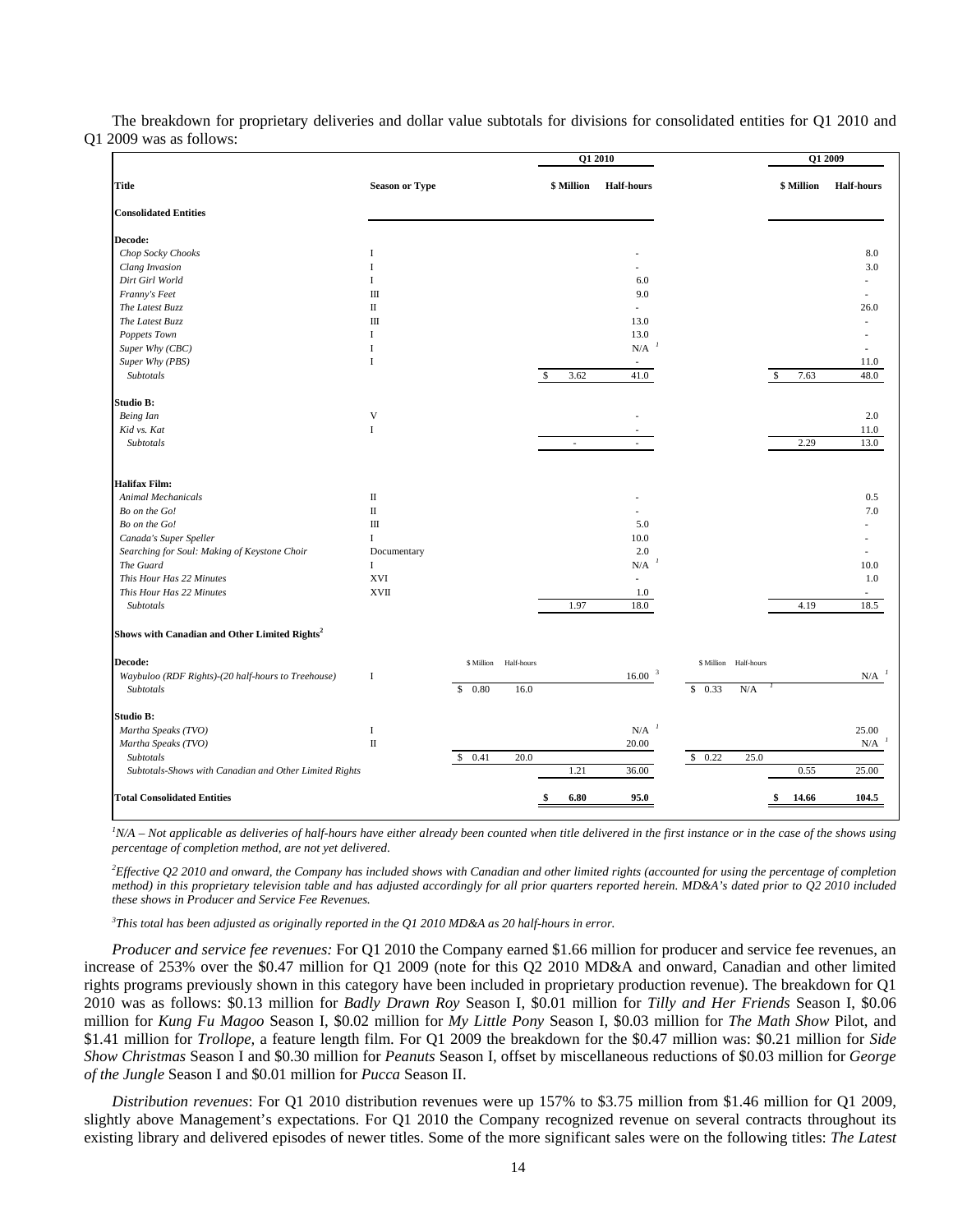*Buzz* Seasons I, II, and III, *Animal Mechanicals* Seasons I and II, *Franny's Feet* Seasons I, II, and III, *Super Why* Season I, *Kid vs. Kat* Season I, *Poppets Town* Season I, and *Martha Speaks* Season I.

*Music and royalty revenues*: For Q1 2010 music and royalty revenues increased 5% to \$0.21 million (Q1 2009-\$0.20 million). New media revenues increased in Q1 2010 to \$0.35 million (Q1 2009-\$0.03 million).

*Rental revenues*: For Q1 2010 rental revenues were \$0.18 million, up from Q1 2009 of \$0.05 million, as a result of continued rental of studio and office facilities to third parties of the Company's Halifax Film Children's Studio, rental of currently unused office space in the Company's headquarters in Halifax, Nova Scotia, and rental of office and equipment of the Company's Toronto, Ontario office.

## *Gross Margin*

Gross margin for Q1 2010 was \$4.66 million, a decrease in absolute dollars of 7% compared to \$4.99 million for Q1 2009. The overall margin at 36% of revenue for Q1 2010 was at the high end of Management's expectations. The production, distribution, producer service fee, and rental revenue streams were all significant contributors to the absolute dollar margin for Q1 2010.

## *EBITDA*

In Q1 2010 EBITDA was \$1.51 million, an 18% decrease as compared to \$1.85 million for Q1 2009. For Q1 2010 this was generally due to the decrease in gross margin dollars of \$0.33 million.

## *Net Income and Comprehensive Income Before Discontinued Operations*

Net income and comprehensive income before discontinued operations for Q1 2010 was \$0.01 million (Q1 2009-\$0.61 million).

#### *Discontinued Operations*

The Company recorded no loss from discontinued operations for Q1 2010 (Q1 2009-\$0.08 million).

## *Net Income and Comprehensive Income*

Net income and comprehensive income for Q1 2010 was \$0.01 million, compared to \$0.53 million for Q1 2009, or a decrease of \$0.52 million in absolute dollars or 98%. For Q1 2010 the overall decrease of \$0.52 million was due to changes over Q1 2009 of the following amounts: an increase in operating expenses, net of income from strategic investments of \$0.55 and a gross margin decrease of \$0.33 million, offset by a \$0.25 million decrease in provision for income taxes and a \$0.11 million decrease in net interest and other expenses, which includes amortization, impairment in value of certain investment in film and television programs, and loss from discontinued operations.

## **Results for the three months ended June 30, 2009 ("Q4 2009") compared to the three months ended June 30, 2008 ("Q4 2008")**

## *Revenues*

Revenues for Q4 2009 were \$11.53 million, down 15% from \$13.58 million for Q4 2008. The decrease in Q4 2009 was generally due to lower deliveries of proprietary programs versus Q4 2008.

*Proprietary production revenues*: Proprietary production revenues for Q4 2009 of \$3.71 million were down 43% compared to \$6.47 million for Q4 2008. The overall decrease was made up of a 48% increase to \$1.70 million (Q4 2008-\$1.15 million) in proprietary production revenue for the Halifax Film division, an 67% decrease to \$1.59 million for Q4 2009 (Q4 2008-\$4.82 million) for the Decode division (generally due to fewer scheduled deliveries), and \$0.42 million for the Studio B division (Q4 2008-\$0.50 million).

For Q4 2009 the Company recognized 43.0 half-hours - \$3.71 million of proprietary film and television program production revenue, a 2% increase versus the 38.5 half-hours for Q4 2008, where the programs have been delivered and the license periods have commenced for consolidated entities. Included in these totals for Q4 2009 are 17 half-hours (nil – Q4 2008) of productions where the Company has Canadian and other minority participation rights, which are being accounted for using the percentage of completion method.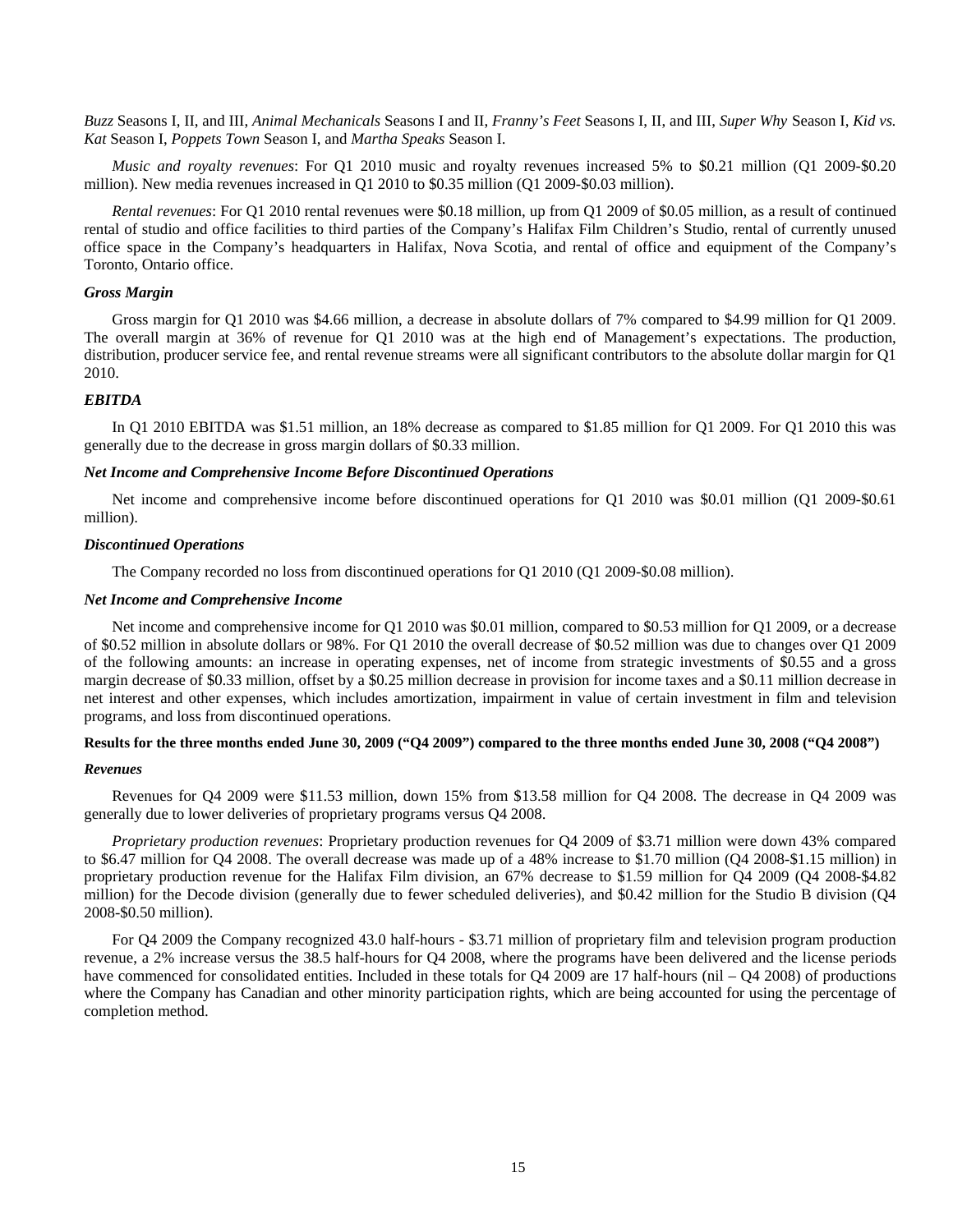|                                                                           |                       |                          | Q4 2009              |                   |                                    |            | Q4 2008                         |
|---------------------------------------------------------------------------|-----------------------|--------------------------|----------------------|-------------------|------------------------------------|------------|---------------------------------|
| <b>Title</b>                                                              | <b>Season or Type</b> |                          | \$ Million           | <b>Half-hours</b> |                                    | \$ Million | <b>Half-hours</b>               |
| <b>Consolidated Entities</b>                                              |                       |                          |                      |                   |                                    |            |                                 |
| Decode:                                                                   |                       |                          |                      |                   |                                    |            |                                 |
| Chop Socky Chooks                                                         | I                     |                          |                      |                   |                                    |            | 8.0                             |
| Clang Invasion                                                            | $\bf I$               |                          |                      |                   |                                    |            | $7.0\,$                         |
| Delilah & Julius                                                          | П                     |                          |                      |                   |                                    |            | $N/A$ <sup><math>I</math></sup> |
| Poppets Town                                                              | T                     |                          |                      | 1.0               |                                    |            |                                 |
| Super Why (PBS)                                                           | I                     |                          |                      | N/A               |                                    |            | 10.0                            |
| Super Why (CBC)                                                           | $\mathbf I$           |                          |                      | N/A               |                                    |            |                                 |
| Urban Vermin                                                              | $\mathbf I$           |                          |                      |                   |                                    |            |                                 |
| Subtotals                                                                 |                       |                          | 0.69<br>$\mathbb{S}$ | 1.0               |                                    | 4.82<br>\$ | 25.0                            |
| Studio B:                                                                 |                       |                          |                      |                   |                                    |            |                                 |
| Kid vs. Kat                                                               | $\mathbf I$           |                          |                      |                   |                                    |            | N/A                             |
| Subtotals                                                                 |                       |                          | ÷,                   |                   |                                    | 0.03       |                                 |
| <b>Halifax Film:</b>                                                      |                       |                          |                      |                   |                                    |            |                                 |
| Animal Mechanicals                                                        | $\bf I$               |                          |                      |                   |                                    |            | 6.0                             |
| <b>Animal Mechanicals</b>                                                 | $\rm II$              |                          |                      |                   |                                    |            | 1.5                             |
| Bo on the Go!                                                             | $\scriptstyle\rm II$  |                          |                      |                   |                                    |            | $6.0\,$                         |
| Bo on the Go!                                                             | $\mathbf{I}$          |                          |                      | 8.0               |                                    |            |                                 |
| The Guard                                                                 | $\mathbf{I}$          |                          |                      | N/A               |                                    |            | $\mbox{N/A}^{-1}$               |
| The Guard                                                                 | $\rm II$              |                          |                      | $\overline{a}$    |                                    |            |                                 |
| The Mighty Jungle                                                         | $\rm II$              |                          |                      |                   |                                    |            |                                 |
| The Mighty Jungle                                                         | $\rm III$             |                          |                      | 4.0               |                                    |            |                                 |
| That's So Weird                                                           | I                     |                          |                      | 13.0              |                                    |            |                                 |
| This Hour Has 22 Minutes                                                  | XV                    |                          |                      |                   |                                    |            |                                 |
| This Hour Has 22 Minutes                                                  | <b>XVI</b>            |                          |                      | N/A               |                                    |            |                                 |
| Subtotals                                                                 |                       |                          | 1.70                 | 25.0              |                                    | 1.11       | 13.5                            |
| Shows with Canadian and Other Limited Rights <sup>2</sup>                 |                       |                          |                      |                   |                                    |            |                                 |
| Decode:                                                                   |                       | Half-hours<br>\$ Million |                      |                   | \$ Million<br>Half-hours           |            |                                 |
| Waybuloo (RDF Rights)                                                     | $\bf I$               |                          |                      | 17.0              |                                    |            |                                 |
| Subtotals                                                                 |                       | \$0.90<br>17.0           |                      |                   | \$<br>J.<br>l,                     |            |                                 |
| Studio B:                                                                 |                       |                          |                      |                   |                                    |            | $\mbox{N/A}^{-1}$               |
| Martha Speaks (TVO)                                                       | $\bf I$               |                          |                      | N/A               |                                    |            |                                 |
| Martha Speaks (TVO)                                                       | $\rm II$              |                          |                      | N/A               |                                    |            |                                 |
| Subtotals                                                                 |                       | \$<br>0.42<br>$\sim$     |                      |                   | \$0.47<br>$\overline{\phantom{a}}$ |            |                                 |
| Subtotals-Shows with Canadian and Other Limited Rights                    |                       |                          | 1.32                 | 17.0              |                                    | 0.47       | $\mathcal{L}$                   |
| <b>Total Consolidated Entities</b>                                        |                       |                          | 3.71                 | 43.0              |                                    | 6.43       | 38.5                            |
| <b>Non-consolidated Entities</b><br>Accounted for Using the Equity Method |                       |                          |                      |                   |                                    |            |                                 |
| Lunar Jim                                                                 | $\rm II$              |                          |                      |                   |                                    | 0.04       | N/A                             |
| <b>Total All Entities</b>                                                 |                       |                          | 3.71                 | 43.0              |                                    | 6.47       | 38.5                            |

The breakdown for proprietary deliveries and dollar value subtotals for divisions for consolidated and non-consolidated entities for Q4 2009 and Q4 2008 was as follows:

<sup>*IN/A – Not applicable as deliveries of half-hours have either already been counted when title delivered in the first instance or in the case of the shows using</sup> percentage of completion method, are not yet delivered*.

*2 Effective Q2 2010 and onward, the Company has included shows with Canadian and other limited rights (accounted for using the percentage of completion method) in this proprietary television table and has adjusted accordingly for all prior quarters reported herein. MD&A's dated prior to Q2 2010 included these shows in Producer and Service Fee Revenues.* 

The Company recorded nil for Q4 2009 as equity income for *Lunar Jim* Season II versus \$0.01 million in Q4 2008.

*Producer and service fee revenues:* For Q4 2009 the Company earned \$1.32 million for producer and service fee revenues (\$0.31 million for *Pucca* Season II and \$1.01 million for *Trollope,* a feature length film) whereas for Q4 2008 the Company recorded \$0.23 million for producer and service fee revenues (note for this Q2 2010 MD&A and onward, Canadian and other limited rights programs previously shown in this category have been included in proprietary production revenue).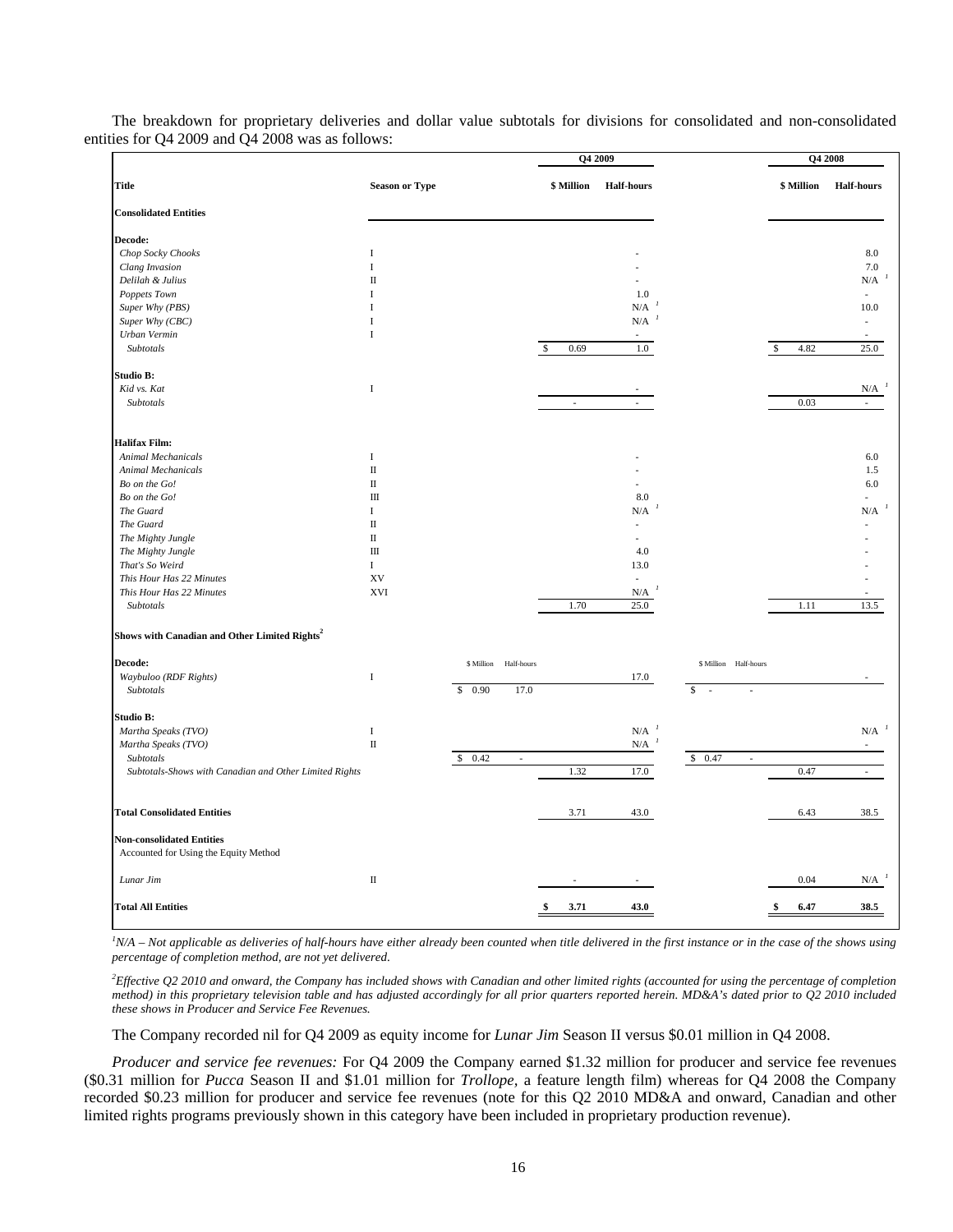*Distribution revenues*: For Q4 2009 distribution revenues were down 21% to \$4.84 million from \$6.12 million for Q4 2008.

*Music and royalty revenues*: For Q4 2009 music and royalty revenues increased 306% to \$1.34 million (Q4 2008-\$0.33 million). For Q4 2009 \$0.74 million related to the recognition of the minimum guarantee from the Hasbro Franny's Feet M&L deal that has been put on indefinite hold. New media revenues decreased in Q4 2009 to \$0.15 million (Q4 2008-\$0.28 million).

*Rental revenues*: For Q4 2009 rental revenues were \$0.17 million, up slightly from Q4 2008 of \$0.15 million, as a result of continued rental of studio and office facilities to third parties of the Company's Halifax Film Children's Studio, rental of currently unused office space in the Company's headquarters in Halifax, Nova Scotia, and rental of office and equipment of the Company's Toronto, Ontario office.

## *Gross Margin*

Gross margin for Q4 2009 was \$6.08 million, an increase in absolute dollars of 32% compared to \$4.62 million for Q4 2008. The overall margin at 53% of revenue for Q4 2009 was a result of unusually high music and royalty revenues for Q4 2009 and the reversal of quarterly accruals of \$0.94 million of certain amortization expenses and production revenue additions adjusted based on year end audit. With these year end adjustments removed the adjusted gross margin would have been 45%.

## *EBITDA*

In Q4 2009 EBITDA was \$3.32 million, a 177% increase as compared to \$1.20 million for Q4 2008.

## *Net Income (Loss) and Comprehensive Income (Loss) Before Discontinued Operations*

Net income (loss) and comprehensive income (loss) before discontinued operations for Q4 2009 increased 107% to \$0.16 million (Q4 2008-\$2.28 million loss).

#### *Discontinued Operations*

The Company recorded a loss from discontinued operations of \$0.43 million for Q4 2009 (\$0.21 million related to a valuation allowance booked against future income taxes) (Q4 2008-\$0.13 million).

## *Net Loss and Comprehensive Loss*

Net loss and comprehensive loss for Q4 2009 was \$0.27 million, compared to \$2.42 million for Q4 2008, or an improvement of \$2.15 million in absolute dollars or 89%.

## **Results for the three months ended March 31, 2009 ("Q3 2009") compared to the three months ended March 31, 2008 ("Q3 2008")**

## *Revenues*

Revenues for Q3 2009 were \$12.06 million, down from \$18.83 million for Q3 2008, a decrease of 36%. The decrease in Q3 2009 was generally due to lower deliveries of proprietary programs versus Q3 2008.

*Proprietary production revenues*: Proprietary production revenues for Q3 2009 of \$6.71 million were down 50% compared to \$13.43 million for Q3 2008. The decrease included a 53% decrease to \$3.66 million (Q3 2008-\$7.80 million) in proprietary production revenue for the Halifax Film division (generally due to fewer scheduled deliveries and specifically no deliveries in Q3 2009 of *The Guard* versus \$4.20 million-12 half-hours deliveries on Season I in Q3 2008), a 57% decrease to \$1.87 million for Q3 2009 (Q3 2008-\$4.31 million) for the Decode division (generally due to fewer scheduled deliveries), and a 10% decrease to \$1.18 million (Q3 2008-\$1.32 million), for the Studio B division.

For Q3 2009 the Company recognized \$6.71 million - 41.0 half-hours of proprietary film and television program production revenue, a 48% decrease over the 78.5 half-hours for Q3 2008, where the programs have been delivered and the license periods have commenced.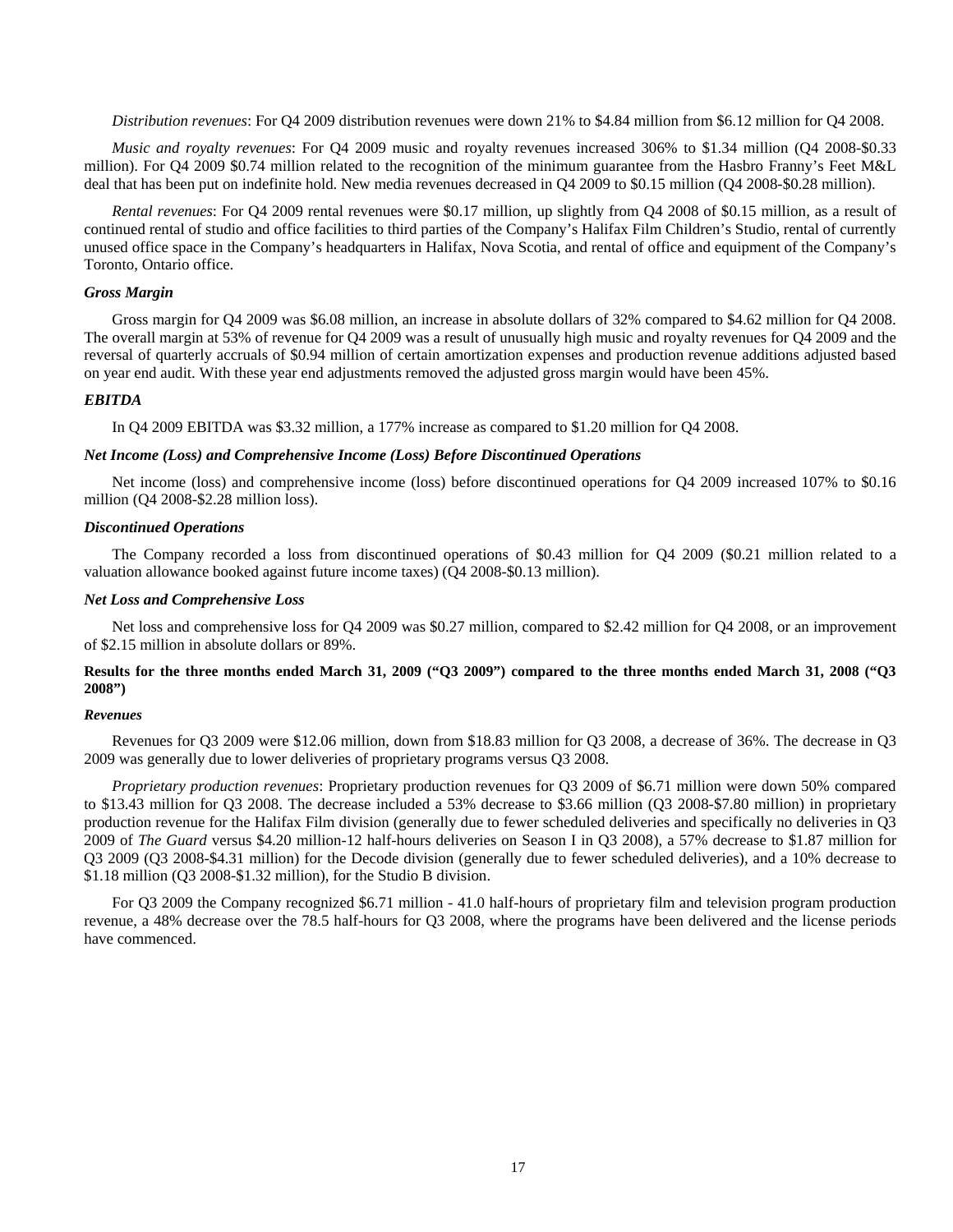|                                                                     |                       |                          | Q3 2009               |                                 |                                    | Q3 2008               |                                 |
|---------------------------------------------------------------------|-----------------------|--------------------------|-----------------------|---------------------------------|------------------------------------|-----------------------|---------------------------------|
| <b>Title</b>                                                        | <b>Season or Type</b> |                          | \$ Million            | <b>Half-hours</b>               |                                    | \$ Million            | <b>Half-hours</b>               |
| <b>Consolidated Entities</b>                                        |                       |                          |                       |                                 |                                    |                       |                                 |
| Decode:                                                             |                       |                          |                       |                                 |                                    |                       |                                 |
| Clang Invasion                                                      | I                     |                          |                       | 9.0                             |                                    |                       |                                 |
| Delilah & Julius                                                    | $\rm II$              |                          |                       |                                 |                                    |                       | 5.0                             |
| Latest Buzz                                                         | I                     |                          |                       |                                 |                                    |                       | 13.0                            |
| Poppets Town                                                        | T                     |                          |                       | 5.0                             |                                    |                       | $\sim$                          |
| Super Why (PBS)                                                     | I                     |                          |                       | 4.0                             |                                    |                       | 10.0                            |
| Super Why (CBC)                                                     | I                     |                          |                       | N/A                             |                                    |                       | $N/A$ <sup><math>1</math></sup> |
| Urban Vermin                                                        | $\mathbf I$           |                          |                       |                                 |                                    |                       |                                 |
| Subtotals                                                           |                       |                          | 1.71<br>$\mathcal{S}$ | 18.0                            |                                    | 4.31<br><sup>\$</sup> | 28.0                            |
| Studio B:                                                           |                       |                          |                       |                                 |                                    |                       |                                 |
| <b>Being</b> Ian                                                    | IV                    |                          |                       |                                 |                                    |                       | 6.0                             |
| Class of the Titans                                                 | $\rm II$              |                          |                       |                                 |                                    |                       | 6.0                             |
| Kid vs. Kat                                                         | I                     |                          |                       | 4.0                             |                                    |                       | ٠                               |
| Ricky Sprocket - Showbiz Boy (Teletoon-French)                      | $\mathbf I$           |                          |                       |                                 |                                    |                       | 2.0                             |
| Subtotals                                                           |                       |                          | 0.73                  | 4.0                             |                                    | 1.25                  | 14.0                            |
| <b>Halifax Film:</b>                                                |                       |                          |                       |                                 |                                    |                       |                                 |
| Animal Mechanicals                                                  | $\mathbf I$           |                          |                       |                                 |                                    |                       | 4.0                             |
| Bo on the Go!                                                       | $\rm II$              |                          |                       | N/A                             |                                    |                       |                                 |
| Bo on the Go!                                                       | $\mathbf{I}$          |                          |                       | 2.0                             |                                    |                       |                                 |
| The Guard                                                           | $\mathbf I$           |                          |                       | N/A                             |                                    |                       | 12.0                            |
| The Guard                                                           | $\rm II$              |                          |                       | N/A                             |                                    |                       | ÷.                              |
|                                                                     | $\rm II$              |                          |                       |                                 |                                    |                       |                                 |
| The Mighty Jungle                                                   | $\rm III$             |                          |                       | $\overline{\phantom{a}}$<br>6.0 |                                    |                       | 8.5<br>ä,                       |
| The Mighty Jungle                                                   |                       |                          |                       |                                 |                                    |                       |                                 |
| This Hour Has 22 Minutes                                            | XV                    |                          |                       |                                 |                                    |                       | 12.0                            |
| This Hour Has 22 Minutes<br>Subtotals                               | <b>XVI</b>            |                          | 3.66                  | 11.0<br>19.0                    |                                    | 7.80                  | $\sim$<br>36.5                  |
| Shows with Canadian and Other Limited Rights <sup>2</sup>           |                       |                          |                       |                                 |                                    |                       |                                 |
| Decode:                                                             |                       | Half-hours<br>\$ Million |                       |                                 | \$ Million Half-hours              |                       |                                 |
| Waybuloo (RDF Rights)                                               | $\mathbf I$           | N/A                      |                       | N/A                             |                                    |                       |                                 |
| Subtotals                                                           |                       | \$0.16                   |                       |                                 | \$<br>$\sim$                       |                       |                                 |
| Studio B:                                                           |                       |                          |                       |                                 |                                    |                       |                                 |
| Martha Speaks (TVO)                                                 | $\bf I$               |                          |                       | ${\rm N/A}$                     |                                    |                       | $N/A$ <sup><math>1</math></sup> |
| Martha Speaks (TVO)                                                 | $\rm II$              |                          |                       | N/A                             |                                    |                       | $\sim$                          |
| Subtotals<br>Subtotals-Shows with Canadian and Other Limited Rights |                       | \$0.45<br>$\overline{a}$ | 0.61                  | $\overline{\phantom{a}}$        | \$0.07<br>$\overline{\phantom{a}}$ | 0.07                  | $\sim$                          |
|                                                                     |                       |                          |                       |                                 |                                    |                       |                                 |
| <b>Total All Entities</b>                                           |                       |                          | 6.71                  | 41.0                            |                                    | 13.43<br>\$           | 78.5                            |

The breakdown for proprietary deliveries and dollar value subtotals for divisions for consolidated and non-consolidated entities for Q3 2009 and Q3 2008 was as follows:

<sup>*I</sup>N/A – Not applicable as deliveries of half-hours have either already been counted when title delivered in the first instance or in the case of the shows using</sup> percentage of completion method, are not yet delivered*.

*2 Effective Q2 2010 and onward, the Company has included shows with Canadian and other limited rights (accounted for using the percentage of completion method) in this proprietary television table and has adjusted accordingly for all prior quarters reported herein. MD&A's dated prior to Q2 2010 included these shows in Producer and Service Fee Revenues.* 

In addition, in Q3 2009 the Company delivered in total an additional 18 half-hours made up of: \$1.10 million - 8 half-hours of *Latest Buzz* Season III, \$0.15 million - 5 half-hours of *Super Why (CBC)* Season I, and \$0.04 million - 5 half-hours of *Poppets Town* Season I where the license periods had not yet commenced by March 31, 2009, and therefore the revenue recognition criteria had not been met to recognize in Q3 2009.

*Producer and service fee revenues:* For Q3 2009 the Company earned \$0.72 million for producer and service fee revenues (\$0.34 million for *Badly Drawn Roy*, \$0.21 million for *Pucca* Season II, and \$0.17 million for *George of the Jungle* Season I) whereas for Q3 2008 the Company recorded \$0.72 million for producer and service fee revenues (note for this Q2 2010 MD&A and onward, Canadian and other limited rights programs previously shown in this category have been included in proprietary production revenue).

*Distribution revenues*: For Q3 2009 distribution revenues were down modestly 11% to \$3.96 million from \$4.43 million for Q3 2008.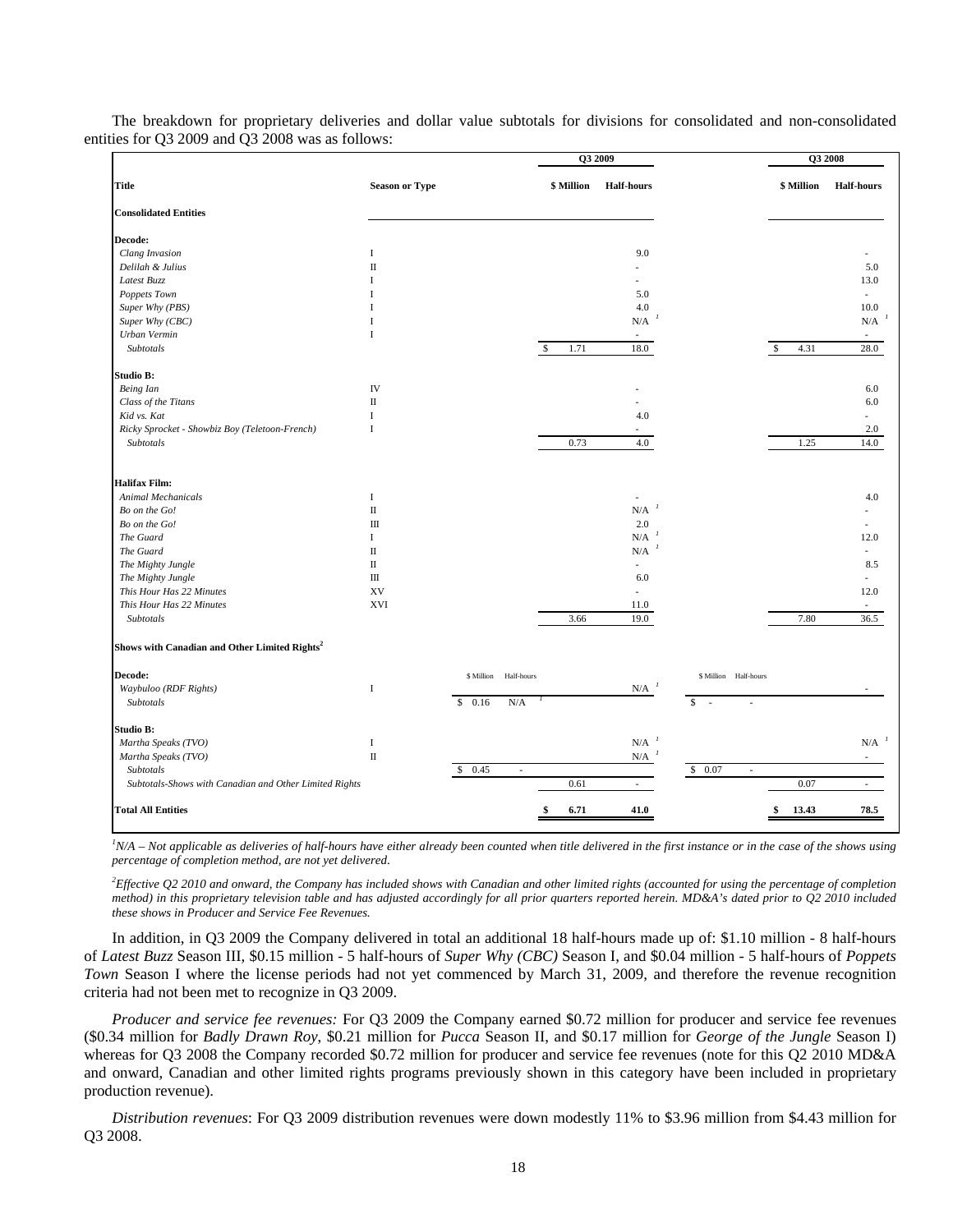*Music and royalty revenues*: For Q3 2009 music and royalty revenues increased 30% to \$0.26 million (Q3 2008-\$0.20 million) while new media revenues decreased in Q3 2009 to \$0.01 million (Q3 2008-\$0.07 million).

*Rental revenues*: For Q3 2009 rental revenues were \$0.40 million, up significantly from Q3 2008 of \$0.05 million, as a result of continued rental of studio and office facilities to third parties of the Company's Halifax Film Children's Studio (formerly Electropolis) subsidiary, rental of currently unused office space in the Company's headquarters in Halifax, Nova Scotia, and new for Q3 2009, rental of office and equipment of the Company's Toronto, Ontario office to a service production.

## *Gross Margin*

Gross margin for Q3 2009 was \$5.00 million, a decrease in absolute dollars of 14% compared to \$5.84 million for Q3 2008. The absolute gross margin dollars for Q3 2009 were lower than Q3 2008 generally due to the decrease in production revenue.

## *EBITDA*

In Q3 2009 EBITDA was \$1.63 million, a 39% decrease as compared to \$2.69 million for Q3 2008.

## *Net Income and Comprehensive Income Before Discontinued Operations*

Net income and comprehensive income before discontinued operations for Q3 2009 decreased 48% to \$0.46 million (Q3 2008-\$0.89 million).

## *Discontinued Operations*

The Company recorded a loss from discontinued operations of \$0.02 million for Q3 2009 (Q3 2008-\$0.01 million).

## *Net Income and Comprehensive Income*

Net income and comprehensive income for Q3 2009 was \$0.44 million, compared to \$0.88 million for Q3 2008, or a decrease of \$0.44 million or 50%.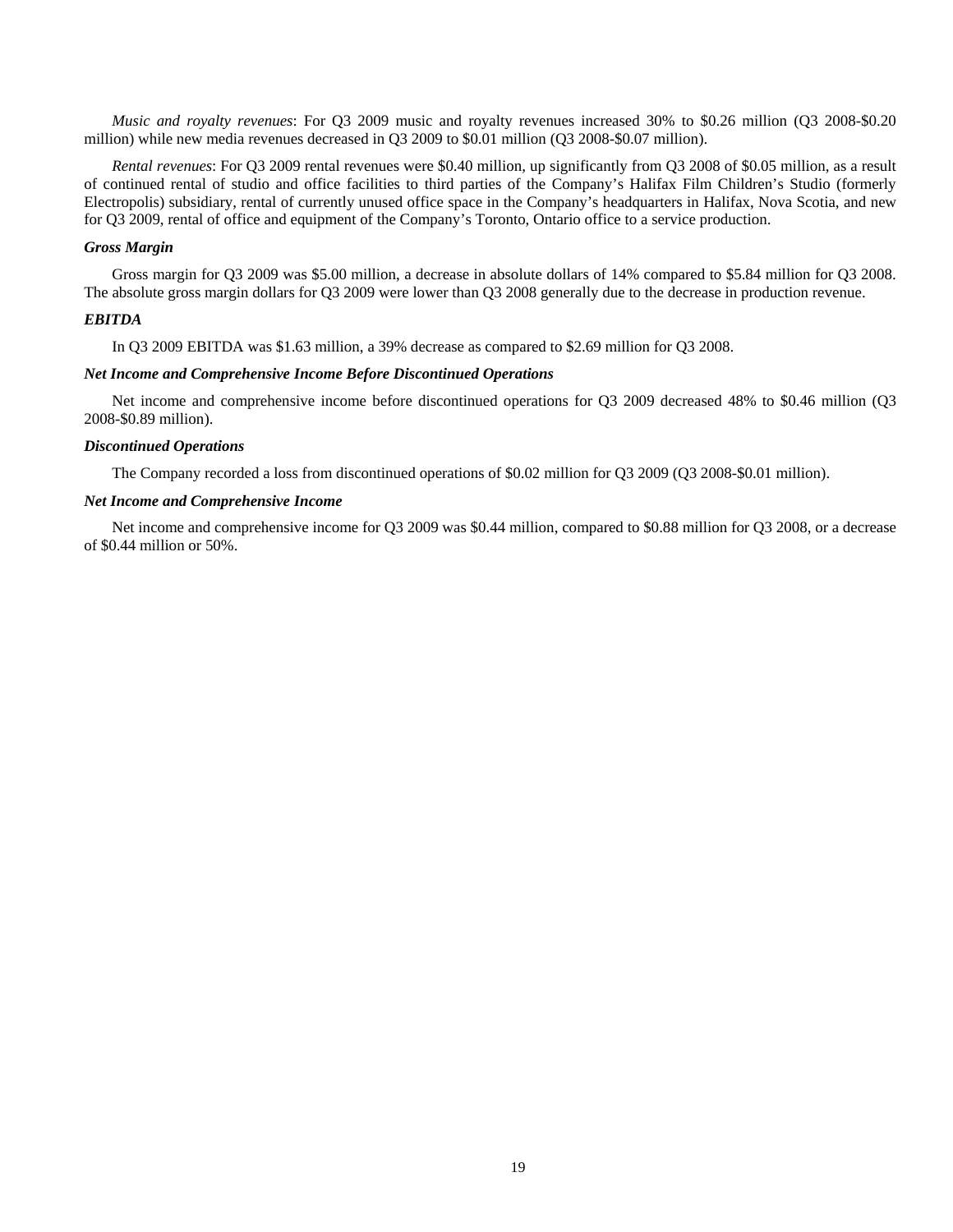| <b>Liquidity and Capital Resources</b>                   |                                                     |                               |
|----------------------------------------------------------|-----------------------------------------------------|-------------------------------|
|                                                          | December 31,<br>2009<br>\$                          | <b>June 30,</b><br>2009<br>\$ |
|                                                          | (Amounts in Thousands, Except Balance Sheet Ratios) |                               |
| <b>Key Balance Sheet Amounts and Ratios:</b>             |                                                     |                               |
| Cash, restricted cash $^{(1)}$ and short-term investment | 12,467                                              | 11.086                        |
|                                                          | 44,233                                              | 44.851                        |
|                                                          | 20,889                                              | 20.496                        |
|                                                          | 4,419                                               | 4.797                         |
|                                                          | 1.30                                                | 1.25                          |
|                                                          | <b>Six Months Ended</b>                             | <b>Six Months Ended</b>       |
|                                                          | <b>December 31, 2009</b>                            | December 31, 2008             |
|                                                          | \$                                                  | \$                            |
| Cash Inflows (Outflows) by Activity:                     |                                                     |                               |
|                                                          | 13,197                                              | (8,129)                       |
|                                                          | 653                                                 | 13,383                        |
|                                                          | (12, 193)                                           | (2,127)                       |
|                                                          | 1,657                                               | 3,127                         |
| Adjusted Operating Activities <sup>3</sup>               | 1,708                                               | 5.203                         |
|                                                          |                                                     |                               |

(1) Restricted cash is the balance of cash on hand in Media Fund (Atlantic) Ltd. The use of this cash is restricted to specified uses related to the production and development of film and television programs.

(2) Working capital ratio is current assets divided by current liabilities.

(3) For the six month period ended December 31, 2009 Adjusted Operating Activities was an inflow of \$1,708 (Six Months Ended Dec 31, 2008 – \$5,203) calculated as cash inflows (outflows) from operating activities of \$13,197 (2008-\$(8,129) outflow) adjusted by proceeds from (repayment of) interim production financing of \$(11,489) (2008-\$13,332). See "Use of Non-GAAP Financial Measures" section of this MD&A for a definition of Adjusted Operating Activities.

## *Changes in Cash*

Cash at December 31, 2009 was \$12.46 million compared to \$11.42 million and \$10.81 million as of September 30, 2009 and June 30, 2009 respectively. For the three month period ended December 31, 2009 the cash balance increased \$1.04 million when comparing it to the cash balance as at September 30, 2009.

For the six month period ended December 31, 2009 cash flows generated from operating activities were \$13.20 million. Cash flows from operating activities resulted from net loss of \$0.20 million and adding back non-cash items of amortization of film and television programs, acquired library, PP&E, intangible assets, impairment in value of certain investments in film and television programs, loss on disposal of short-term investments, stock-based compensation, interest on promissory notes, non-controlling interest, and net change in non-cash working capital balances related to operations of \$10.78 million, \$0.46 million, \$0.45 million, \$0.54 million, \$0.24 million, \$0.04 million, \$0.46 million, \$0.01 million, \$0.01 million, and \$9.77 million respectively. Cash used was \$9.24 million for investments in film and television programs and \$0.12 million from future income tax recovery.

For the six month period ended December 31, 2009 cash flows from financing activities were a use of cash of \$12.19 million. Cash flows used in financing activities resulted primarily from repayment of interim production financing of \$11.49 million, repayments of long-term debt of \$0.31 million, common shares repurchased and cancelled of \$0.12 million, and repayment of other liabilities of \$0.65 million. This was offset by cash generated of \$0.38 million for proceeds from bank indebtedness.

For the six month period ended December 31, 2009 cash flows generated from investing activities were \$0.65 million. Cash flows used in investing activities were \$0.01 million for PP&E acquisitions. Cash flows generated in investing activities were proceeds from disposal of short-term investments of \$0.23 million and \$0.43 million net cash advances from investees.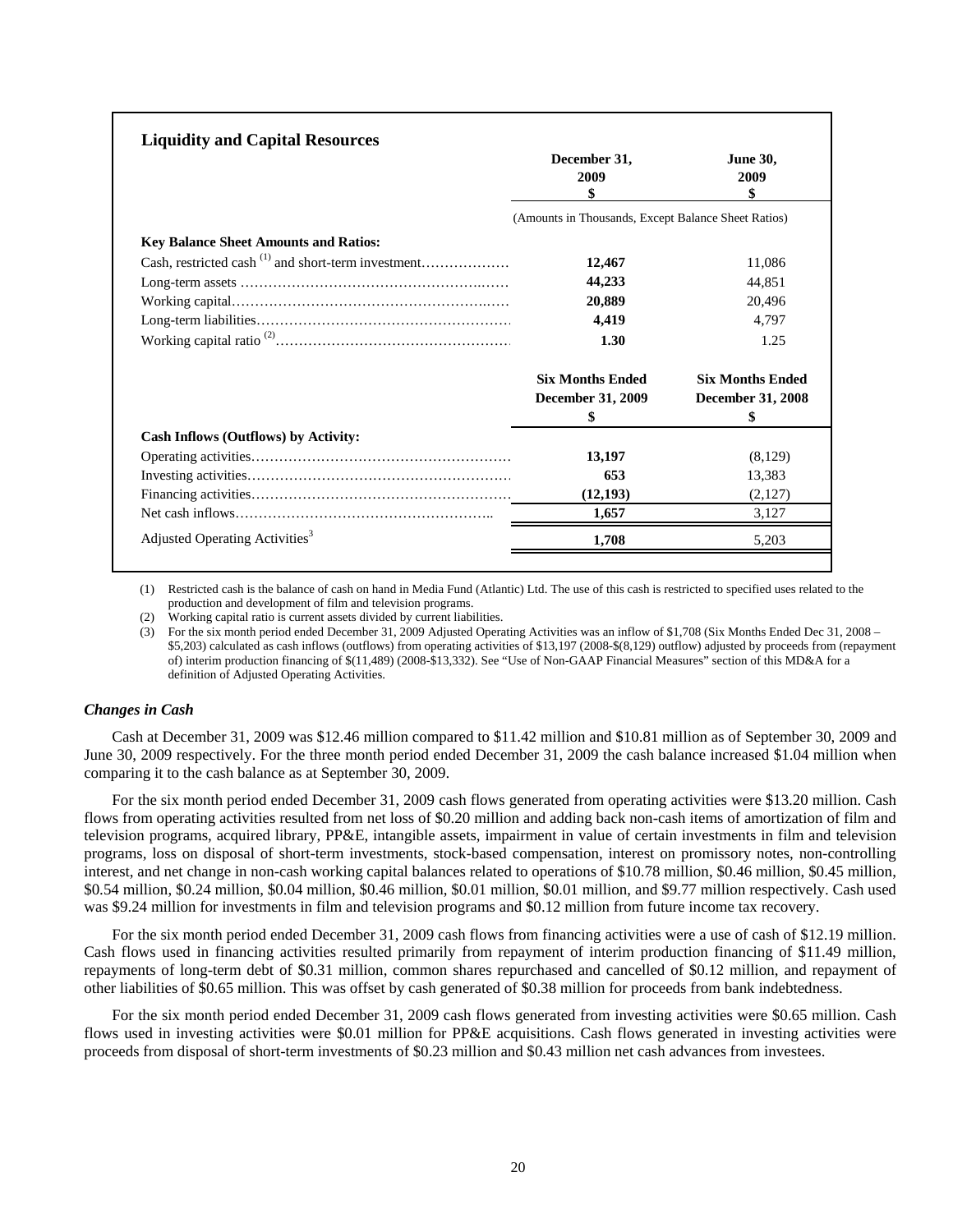## *Working Capital*

Working capital ("**Working Capital**") represents the Company's current assets less current liabilities. Working Capital increased by \$0.40 million as at December 31, 2009 over June 30, 2009. The working capital ratio remained strong at 1.30 for December 31, 2009.

Management was pleased with cash flow generated from Operating Activities, especially Adjusted Operating Activities of \$1.71 million for the six months period ended December 31, 2009 (six months ended December 31, 2008-\$5.20 million), shown in Liquidity and Capital Resources Chart in this MD&A and defined in "Use of Non-GAAP Financial Measures" section of this MD&A. Along with EBITDA, Adjusted Operating Activities is one of the meaningful calculations for Management in assessing operational performance.

Based on the Company's current revenue expectations for the remainder of Fiscal 2010 and 2011, which are based on contracted and expected production, distribution, and other revenue, the Company believes cash generated from operations and existing resources will be sufficient to satisfy Working Capital needs for at least the next twelve months. Management believes the current Working Capital surplus totalling \$20.90 million is sufficient to execute its current business plan.

## *Royal Bank Revolving Operating and Production Credit Facility*

The Company has a revolving operating credit facility (the "**RBC Revolving Operating Credit Facility**") with the Royal Bank of Canada ("**Royal Bank**"), with a maximum amount of \$3.51 million, bearing interest at Royal Bank Prime + 1.25% maturing in March 2010 and is for general working capital purposes. The Company is currently in discussion with the Royal Bank on an extension. The availability of the RBC Revolving Operating Credit Facility is subject to the Company maintaining interest and consolidated indebtedness coverage ratios and certain other covenants.

The Company also has a revolving production credit facility ("**The RBC Revolving Production Credit Facility**") with the Royal Bank with a maximum authorized amount of \$63.23 million. The RBC Revolving Production Credit Facility is the aggregate of interim production financing of individual programs financed through the Royal Bank which are subject to individual approved tranches (collectively the "**RBC Individual Approved Tranches**"). The RBC Revolving Production Credit Facility matures at various dates twenty-four months following the first drawdown of funds in respect of each RBC Individual Approved Tranche. The maturity dates for the RBC Individual Approved Tranches vary, but the outside maturity date is March 2011.

The Company's objectives when managing capital are to provide an adequate return to shareholders, safeguard its assets, maintain a competitive cost structure and continue as a going concern. To maximize ongoing development and growth effort, the Company did not pay out dividends during the year ended June 30, 2009. The Company is not anticipating paying out dividends during the year ended June 30, 2010.

To facilitate the management of its capital structure, the Company prepares annual expenditure operating budgets that are updated as necessary depending on various factors, including industry conditions and operating cash flow. The annual and updated budgets are reviewed by the board of directors.

The Company monitors capital using a number of financial ratios, specifically for the RBC Revolving Operating and Revolving Production Credit Facilities, including but not limited to:

- The Revolving Coverage Ratio, defined as consolidated EBITDA to interest expense (defined as interest on long-term debt); and
- The Net Worth Ratio, defined as funded debt to consolidated net worth.

The following table illustrates the financial ratios calculated on a rolling twelve-month basis as at:

|                 | <b>Measure</b><br>targets | December 31,<br>2009 | <b>June 30,</b><br>2009 |
|-----------------|---------------------------|----------------------|-------------------------|
| Coverage Ratio  | $>$ 4.0x                  | 27.9x                | 27.0x                   |
| Net Worth Ratio | $<$ 3.0x $\,$             | 1.0x                 | 1.1x                    |

The Company has been in compliance with these ratios since the inception of the RBC Revolving Operating and Revolving Production Credit Facilities.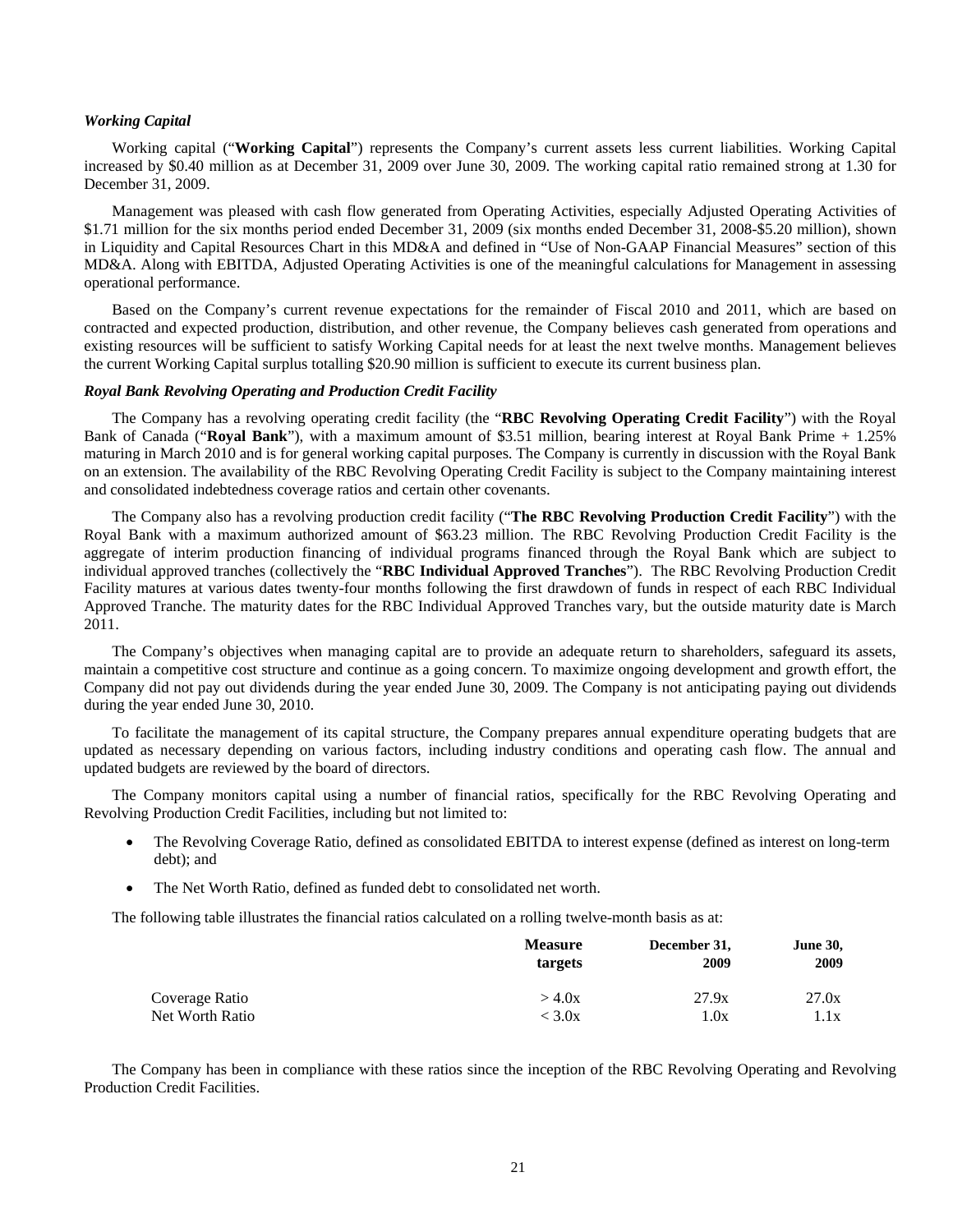## **Contractual Obligations**

| As of December 31, 2009        |              |                    |                     |                         |                   |
|--------------------------------|--------------|--------------------|---------------------|-------------------------|-------------------|
| <b>Payments Due by Period</b>  |              |                    | <b>Fiscal 2011-</b> |                         |                   |
| (All amounts are in thousands) | <b>Total</b> | <b>Fiscal 2010</b> | 2012                | <b>Fiscal 2013-2014</b> | After Fiscal 2015 |
|                                |              |                    |                     |                         |                   |
|                                | 3.125        | 3,125              |                     |                         |                   |
|                                | 25           | 25                 |                     |                         |                   |
|                                | 997          | 219                | 604                 | 174                     |                   |
|                                | 3.225        | 183                | 696                 | 648                     | 1.698             |
|                                | 5,905        | 512                | 1.824               | 1.015                   | 2,554             |
|                                | 13.277       | 4.064              | 3.124               | 1.837                   | 4,252             |
|                                |              |                    |                     |                         |                   |

(1) RBC Revolving Operating Credit Facility with a maximum amount of \$3.51 million bearing interest at bank prime plus 1.25%. See note 9 to the unaudited interim consolidated financial statements for the six month period ended December 31, 2009 for details.

(2) Pursuant to an agreement whereby the Company acquired the distribution rights ("**Distribution Rights**") to 520 half-hours of television programming. The amount remaining as of December 31, 2009 was \$0.02 million.

(3) Pursuant to capital leases for video editing, leaseholds, and other office equipment, the obligations bear interest at 4.00%, 6.38%, 5.23%, 6.9%, and 8.4% and mature from June 2010 to February 2013. Principal balances are included in note 11 to the unaudited interim consolidated financial statements for the six months ended December 31, 2009.

See note 11 to the unaudited interim consolidated financial statements for the six months ended December 31, 2009 for details.

(5) Pursuant to operating leases.

#### **Outlook**

The Company's December 31, 2009 balance sheet remains strong and Management believes the Company is in a solid financial position. Management is focusing on its core strengths of developing, producing, and distributing the best possible quality Children's and Family programs with goals of increasing cash flows from operations and profitability through existing production and distribution streams and emerging music and M&L opportunities.

With the weakened state of the global economy in late 2008 and 2009 the Company has seen a slowdown in advertising dollars for some of our broadcast customers and therefore lower visibility, which has translated into a slowdown of production revenue for Six Months 2010 versus Six Months 2009 as broadcasters did not commit to new shows and series renewals as quickly as they had in 2007 and early 2008. Management expects the lag to continue throughout the remainder of Fiscal 2010 with some expected production revenue spilling over to Fiscal 2011. Management feels the climate is improving somewhat and remains optimistic for fiscal 2011 and beyond.

With Six Months 2010 in the books, the Company is upgrading slightly its target output range to 220-260 half-hours (up from 200-250 half-hours) for its combined proprietary programs and Canadian and other limited rights proprietary programs. For 2010, due to the continued downward pressure on license fees as experienced in Six Months 2010 and the Company's reclassification of Canadian and other limited rights to the proprietary production revenue category (which historically has a lower average license fee per half-hour), Management expects the average license fee per half-hour for Fiscal 2010 to be at or below the low end of the historical range, say between \$0.07-\$0.12 million.

Children's programming is off prime time and therefore not as reliant on advertising dollars, and the fact that most of our customer base has a Governmental regulatory mandate to deliver a minimum requirement of children's programming, Management is optimistic that for Fiscal 2011 and going forward children's programming will not be as hard hit as prime time programming.

Management is maintaining its projected target for distribution revenues for Fiscal 2010 to be generally flat versus 2009 and in the range of \$10-14 million.

A continued area for potential growth in this economic downturn is a proliferation of coproduction and service production opportunities, which are abundant but have fewer or no rights attached. This has been evidenced by the Company's Six Months 2010 297% growth in its producer and service fee revenue category to \$2.46 million (note for Q2 2010 and onward Canadian and other limited rights proprietary television have been reclassified to production revenue). Management continues to target these areas to fill some of the potential gaps in its home grown proprietary programming. DHX, having a strong distribution presence in the international marketplace and being well positioned in Canada, is in a prime position to capture some of this business. For the remainder of Fiscal 2010, due to the above noted reclassification of Canadian and other limited rights proprietary television out of this category, Management is adjusting its target range, to \$6-11 million for contracted and expected producer and service fee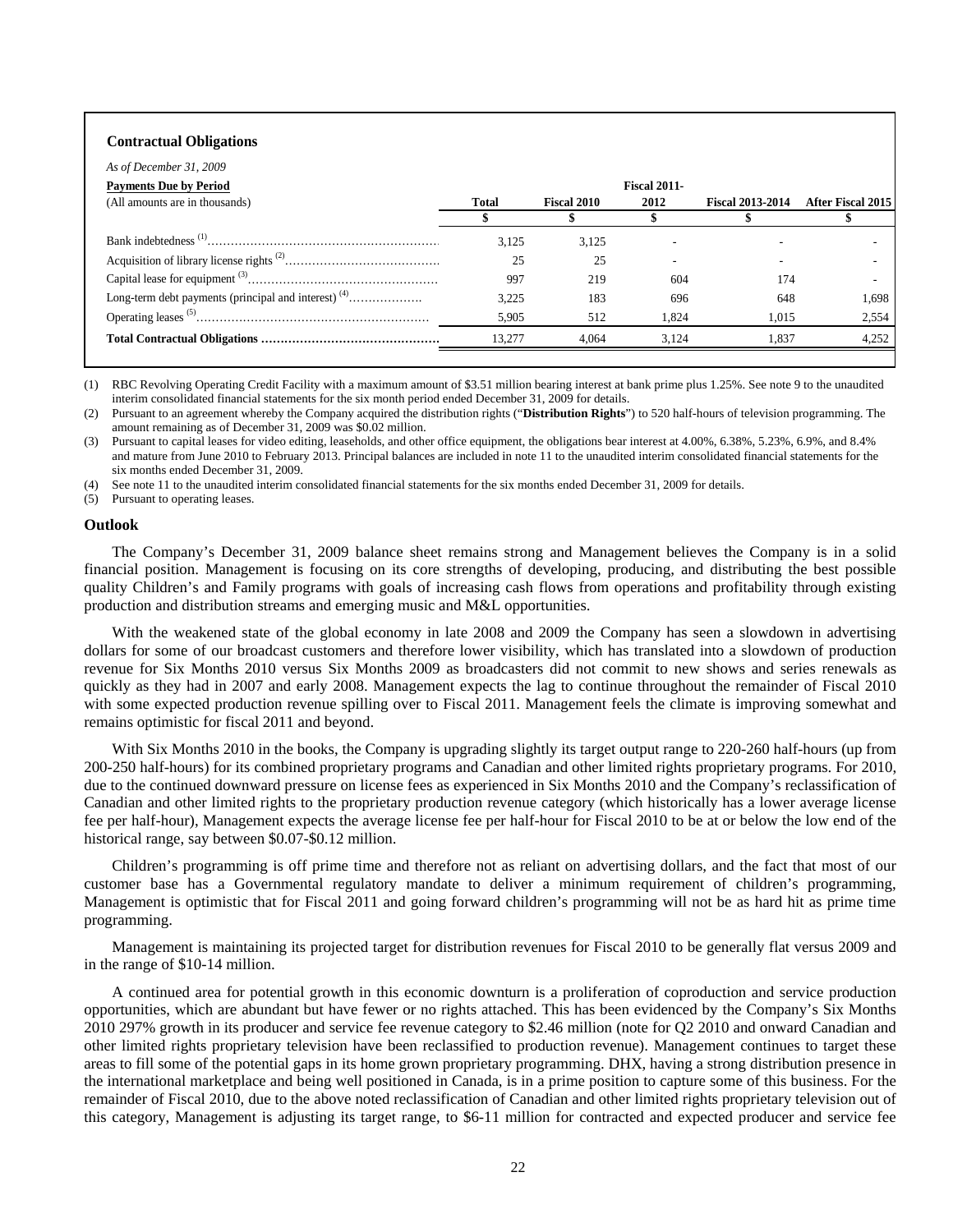revenues. The margins for these revenue streams as seen historically can fluctuate greatly from project to project and Management is expecting margins in the range of 25-55%.

For 2010, the Company anticipates the slowdown in the economy to continue to affect revenue growth opportunities in the category of royalty revenues. This is especially pronounced in M&L as there has been a slow down in all its M&L relationships. Since the Company has not historically had significant sales in M&L we are not expecting this to have a significant affect on our Fiscal 2010 results. M&L still represents upside for the Company, however as a result of the current climate, this has potentially been pushed further into the future. As the economy continues to improve the Company is optimistic towards new opportunities in both the music and M&L revenue streams for Fiscal 2011 and onward. For 2010 other new media and rental revenue are expected to be generally in line with 2009 levels.

For 2010 Management is upgrading its expectations for gross margin to the 32-40% range (up from 28-38%) with a goal to being near the high end of the range. Management continues to target SG&A reductions of 5% for the back half of 2010 versus the back half of 2009. Amortization of PP&E and intangibles for 2010 is expected to be in line with 2009. For 2010, interest income (expense), income (loss) from strategic investments, and non-controlling interest are expected to be in line with 2009 levels.

#### **Seasonality**

Results of operations for any period are dependent on the number and timing of film and television programs delivered, which cannot be predicted with certainty. Consequently, the Company's results from operations may fluctuate materially from period-to-period and the results of any one period are not necessarily indicative of results for future periods. Cash flows may also fluctuate and are not necessarily closely correlated with revenue recognition. During the initial broadcast of the rights the Company is somewhat reliant on the broadcaster's budget and financing cycles and at times the license period gets delayed and commences at a later date than originally projected.

The Company's film and television revenues vary significantly from quarter to quarter driven by contracted deliveries with the primary broadcasters. Although with the Company's recent diversification of its revenue mix, particularly in the strengthening of the distribution revenue stream, some of the quarterly unevenness is improving slightly and becoming more predictable. Distribution revenues are contract and demand driven and can fluctuate significantly from period-to-period.

## **Subsequent events**

On January 15, 2010, the holders of the Put Options in Media Fund exercised their rights and accordingly the Company issued 425,420 common shares at a price of \$0.92 per common share from treasury in exchange for the retirement of the Put Options.

On January 29, 2010, the Company completed a non-brokered private placement of 1,875,000 units at a price of \$0.80 per unit for \$1.5 million gross proceeds. The January 29, 2010 Unit Offering consisted of one common share and one-half common share purchase warrant. Each whole share purchase warrant is exercisable into one common share at a price of \$1.15 per common share, expiring on January 26, 2012.

## **Critical Accounting Policies and Estimates**

The preparation of the financial statements in conformity with Canadian GAAP requires Management to make estimates and assumptions that affect the reported amounts of assets and liabilities and disclosure of contingent assets and liabilities at the dates of the financial statements and the reported amounts of revenue and expenses during the reporting period. Management of the Company regularly reviews its estimates and assumptions based on historical experience and various other assumptions that it believes would result in reasonable estimates given the circumstances. Actual results could differ from those estimates under different assumptions. The following is a discussion of accounting policies that require significant Management judgments and estimates. For a discussion of all of the Company's accounting policies, including the items outlined below, refer to note 1 of the audited consolidated financial statements for the years ended June 30, 2009 and 2008 on www.sedar.com or DHX's website at [www.dhxmedia.com](http://www.dhxmedia.com/).

## *Revenue Recognition*

## *Production and Distribution Revenue*

The Company recognizes revenues from the licensing of film and television programs when: a) the Company has persuasive evidence of a contractual arrangement; b) the production has been completed; c) the contractual delivery arrangements have been satisfied; d) the licensing period has commenced; e) the fee is fixed or determinable; and f) collectibility of proceeds is reasonably assured.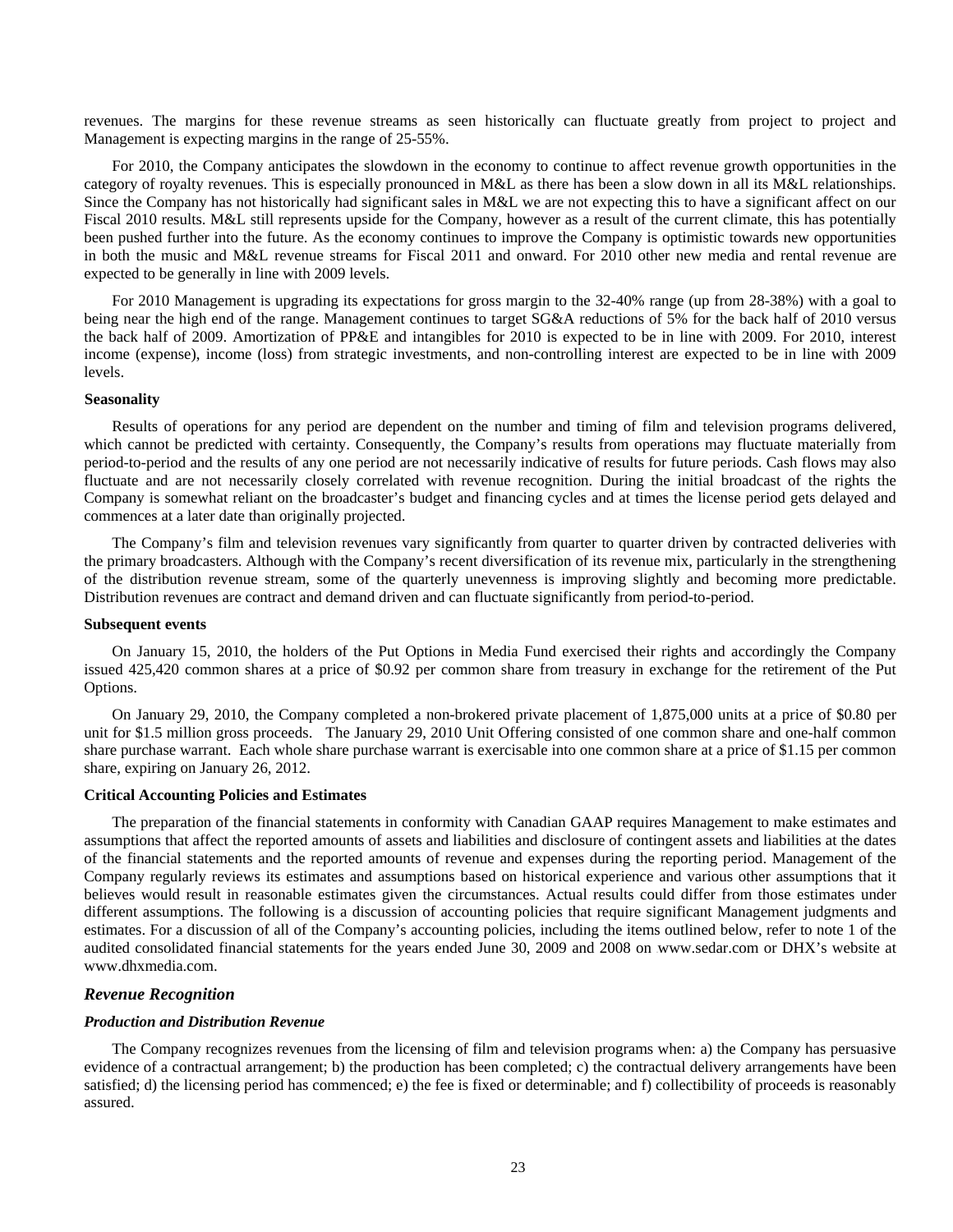Cash payments received or advances currently due pursuant to a broadcast license or distribution arrangement are recorded as deferred revenue until all of the foregoing conditions of revenue recognition have been met.

Revenues from certain Canadian and limited rights proprietary programs are recognized on a percentage-of-completion basis. Associated production costs are charged against earnings as the revenue is recognized. Percentage-of-completion is based upon the proportion of costs incurred in the current period to total expected costs. A provision is made for the entire amount of future estimated losses, if any, on production-in-progress.

## *Producer and Service Fee Revenue*

Revenues from production services for third parties are recognized on a percentage-of-completion basis. Associated production costs are charged against earnings as the revenue is recognized. Percentage-of-completion is based upon the proportion of costs incurred in the current period to total expected costs. A provision is made for the entire amount of future estimated losses, if any, on production-in-progress.

#### *Variable Interest Entities*

The Company follows Accounting Guideline 15 – Consolidation of Variable Interest Entities ("**AcG 15**"). AcG 15 provides criteria for the identification of Variable Interest Entities (**"VIEs"**) and further criteria for determining what entity, if any should consolidate them. AcG 15 defines a VIE as an entity that either does not have sufficient equity at risk to finance its activities without subordinated financial support or where the equity investors lack the characteristic of a controlling financial interest. VIEs are subject to consolidation by a company if that company is deemed the primary beneficiary of the VIE. The primary beneficiary is the party that is either exposed to a majority of the expected losses from the VIEs' activities or is entitled to receive a majority of the VIEs' residual returns or both.

## *Investment in Film and Television Programs*

Investment in film and television programs represents the unamortized costs of film and television programs which have been produced by the Company or for which the Company has acquired distribution rights. Investment in film and television programs also includes acquired film and television libraries. Costs of acquiring and producing film and television programs are capitalized, net of federal and provincial program contributions earned, and amortized using the individual film forecast method, whereby capitalized costs are amortized and ultimate participation costs are accrued in the proportion that current revenue bears to Management's estimate of ultimate revenue expected to be recognized from the exploitation, exhibition, or licensing of the film or television program. For film and television programs produced by the Company, capitalized costs include all direct production and financing costs incurred during production that are expected to benefit future periods. Financing costs are capitalized to the costs of a film or television program until the film or television program is complete. Capitalized production costs do not include administrative and general expenses, the cost of overall deals, or charges for losses on properties sold or abandoned. For episodic television series, until estimates of secondary market revenue can be established, capitalized costs for each episode produced are limited to the amount of revenue contracted for each episode. Costs in excess of this limitation are expensed as incurred on an episode-by-episode basis. Production financing provided by third parties that acquire substantive equity participation is recorded as a reduction of the cost of the production. Film and television programs in progress represent the accumulated costs of productions, which have not been completed by the Company. For films other than episodic television series and acquired libraries, ultimate revenue includes estimates over a period not to exceed ten years following the date of initial release. For episodic television series, ultimate revenue includes estimates of revenue over a period not to exceed ten years from the date of delivery of the first episode or, if still in production, five years from the date of delivery of the most recent episode, if later. For acquired film and television libraries previously released, ultimate revenue includes estimates of revenue over a period not to exceed twenty years from the date of acquisition.

Revenue estimates are prepared on a title-by-title basis and are reviewed periodically based on current market conditions. For film, revenue estimates include net theatrical receipts, sale of videocassettes and DVDs, licensing of television broadcast rights and licensing of other ancillary film rights to third parties. For television programs, revenue estimates include licensed rights to broadcast television programs in development and rights to renew licenses for episodic television programs in subsequent seasons. Ultimate revenue includes estimates of secondary market revenue for produced episodes only when the Company can demonstrate through its experience or industry norms that the number of episodes already produced, plus those for which a firm commitment exists and the Company expects to deliver, can be licensed successfully in the secondary market.

Estimates of future revenue involve measurement uncertainty and it is therefore possible that reductions in the carrying value of investment in film and television programs may be required as a consequence of changes in Management's future revenue estimates.

The valuation of investment in film and television programs is reviewed on a title-by-title basis when an event or change in circumstances indicates that the fair value of a film or television program is less than its unamortized cost. The fair value of the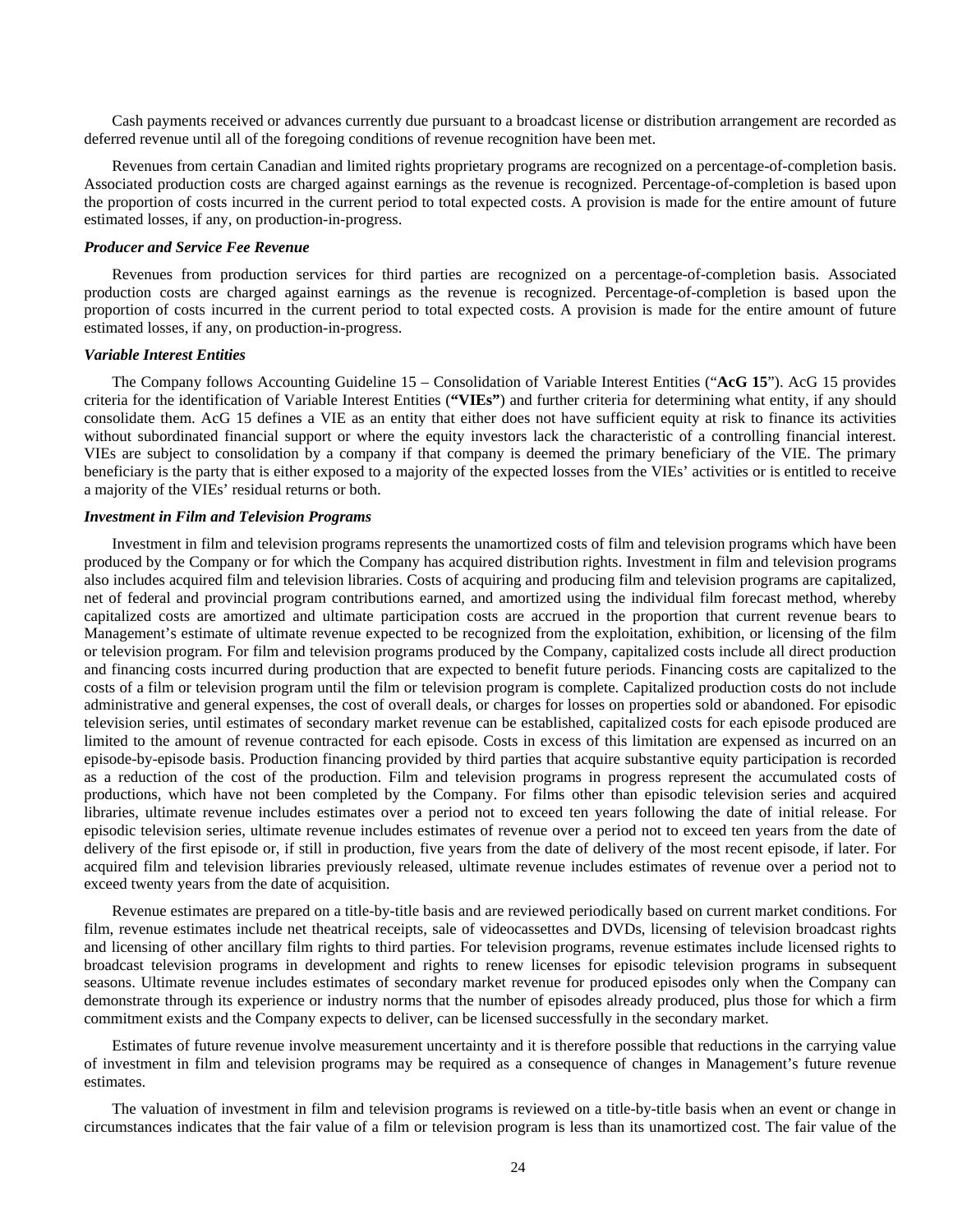film or television program is determined using Management's estimates of future revenues and costs under a discounted cash flow approach. A write-down is recorded equivalent to the amount by which the unamortized costs exceed the estimated fair value of the film or television program.

## *Stock-based Compensation*

The Company follows the Canadian Institute of Chartered Accountants Handbook Section 3870 ("CICA 3870"), "Stockbased Compensation and Other Stock-based Payments". Under the amended standards of this Section, the fair value of all stock options granted to employees and consultants are recorded in operations or production costs, as applicable over their vesting periods.

The fair value of options is determined using the Black Scholes option pricing model that takes into account, as of the grant date, the exercise price, the expected life of the option, the current price of the underlying stock and its expected volatility, expected dividends on the stock, and the risk-free interest rate over the expected life of the option. The resulting fair value of the options is expensed on a straight-line basis over their vesting periods. Cash consideration received from employees when options are exercised and the value of options accumulated in contributed surplus is credited to share capital. Stock-based Compensation also includes awards of common shares to certain employees of the Company related to the achievement of certain financial benchmarks.

## *Investment in Production Companies*

The valuation of equity accounted investments is regularly reviewed by Management to ensure that any decline in market value that is considered other than temporary has been reflected in the related carrying value of the investment. In making that assessment, several factors are considered, including the amount by which the market value exceeds carrying value and investees' expected future cash flows and earnings. The Company recorded no amounts in the equity income line on the statement of income (loss) and comprehensive income (loss) for Six Months 2010 and Q2 2010 (Six Months 2009-nil and Q2 2009-nil).

In the normal course of business, the Company enters into production arrangements with third party production, distribution companies and broadcasters related to the production of television series or feature films. The wholly-owned production companies in which these production activities are undertaken, are VIEs as they do not have sufficient equity at risk to finance their activities. The Company has variable interests in certain entities but in certain companies, it is not exposed to the majority of the expected losses and, therefore, does not consolidate these companies. The Company accounts for these entities using the equity method (note 6 to the unaudited interim consolidated financial statements for the six months ended December 31, 2009).

## *Goodwill*

The Company performed its annual test for goodwill impairment at June 30, 2009, in accordance with its policy. No events or circumstances have occurred since June 30, 2009 to indicate that the fair value of the reporting unit is below its carrying value, therefore no test for impairment of goodwill was required to be conducted for the six-month period ended December 31, 2009.

## *Provisions*

Balance sheet provisions for amounts receivable and legal issues all require estimates and assumptions by Management that could be significant.

In certain instances, the provision for amounts receivable is based on specifically identified accounts where Management believes that collection is doubtful. These accounts are identified based on customer knowledge and past experience. In other instances, the provision for amounts receivable is based on an allowance for Federal and Provincial government tax credits receivable and is based on historic collection, excluding accounts that have been specifically provided for. Historically, Management's estimate of the required provision has been adequate. Provisions for legal issues are based on Management's best estimate of the probable outcome and resolution of legal matters.

The Company has also booked provisions against investment in film and television programs. These provisions include specific balances where Management believes the likelihood of ultimate revenues is remote and general allowances. Historically, Management's estimate of the required provision has been adequate (see "Impairment of Certain Investments in Film and Television Programs" section of the annual MD&A for the years ended June 30, 2009 and 2008 posted on SEDAR at www.sedar.com).

#### *Future Tax Assets and Liability*

Management's assessment of the Company's ability to realize future income tax assets is performed on a legal entity basis and is based on existing tax laws and estimates of future taxable income. Where, in the opinion of Management, the value of future income tax assets exceeds the estimate of amounts expected to be realized, a valuation allowance is recorded to reduce the future income tax asset. If the Company's assessment changes in the future, the valuation allowance will increase or decrease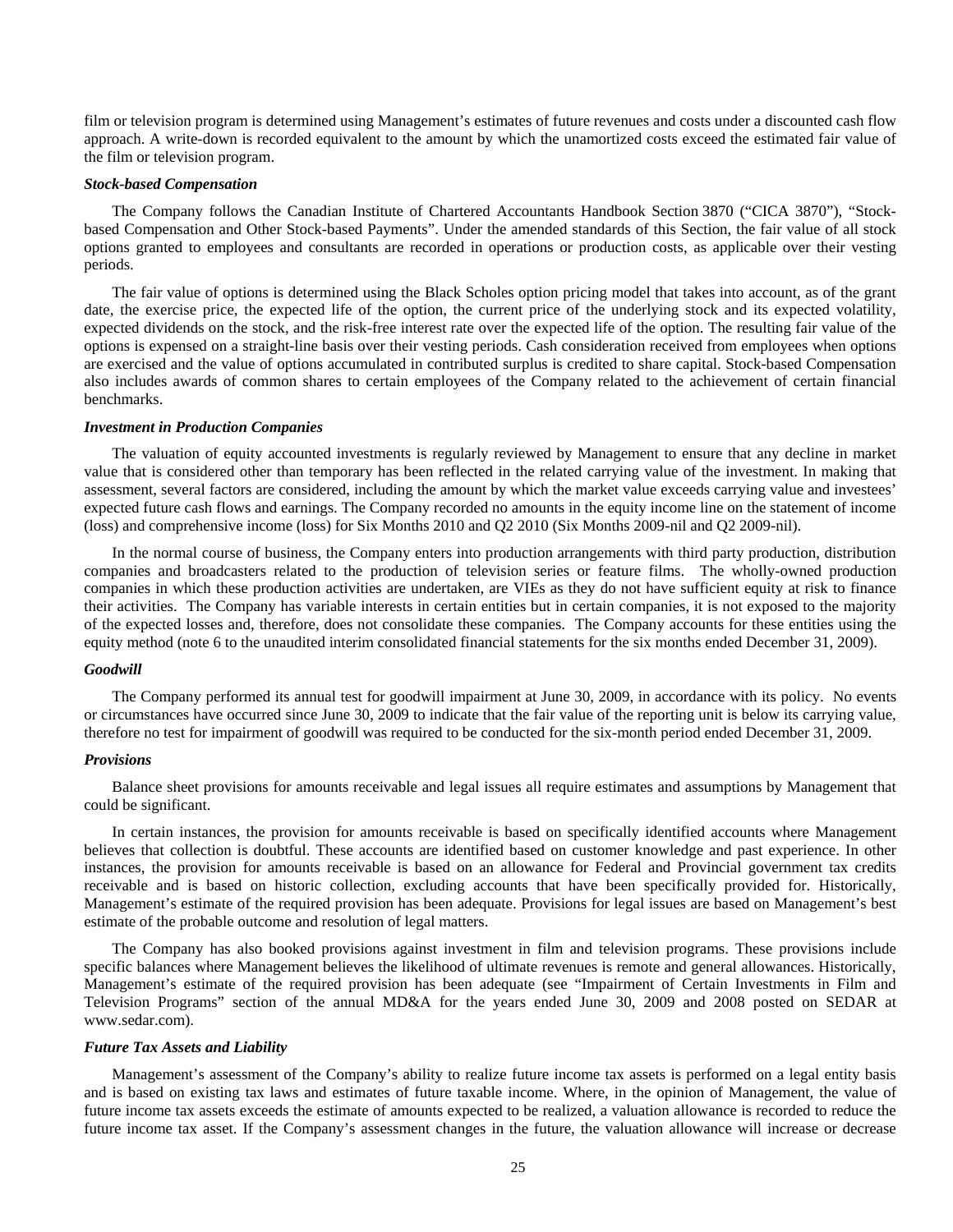accordingly, resulting in corresponding decreases or increases in income, respectively, in that period. The valuation allowance is in no way indicative of the availability of income tax losses or other timing differences to offset future profits earned. Rather, the valuation allowance reduces the future income tax asset to Management's estimate of the future tax asset that will be realized as a reduction of cash income taxes paid in the future.

The above estimates are revised accordingly as new or different circumstances arise. While Management believes the balance sheet provisions are adequate, using different assumptions or estimates could have a significant impact on the Company's results of operations, prospects, or financial condition.

## **Accounting Policy Changes**

#### *Goodwill and Intangible Assets*

On July 1, 2009, the Company adopted CICA Handbook Section 3064, "*Goodwill and Intangible Assets"* replacing Section 3062 "*Goodwill and Other Intangible Assets*" and Section 3450 "*Research and Development Costs*". The section establishes revised standards for recognition, measurement, presentation and disclosure of goodwill and intangible assets. The provisions relating to the definition and initial recognition of intangible assets, including internally generated intangible assets, are aligned with International Accounting Standard ("IAS") 38, "*Intangible Assets".* 

## **Future Accounting Standard Changes**

In January 2006, the Canadian Accounting Standards Board, ("AcSB") announced its decision to replace Canadian GAAP with IFRS. On February 13, 2008, the AcSB confirmed January 1, 2011 as the mandatory changeover date to IFRS for all Canadian publicly accountable enterprises. This means that the Company will be required to prepare IFRS financial statements for the interim periods and fiscal year ends beginning 2011.

The CICA issued the following new accounting standards: Section 1582, "*Business Combinations"*, Section 1601, "*Consolidated Financial Statements"*, and Section 1602, "*Non-controlling Interests".* Sections 1582, 1601, and 1602 are effective for fiscal years beginning on or after January 1, 2011 and, accordingly, the Company is adopting them on July 1, 2011. See note 2(b) to the Company's unaudited interim consolidated financial statements and accompanying notes for the three and six months ended December 31, 2009 and 2008 for more details on CICA Handbook Sections 1582, 1601, and 1602.

## **Financial Instruments and Risk Management**

The Company's financial instruments consist of cash, restricted cash, short-term investments, bank indebtedness, interim production financing, accounts payable and accrued liabilities, long-term debt and obligations under capital leases, other liability, long-term investment, and amounts receivable. The Company, through its financial assets and liabilities, has exposure to the following risks from its use of financial instruments: credit risk, interest rate risk, liquidity risk, and currency risk. Management monitors risk levels and reviews risk management activities as they determine to be necessary.

## *Credit Risk*

Amounts receivable from the Canadian federal government and other government agencies in connection with production financing represents 69% of total amounts receivable at December 31, 2009 (December 31, 2008 - 70%). Certain of these amounts are subject to audit by the government agencies. Management believes that these amounts are fully collectible. Management believes that it is normal course for the industry for some amounts receivable to take considerable time to collect; for instance it is normal course for federal and provincial tax credits receivable to take up to 24 months to proceed through audit and collection. The Company adjusts amounts receivable from Canadian federal government and other government agencies including federal and provincial tax credits receivables in connection with production financing, quarterly for any known differences arising from internal or external audit of these amounts. An allowance against federal and provincial tax credits receivable has been recorded based on the Company's history of collection of these amounts.

The balance of trade amounts receivable are primarily with Canadian broadcasters and large international distribution companies. The Company has recorded an allowance for doubtful accounts of 1% against the gross amounts of trade receivables, and management believes that the net amount of trade receivables is fully collectible.

## *Interest Rate Risk*

The Company is exposed to interest rate risk arising from fluctuations in interest rates as its interim production financing and certain long-term debt bear interest at floating rates. A 1% fluctuation would have an approximate \$0.20-\$0.30 million affect on net income.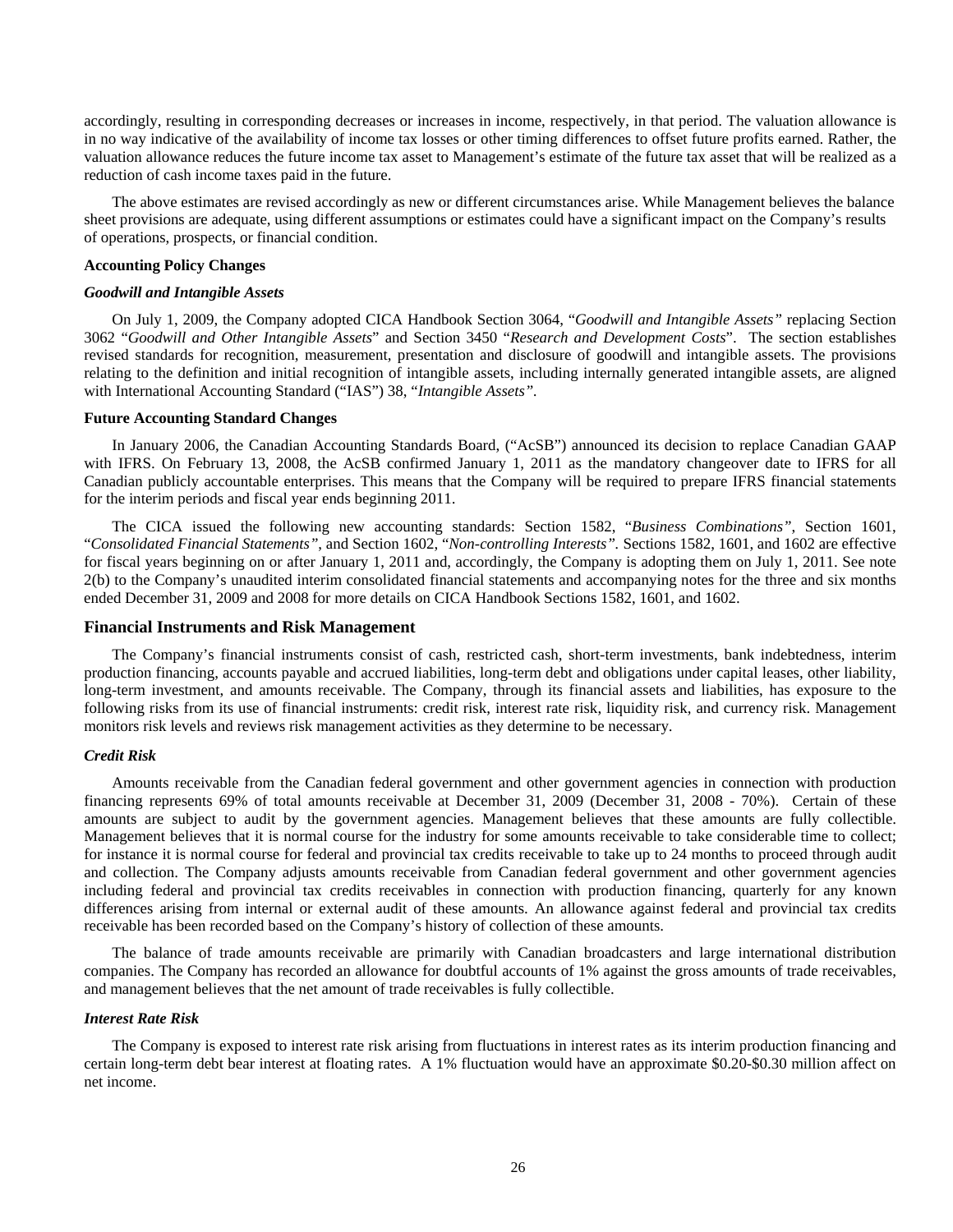## *Liquidity Risk*

The Company manages liquidity by forecasting and monitoring operating cash flows and through the use of capital leases and revolving credit facilities (see notes 9, 10 and 11 of the unaudited interim consolidated financial statements for December 31, 2009 for further details). As at December 31, 2009, the Company had cash on hand of \$12.46 million (December 31, 2008 - \$11.42 million).

## *Currency Risk*

The Company's activities which expose it to currency risk involve the holding of foreign currencies as well as incurring production costs and earning revenues that are denominated in foreign currencies. A 1% change in the USD or Euro exchange rate would have an impact of less than \$0.10 million on net income.

#### **Risk Assessment**

The following are the specific and general risks that could affect the Company that each reader should carefully consider. Additional risks and uncertainties not presently known to the Company or that the Company does not currently anticipate will be material, may impair the Company's business operations and its operating results and as a result could materially impact its business, results of operations, prospects, and financial condition. These specific and general risks are as follows: risks related to the nature of the entertainment industry, risks related to television and film industries, risks related to doing business internationally, loss of Canadian status, competition, limited ability to exploit filmed and television content library, protecting and defending against intellectual property claims, fluctuating results of operations, raising additional capital, concentration risk, reliance on key personnel, market share price fluctuations, risks associated with acquisitions and joint ventures, potential for budget overruns and other production risks, management estimates in revenues and earnings, stoppage of incentive programs, financial risks resulting from the Company's capital requirements, government incentive program, change in regulatory environment, litigation, technological change, labour relations, and exchange rates. *For further details see "Risk Factors" contained in the Company's Annual MD&A for the year ended June 30, 2009 and 2008 on [www.sedar.com](http://www.dhxmedia.com/) or DHX's website at www.dhxmedia.com[.](http://www.dhxmedia.com/)* 

## **Disclosure Controls and Procedures**

The Company's Chief Executive Officer (**"CEO"**) and Chief Financial Officer (**"CFO"**) are responsible for establishing and maintaining the entity's disclosure controls and procedures to provide reasonable assurance that all relevant information is gathered and reported to them on a timely basis so that appropriate decisions can be made regarding public disclosures.

The CEO and CFO, after evaluating the effectiveness of the Company's disclosure controls and procedures have concluded that, as at December 31, 2009, the entity's disclosure controls and procedures were effective. It should be noted that while the entity's CEO and CFO believed that the disclosure controls and procedures can provide a reasonable level of assurance, and that they are effective, they do not expect that the disclosure controls and procedures can prevent all errors and fraud. A control system, no matter how well designed or operated can provide only reasonable, not absolute assurance that the objectives of the control systems are met.

## *Internal Control over Financial Reporting ("ICFR")*

The Company's CEO and CFO are responsible for designing ICFR or causing these controls to be designed under their supervision in order to provide reasonable assurance regarding the reliability of financial reporting and the preparation of the financial statements for external purposes in accordance to Canadian GAAP.

Due to its inherent limitations, ICFR may not prevent or detect material misstatements. Also, projections of any evaluation of effectiveness to future periods are subject to the risk that controls may become inadequate because of changes in conditions, or that the degree of compliance with the policies or procedures may deteriorate.

Management, under the supervision of the CEO and CFO conducted an evaluation of control design on ICFR as at December 31, 2009. Based on this evaluation, Management has concluded that the Company's ICFR were adequate and effective to ensure that material information relating to the Company and its consolidated subsidiaries required to be disclosed in the Company's reports filed or submitted under the National Instrument 52-109 would have been known to them.

The Company's Board of Directors has implemented a Code of Business Conduct and Ethics and it has been distributed to all directors, officers and employees of the Company.

#### *Changes in ICFR*

There were no changes in the Company's ICFR that occurred during the six months ended December 31, 2009 that to Management's knowledge have materially affected or are reasonably likely to materially affect the entity's ICFR.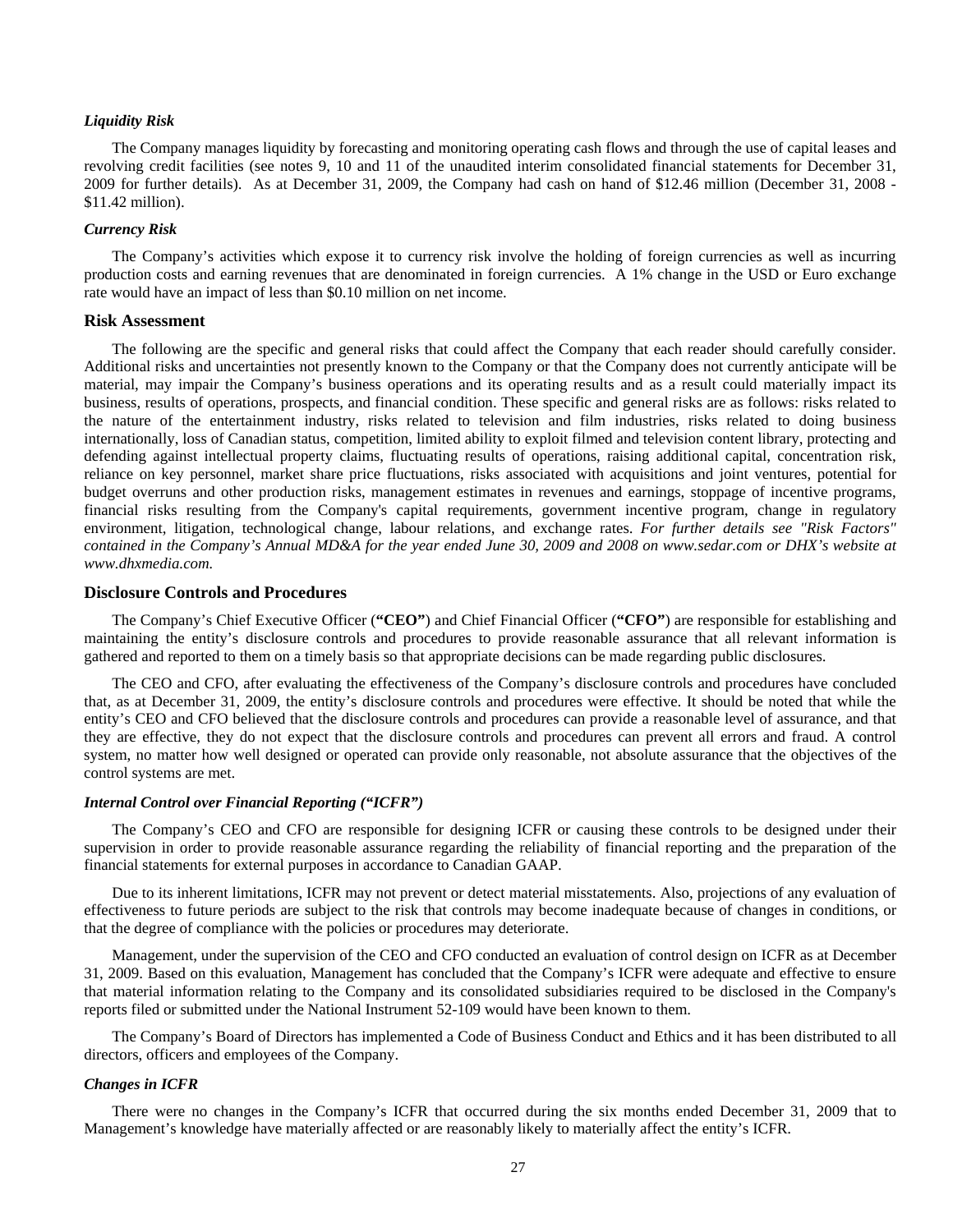## **Use of Non-GAAP Financial Measures**

In addition to the results reported in accordance with Canadian generally accepted accounting principles, determined with reference to the Handbook of the CICA ("**GAAP**"), the Company uses various non-GAAP financial measures, which are not recognized under Canadian GAAP, as supplemental indicators of our operating performance and financial position. These non-GAAP financial measures are provided to enhance the user's understanding of our historical and current financial performance and our prospects for the future. Management believes that these measures provide useful information in that they exclude amounts that are not indicative of our core operating results and ongoing operations and provide a more consistent basis for comparison between periods. The following discussion explains the Company's use of EBITDA, Gross Margin, and Adjusted Operating Activities as measures of performance.

"**EBITDA**" and "**Adjusted EBITDA**" means earnings (loss) before interest, taxes, depreciation, amortization, stock-based compensation expense, and for Q4 2008 onward, impairment of certain investments in film and television programs ("Adjusted EBITDA"). Amortization includes amortization of PP&E, acquired libraries, and intangible assets. EBITDA and Adjusted EBITDA represents net income (loss) of the Company before amortization of PP&E, acquired libraries, and intangible assets, interest expense, interest income, non-controlling interest, equity income, development expenses, and stock-based compensation expense. EBITDA and Adjusted EBITDA are not earnings measures recognized by GAAP and do not have a standardized meaning prescribed by GAAP. Therefore, EBITDA and Adjusted EBITDA may not be comparable to similar measures presented by other issuers. Management believes EBITDA and Adjusted EBITDA to be meaningful indicators of our performance that provides useful information to investors regarding our financial condition and results of operation.

"**Gross Margin**" means revenue less direct production costs and amortization of film and television programs. Gross Margin is not an earnings measure recognized by GAAP and does not have a standardized meaning prescribed by GAAP. Therefore, Gross Margin may not be comparable to similar measures presented by other issuers.

"**Adjusted Operating Activities**" is a non-GAAP financial measure of cash inflows and outflows from operating activities adjusted for increases and decreases in interim production financing as, in Management's opinion, these are also an integral part of determining cash flows from operations. Adjusted Operating Activities is one of the key cash flow measurement tools used by Management in assessing cash flow performance.

## **A reconciliation of historical results to EBITDA and Adjusted EBITDA is presented on the next page.**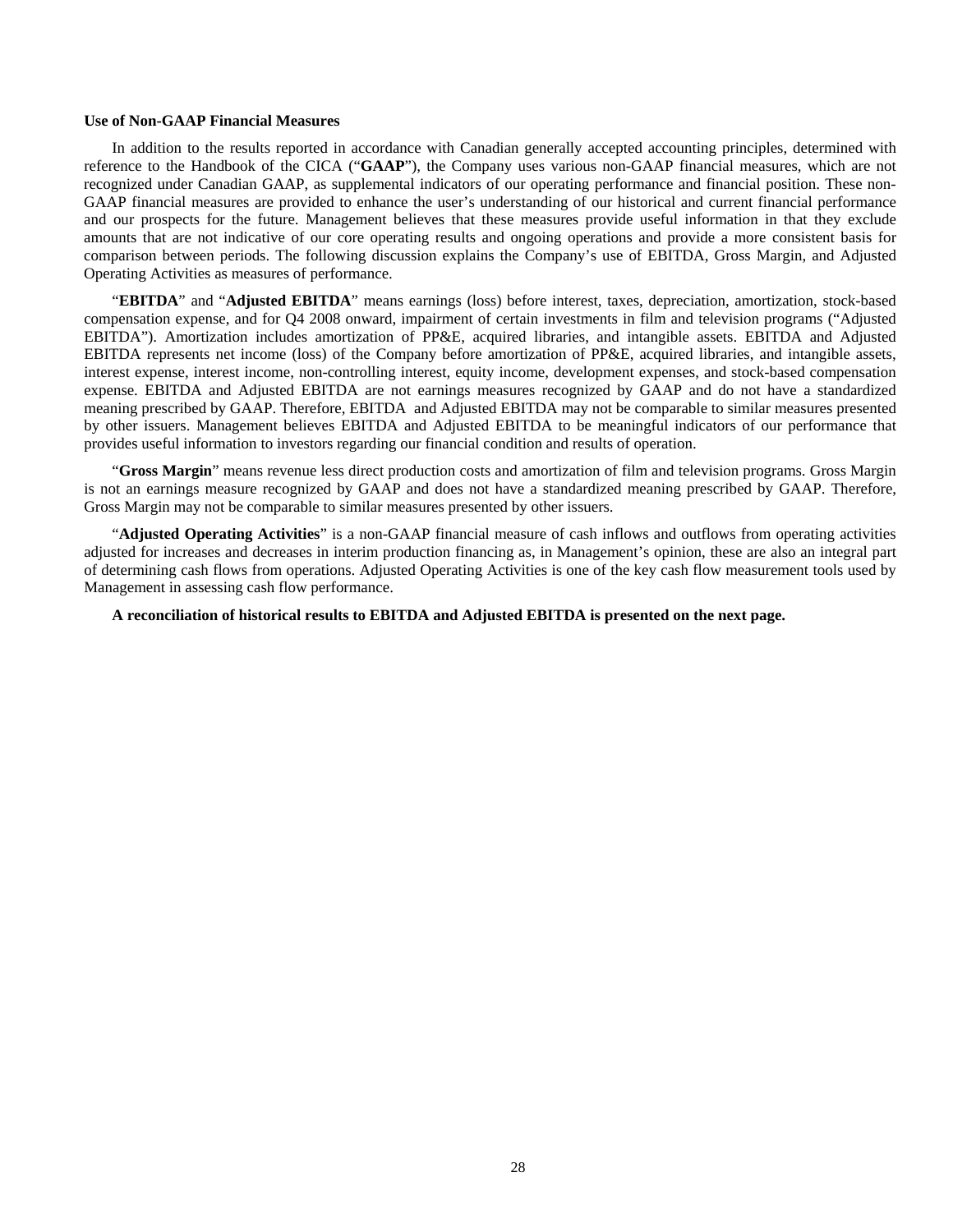#### **Reconciliation of Historical Results to EBITDA and Adjusted EBITDA**

EBITDA and Adjusted EBITDA are not recognized earnings measures under GAAP and do not have standardized meanings prescribed by GAAP. Therefore EBITDA and Adjusted EBITDA may not be comparable to similar measures presented by other companies or issuers. Investors are cautioned that EBITDA and Adjusted EBITDA should not be construed as alternatives to net income or loss determined in accordance with GAAP as an indicator of the Company's performance or to cash flows from operating, investing, and financing activities as a measure of liquidity and cash flows. The following table reconciles income (loss) before income taxes and discontinued operations, EBITDA and Adjusted EBITDA, and Gross Margin, based on the audited financial statements of the Company for the years ended June 30, 2009 and 2008 and historical unaudited financial statements of the Company for the three and six months ended December 31, 2009 and 2008, and the three months ended September 30, 2009 and 2008, June 30, 2009 and 2008, and March 31, 2009 and 2008, included elsewhere in this MD&A. For further description see "Use of Non-GAAP Financial Measures" elsewhere in this MD&A. *The financial information for the last five quarters from Q2 2009 to Q2 2010 includes full quarterly*  results for four divisions (Halifax Film, Decode, Studio B, and imX), Q1 2009 includes full quarterly results for three divisions (Halifax Film, Decode, and *Studio B) but only 72 days for imX. Q4 and Q3 2008 include full quarterly results for three divisions (Halifax Film, Decode, and Studio B) with no amounts for imX.* 

| The operating results for any period should not be relied upon as an indication of results for any future period. |  |  |  |
|-------------------------------------------------------------------------------------------------------------------|--|--|--|
|                                                                                                                   |  |  |  |

|                                                         | <b>Six Months Ended</b>                                       |                                 |                                 |                                 |                             |
|---------------------------------------------------------|---------------------------------------------------------------|---------------------------------|---------------------------------|---------------------------------|-----------------------------|
|                                                         | December 31, 2009<br>$($ \$000 $)$                            | <b>O2-2010</b><br>$($ \$000 $)$ | <b>O1-2010</b><br>$($ \$000 $)$ | <b>Q4-2009</b><br>$($ \$000 $)$ | O3-2009<br>$($ \$000 $)$    |
| Income (loss) before income taxes and discontinued      |                                                               |                                 |                                 |                                 |                             |
|                                                         | (84)                                                          | (185)                           | 101                             | 752                             | 651                         |
|                                                         | 112                                                           | 35                              | 77                              | 57                              | 91                          |
| Interest (income) expense and loss (income) from        |                                                               |                                 |                                 |                                 |                             |
|                                                         | 14                                                            | (33)                            | 47                              | (153)                           | 9                           |
| Costs associated with abandoned transactions and non-   |                                                               |                                 |                                 |                                 |                             |
|                                                         | 8                                                             | (15)                            | 23                              | 215                             | 16                          |
|                                                         | 1,449                                                         | 672                             | 777                             | 1,183                           | 643                         |
| Impairment in value of certain investment in film       |                                                               |                                 |                                 |                                 |                             |
|                                                         | 234                                                           | 75                              | 159                             | 494                             |                             |
|                                                         | 25                                                            |                                 | 25                              | 333                             | 45                          |
|                                                         | 463                                                           | 162                             | 301                             | 435                             | 170                         |
|                                                         | 2,221                                                         | 711                             | 1,510                           | 3,316                           | 1.625                       |
| Selling, general and administrative, net of stock-based |                                                               |                                 |                                 |                                 |                             |
|                                                         | 6,269                                                         | 3,118                           | 3,151                           | 2,758                           | 3,376                       |
|                                                         | 8,490                                                         | 3,829                           | 4.661                           | 6,074                           | 5,001                       |
|                                                         | <b>Six Months Ended</b><br>December 31, 2008<br>$($ \$000 $)$ | Q2-2009<br>$($ \$000 $)$        | O1-2009<br>( \$000)             | <b>O4-2008</b><br>( \$000)      | <b>O3-2008</b><br>$(\$000)$ |
| Income (loss) before income taxes and discontinued      |                                                               |                                 |                                 |                                 |                             |
|                                                         | 1,815                                                         | 860                             | 955                             | (3,057)                         | 1,403                       |
|                                                         | 215                                                           | 106                             | 109                             | 117                             | 143                         |
| Interest (income) expense and loss (income) from        |                                                               |                                 |                                 |                                 |                             |
|                                                         | (4)                                                           | 80                              | (84)                            | 65                              | (109)                       |
| Costs associated with abandoned transactions and non-   |                                                               |                                 |                                 |                                 |                             |
|                                                         | 1,158                                                         | 1.151                           | 7                               | (274)                           |                             |
|                                                         |                                                               |                                 |                                 | (13)                            |                             |
|                                                         | 1,233                                                         | 573                             | 660                             | 775                             | 1,093                       |
| Impairment in value of certain investment in film       |                                                               |                                 |                                 |                                 |                             |
|                                                         |                                                               |                                 |                                 | 2.782                           |                             |
|                                                         | 47                                                            | 39                              | 8                               | 293                             | ä,                          |
|                                                         | 394                                                           | 204                             | 190                             | 512                             | 158                         |
|                                                         | 4.858                                                         | 3,013                           | 1,845                           | 1,200                           | 2,688                       |
| Selling, general and administrative, net of stock-      |                                                               |                                 |                                 |                                 |                             |
|                                                         | 6,868                                                         | 3,720                           | 3,148                           | 3,419                           | 3,148                       |
|                                                         | 11,726                                                        | 6,733                           | 4,993                           | 4,619                           | 5,836                       |

<sup>1</sup> Certain of the comparative Non-GAAP Financial Measures ("NGFM") are adjusted for all necessary adjustments, consisting of normal recurring adjustments and any changes in the current definition of NGFM (see "Use of Non-GAAP Financial Measures" section of this MD&A for further details).

2 Effective Q4 2009 and onward, the Company has combined income from strategic short-term investments with unrealized loss on short-term investments and interest (income) expense. The Company has adjusted accordingly for all prior quarters reported.

<sup>3</sup>Adjusted EBITDA for Q2 2010, Q1 2010, Q4 2009, and Q4 2008 were adjusted for \$0.07, \$0.16 million, \$0.49 million, and \$2.78 million respectively for impairment in value of certain investments in film and television programs recorded as a result of the year end net realizable value testing for investment in film and television programs as management believes this to be a more meaningful indicator of operating performance.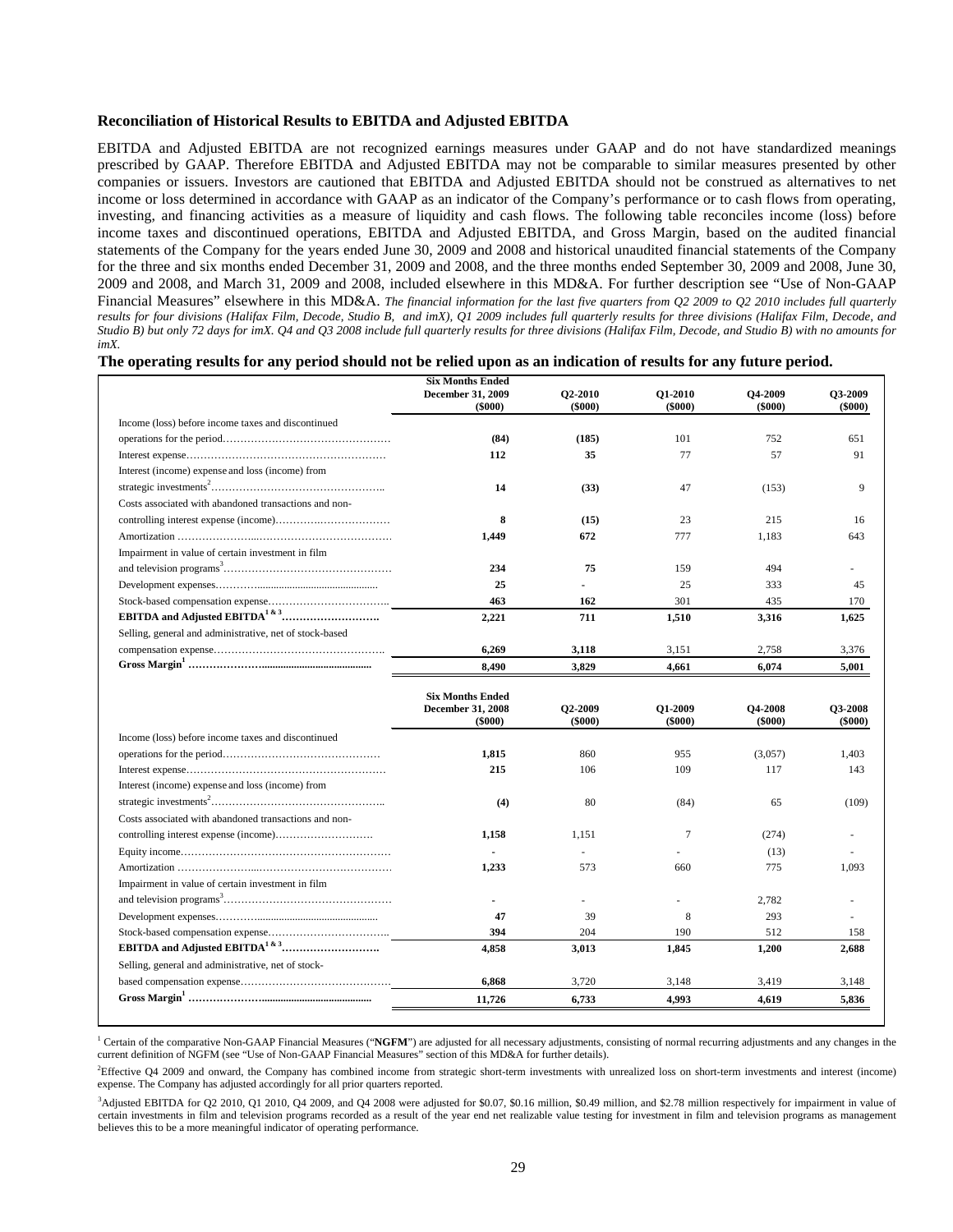

# **DHX MEDIA LTD.**

# **Q2 2010**

**Supplemental Information For the Three and Six months Ended December 31, 2009**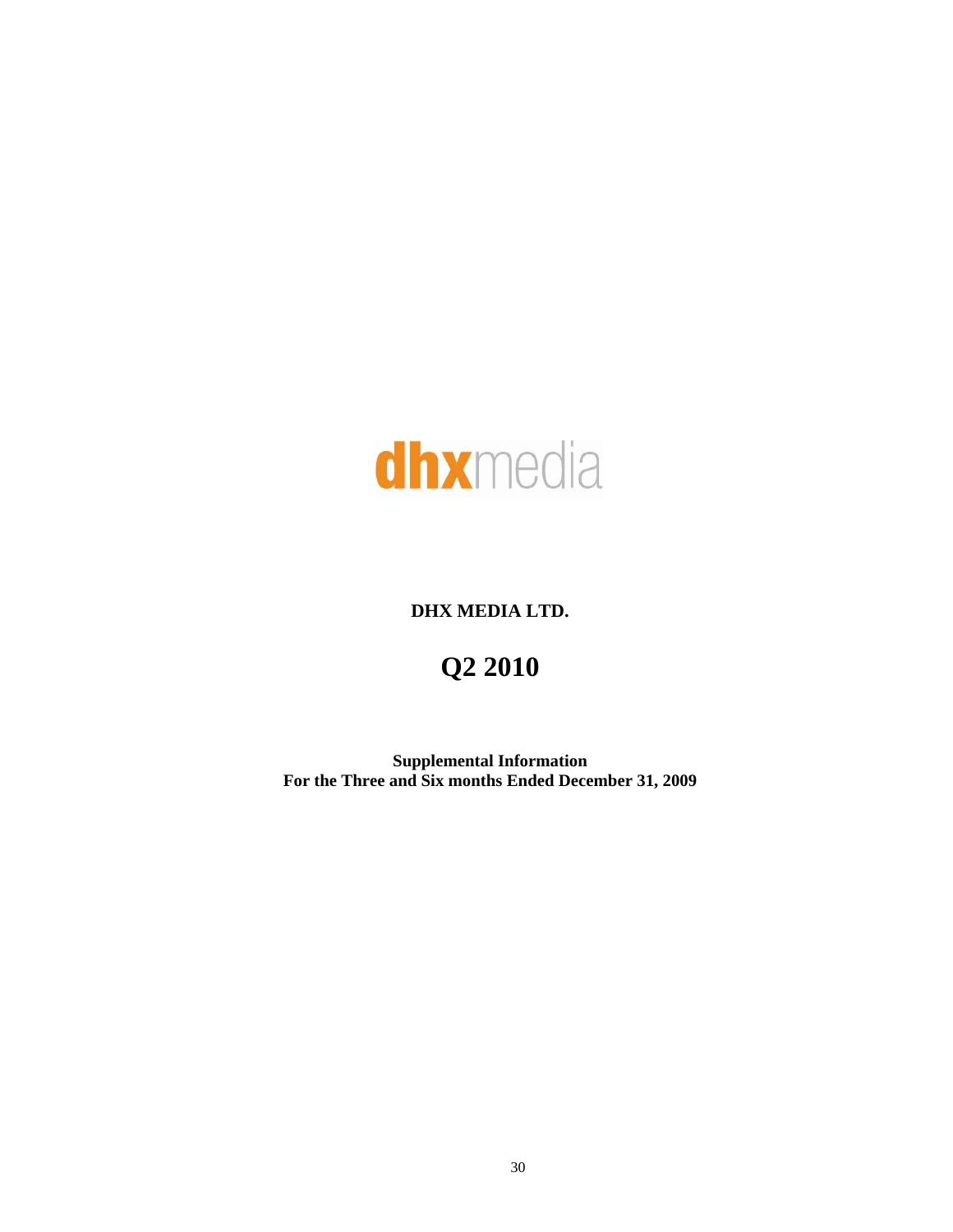# **1. Summary of securities issued and options and warrants granted during the three and six months ended December 31, 2009 (expressed in thousands of Canadian dollars, except for shares and amounts per share)**

**Number of** 

**a. Summary of securities issued** 

|                                                                                                                                   | танирет от                     |                   |
|-----------------------------------------------------------------------------------------------------------------------------------|--------------------------------|-------------------|
|                                                                                                                                   | <b>Common</b><br><b>Shares</b> | <b>Value</b><br>S |
| Balance at June 30, 2009                                                                                                          | 44,442,711                     | 56,758            |
| Shares repurchased and cancelled as part of the Company's normal course issue bid                                                 | (149, 833)                     | (116)             |
| <b>Balance at September 30, 2009</b>                                                                                              | 44,292,878                     | 56,642            |
| Shares issued to Steven DeNure, Director and Officer as part of management bonuses<br>for the year ended June 30, 2009            | 171,415                        | 120               |
| Shares issued to Neil Court, Active Director and Former Officer as part of management<br>bonuses for the year ended June 30, 2009 | 171,415                        | 120               |
| Shares issued to Elizabeth Stevenson as part of management bonuses for the year<br>ended June 30, 2009                            | 85,708                         | 60                |
| <b>Balance at December 31, 2009</b>                                                                                               | 44,721,416                     | 56,942            |

## **b. Summary of options and warrants**

| <b>Options</b>                                      | Number of<br><b>Options</b>            | Weighted-average<br>exercise price |
|-----------------------------------------------------|----------------------------------------|------------------------------------|
| <b>Balance at June 30, 2009</b>                     | 3,766,547                              | \$1.36                             |
| Granted to Employees                                | 35,000                                 | \$0.90                             |
| Balance at September 30, 2009 and December 31, 2009 | 3,801,547                              | \$1.35                             |
| <b>Put Options</b>                                  | <b>Number of Put</b><br><b>Options</b> | Weighted-average<br>exercise price |
| Balance at December 31, 2009 and June 30, 2009      | $425,420$ <sup>1</sup>                 | <b>Nil</b>                         |

Each convert on a one-to-one basis to common shares of the Company (see notes 13(h) and 19 of the unaudited interim consolidated financial statements for further details).

| <b>Warrants</b>                                | Number of<br><b>Warrants</b> | Weighted-average<br>exercise price |
|------------------------------------------------|------------------------------|------------------------------------|
| Balance at December 31, 2009 and June 30, 2009 | 4,922,750                    | \$2.10                             |

## **c**. **Summary of securities as at the end of the reporting period**

## **i. Authorized share capital**

Unlimited common shares without nominal or par value;

100,000,000 preferred variable voting shares, redeemable at the option of the Company at any time at a millionth of a cent per share, no entitlement to dividends, voting.